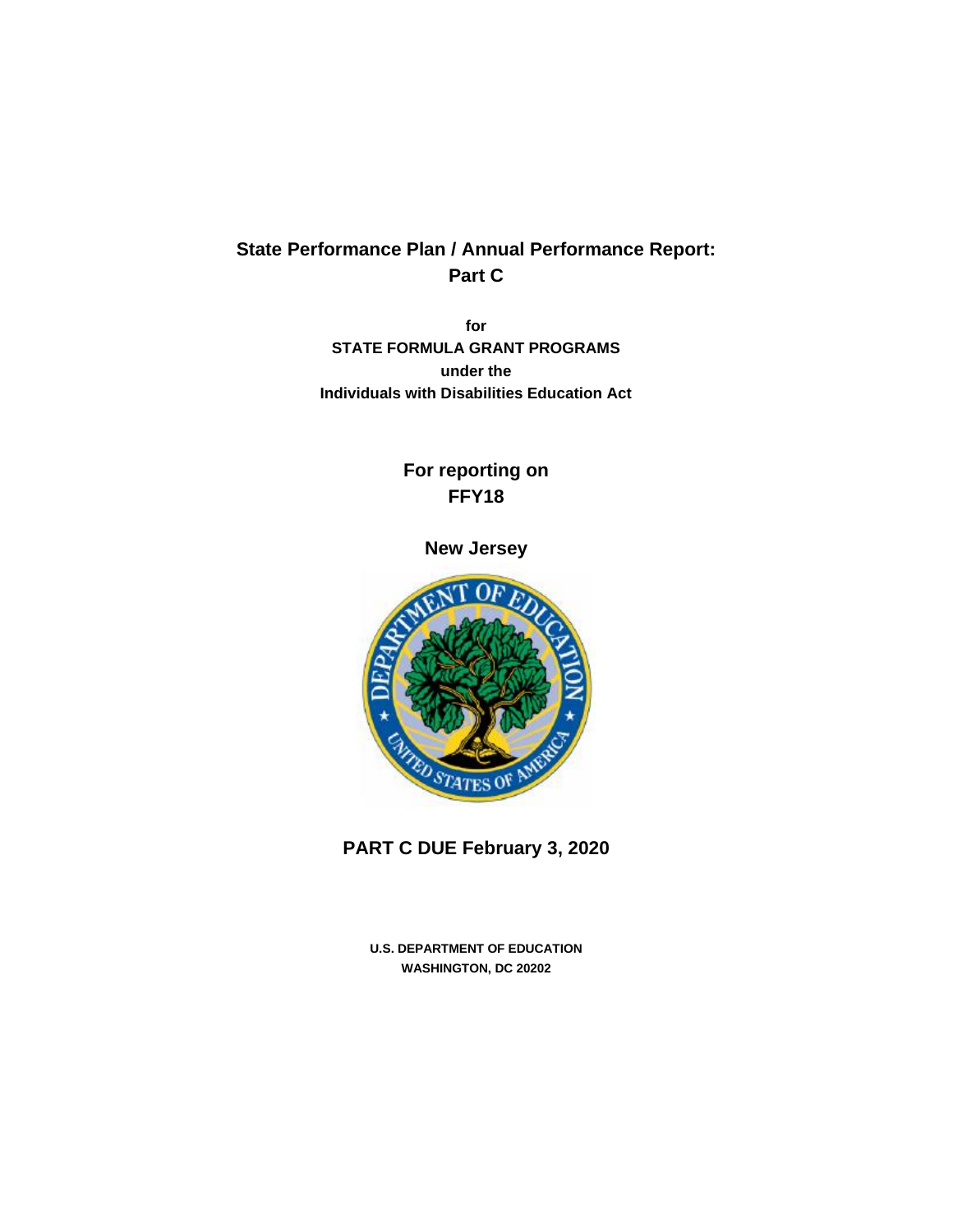## **Introduction**

## **Instructions**

Provide sufficient detail to ensure that the Secretary and the public are informed of and understand the State's systems designed to drive improved results for infants and toddlers with disabilities and their families and to ensure that the Lead Agency (LA) meets the requirements of Part C of the IDEA. This introduction must include descriptions of the State's General Supervision System, Technical Assistance System, Professional Development System, Stakeholder Involvement, and Reporting to the Public.

## **Intro - Indicator Data**

#### **Executive Summary**

The New Jersey Early Intervention System (NJEIS) is submitting this Part C State Performance Plan/Annual Performance Plan (SPP/APR), to the U.S. Department of Education, Office of Special Education Programs (OSEP) by February 3, 2020 in accordance with the Individuals with Disabilities Education Act (IDEA). The plan was developed based upon guidance from OSEP and with broad stakeholder involvement and input. The US Census Bureau (https://www.census.gov/quickfacts/NJ) and the World Population Review (New Jersey Population. (2019-11-04) found at http://worldpopulationreview.com/states/new-jersey-population/) documented that New Jersey (NJ) is a geographically small north eastern state with a diverse population of 8,936,574 according to the June 5th 2019, estimate by the U.S. Census Bureau, which equates to a rise of 4.5% since the last nationwide census completed in 2010. New Jersey's estimated population shows a growth rate of 0.41% and ranks 37th in the country. New Jersey is the 11th most populous state in the country despite being ranked 47th in terms of total land mass. Despite its small geographic size, for every square mile of New Jersey, there is an average of 1,195.5 people, which makes it the most densely populous state in the country. New Jersey is divided into three geographic regions: North Jersey, Central Jersey and South Jersey. New Jersey has a twenty-one (21) county governmental structure and is one of the only states to have every single county deemed "urban" as defined by the Census Bureau's Combined Statistical area.

The U.S. Census Bureau estimates that New Jersey's median household income in 2018 was \$81,740. The median family income for families with children was \$103,429. The 2018 U.S. Census estimates include 303,157 children under three years of age in New Jersey. The US Census Bureau reported for 2018 that 13.7% of New Jersey's children were below the federal poverty level and 17.3% were living in households with Supplemental Security Income (SSI), cash public assistance income, or Food Stamps/SNAP benefits.

New Jersey is made up of a very diverse population and 31.7% of New Jersey's population aged 5 and older speak a native language other than **English** 

The New Jersey Department of Health (DOH) is the designated State lead agency for the New Jersey Early Intervention System (NJEIS) established under Part C of the IDEA. As such, DOH is ultimately responsible for implementing its general supervisory authority to ensure the availability of appropriate early intervention services for eligible infants, toddlers and their families in accordance with federal and state requirements. New Jersey has participated in the federal program since 1987.

The NJEIS has a referral System Point of Entry (SPOE) for children and families through four Regional Early Intervention Collaboratives (REICs) that cover the state's twenty-one (21) counties. Grant/Contracts to the REICs and thirteen (13) Service Coordination Units (SCUs) that provide ongoing service coordination for the twenty-one counties are executed annually. Direct early intervention services are provided by fifty (50) Early Intervention Program (EIP) provider agencies through contracts with the DOH. EIPs are contracted to serve as a comprehensive agency, a service vendor agency, and/or a targeted evaluation team (TET). Comprehensive agencies are expected to serve as an early intervention home for a child and family, providing all identified services on the IFSP. Service vendors serve as a backup in providing services not available through a comprehensive agency. Individual practitioners must be enrolled with the NJEIS through one of the contracted EIPs.

REICs are also responsible to facilitate family and community involvement in the NJEIS and assure that local resources are coordinated to assist families to meet the needs of their infants and toddlers with developmental delays and disabilities. The REICs are responsible for ensuring that families have an active voice in decision-making on Regional Boards/Councils. Each of the four REICs employs at least one full-time Training and Technical Assistance Coordinator and one full-time Family Support Coordinator. The Family Support Coordinator positions are required to be staffed by a parent of a child with a disability.

Early intervention supports and services are provided in accordance with Part C statute and regulations and NJEIS state rules. Policies and procedures are disseminated statewide and posted on the NJEIS website.

NJEIS received a "Needs Assistance" determination from OSEP in 2019 (FFY 2017 data). The previous Determination for NJ (FFY 2016) was "Meets Requirements". Consistent with federal requirements and a directive in the OSEP Determination letter, NJEIS requested and received technical assistance from the Early Childhood Technical Assistance Center (ECTA) and The Center for IDEA Early Childhood Data Systems (DaSy) to identify root causes for the slippage in performance related to the Results portion of the Determination Matrix. Throughout the year, ECTA technical assistance was received in areas such as: general supervision, policies and procedures, procedural safeguards, SSIP and child and family outcomes. This assistance provided was consistently a valuable addition to the activities conducted and decisions made throughout the year. In FFY 2017, NJEIS was primarily focused on the implementation of a comprehensive Case Management and Billing Data System and finalizing that transition which began the previous year. A major undertaking was the development and execution of new training on fidelity to the Battelle Developmental Inventory (BDI) which is the cornerstone for much of the data collected and used by the NJEIS. Further TA was sought by NJEIS on methods to incorporating evidence based practices to enhance child outcome performance. NJEIS will continue to access technical assistance in from ECTA, DaSy and other OSEP funded TA centers for specific projects and identified areas of need,and will continue to utilize these centers as necessary.

#### **General Supervision System**

#### **The systems that are in place to ensure that IDEA Part C requirements are met, e.g., monitoring systems, dispute resolution systems.**

The NJEIS implements a general supervision system that identifies noncompliance, ensures verification of correction in a timely manner in accordance with federal requirements and promotes enhanced performance and results for children and families. This is accomplished through the Monitoring Unit, Procedural Safeguards Office, and the Central Management Office with ongoing activities including data verification, data analysis of performance data, fiscal monitoring, response to disputes, public reporting of data, local determinations, contracts management, personnel development, training, technical assistance, issuing of findings, corrective actions, verification of correction, on-site focused monitoring, and enforcement. In addition, NJEIS has established and implements a Code of Conduct. All approved providers, administrators, and practitioners are required to review and sign their commitment to follow the provisions of this code. Additional information about these processes is included below: Monitoring Activities

A significant component of the NJEIS general supervision system is the performance desk audit process implemented using data compiled through the System Point of Entry (SPOE) database and as of December 1, 2017, the Early Intervention Management System (EIMS) database. The purpose of the data desk audit is to: (1) ensure data in the databases are accurate; (2) to identify noncompliance and areas for improvement; and (3) to verify correction of noncompliance in accordance with federal requirements in OSEP 09-02.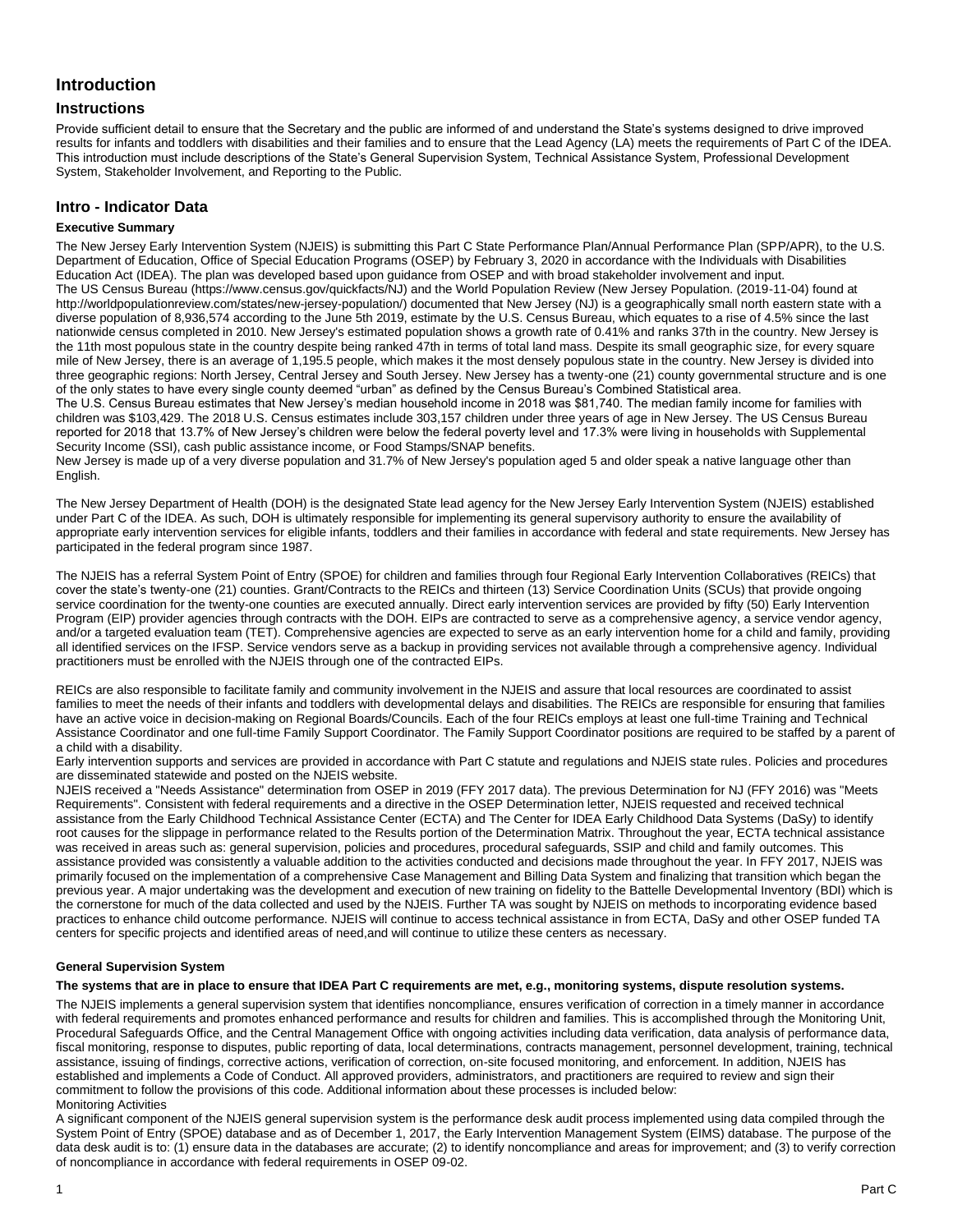The EIMS database is an electronic central data systems that:

Ensures an unduplicated count for federal reporting; Assists in the verification of data; Establishes and provides trend data for improvement planning; Identifies potential areas of non-compliance that are then targeted for follow-up by telephone, record submission or site visit; and Tracks required findings.

Data desk audits review compliance and performance data for selected priority indicators for all counties/provider agencies. An inquiry response format has been developed and implemented to verify accuracy of data, request missing information and determine if barriers are appropriately addressed to correct performance issues. As needed, findings and corrective action plans are issued and verification of correction is completed in accordance with federal requirements.

On-site focused monitoring is an important component of the NJEIS general supervision system used to address reoccurring or long standing noncompliance. In addition, on-site visits are conducted as necessary to verify correction or to determine the need for additional sanctions such as designation of at-risk or high-risk status when correction is not timely.

On-site fiscal monitoring consists of observations of families' annual Family Information Meeting (FIM) meeting. With parent consent, NJEIS staff are monitored on the accuracy and completeness of the explanation of the system of payments and informed consent and the collection and analysis of family income documentation to determine the family's ability to pay or not to pay.

Procedural Safeguards Office

The NJEIS has a Procedural Safeguards Office, located within the DOH, Office of the Assistant Commissioner, to ensure the effective implementation of procedural safeguards including family rights. The Procedural Safeguards Office helps to ensure that parents receive and understand their rights and have access to formal, as well as informal systems of dispute resolution, as needed. Procedural safeguards are available to all families and are described in the document "New Jersey Early Intervention System (NJEIS) Family Rights". All NJEIS providers/practitioners are responsible to ensure that families understand their rights under Part C. To facilitate NJEIS provider agencies and practitioners working knowledge of these rights, they are all required to successfully complete six procedural safeguard online training modules prior to beginning work with children and families.

Service coordinators are given the responsibility to directly assist families in accessing informal and formal dispute resolution including completion and submission of requests for formal dispute resolution, if desired. A parent liaison is available through the Procedural Safeguards Office to advise parents of their rights under the NJEIS, help them understand the options available to them when disputes arise, and assist in resolving informal disputes as needed.

The Procedural Safeguards Office responds to parent issues/concerns and documents contacts for review and analysis. Parents can contact the Procedural Safeguards Office through a toll-free hotline. Parents who call are always advised of their right to file a request for formal dispute resolution at any time. The Procedural Safeguards Office issues compensatory services as appropriate.

The Procedural Safeguards Office documents informal and formal communications from parents by telephone, emails and/or written letters. This includes date of request, issues, resolutions, and timelines by county. This data collection tracks requests and outcome of informal and formal dispute resolutions received by the Procedural Safeguards Office.

The Procedural Safeguards Office compiles information on disputes and shares with state entities including REICs, SCUs, and EIPs, as necessary to facilitate systematic training and technical assistance. In addition, a Procedural Safeguards Office report is presented at each State Interagency Coordinating Council (SICC) meeting on informal and formal complaints and resulting system responses. Formal dispute resolution procedures are used to identify and correct non-compliance through:

A statewide mediation system available to ensure parents may voluntarily access a non-adversarial process for the resolution of individual disputes regarding the NJEIS including identification, evaluation and assessment, eligibility determination, placement or the provision of appropriate early intervention services. Mediators are required to undergo training as a condition of serving as mediators. The Procedural Safeguards Office maintains a list of qualified and impartial mediators who are trained in effective mediation techniques and are knowledgeable in laws, regulations and guidelines related to the provision of early intervention services. A statewide impartial hearing system available through the Office of Administrative Law (OAL) to ensure parents may voluntarily access a fair process for the resolution of individual disputes regarding the provision of early intervention services including identification, evaluation and assessment, eligibility determination, placement or the provision of appropriate early intervention services. A complaint resolution process available to address complaints filed by individual, families, groups, organizations, or from any source, including an organization or individual from another state, indicating a deficiency(s) in the fulfillment of the requirements, or a violation of the requirements, by public or private agencies, which are or have been receiving financial funding or payment under Part C of IDEA or other pertinent state or federal early intervention legislation; or by other public agencies involved in the state's early intervention system. The Procedural Safeguards Office is responsible for investigating and resolving complaints in accordance with Part C requirements. Family Survey

NJEIS utilizes the Family Survey developed by the National Center Special Education Accountability Monitoring (NCSEAM). This instrument has been selected because of the rigorous development process it underwent to ensure that the data obtained are valid and reliable. Data from the family survey are analyzed as part of the identification of issues and areas for improvement. See Indicator 4 for a discussion of how the survey is implemented and the data utilized.

#### **Technical Assistance System:**

#### **The mechanisms that the State has in place to ensure the timely delivery of high quality, evidenced based technical assistance and support to early intervention service (EIS) programs.**

The New Jersey Comprehensive System of Personnel Development (CSPD) is designed as a statewide network of regional training and technical assistance coordinators (T&TA) who work at the regional/local provider level under the guidance of the REICs and state CSPD Coordinator. Each of the four REICs employs at least one full-time Training and Technical Assistance Coordinator and one full-time Family Support Coordinator. The Family Support Coordinator positions are required to be staffed by a parent of a child with a disability. The REICs offer provider meetings as an opportunity to review NJEIS policies and procedures and provide training and technical assistance on topics as identified by the state, REIC or local provider agencies. The New Jersey CSPD:

Provides training for a variety of early intervention practitioners, including service coordinators and paraprofessionals; families; and primary referral sources. Ensures that training relates specifically to understanding the basic components of early intervention services, federal and state requirements, and how to coordinate transition services for infants and toddlers with disabilities from early intervention to a preschool program under Part B of IDEA or to other early childhood services. Provides regional ongoing targeted training and technical assistance to program administrators, service coordinators, and service providers to address areas in need of improvement as well as areas of noncompliance as identified through general supervision activities. NJEIS identified a continuing need to expand to on-line training to meet the training and education needs of NJEIS personnel. Mercer County Community College (MCCC) is contracted to provide NJEIS with access to a Learning Management System that provides access to and tracking of online training to individual administrators and practitioners enrolled with the NJEIS. The contract includes tracking of training/technical assistance modules/webinars, tracking of constituent participation and support Webinars for up to 500 individuals synchronously. NJEIS administrators/practitioners are able to access and view schedules of upcoming live webinars, view descriptions of available modules, and also view job-specific requirements. MercerOnline and Mercer Institute of Management & Technology training provides e-mail and telephone support to assist practitioners with log-in, troubleshooting, system navigation, etc.

NJEIS requires that every practitioner enrolled with the NJEIS have an active email to ensure that the NJEIS can communicate information to the direct service practitioner without needing the intermediary of the agency administrator. Additionally, the new EIMS database provides methods of electronically communicating to each NJEIS practitioner directly.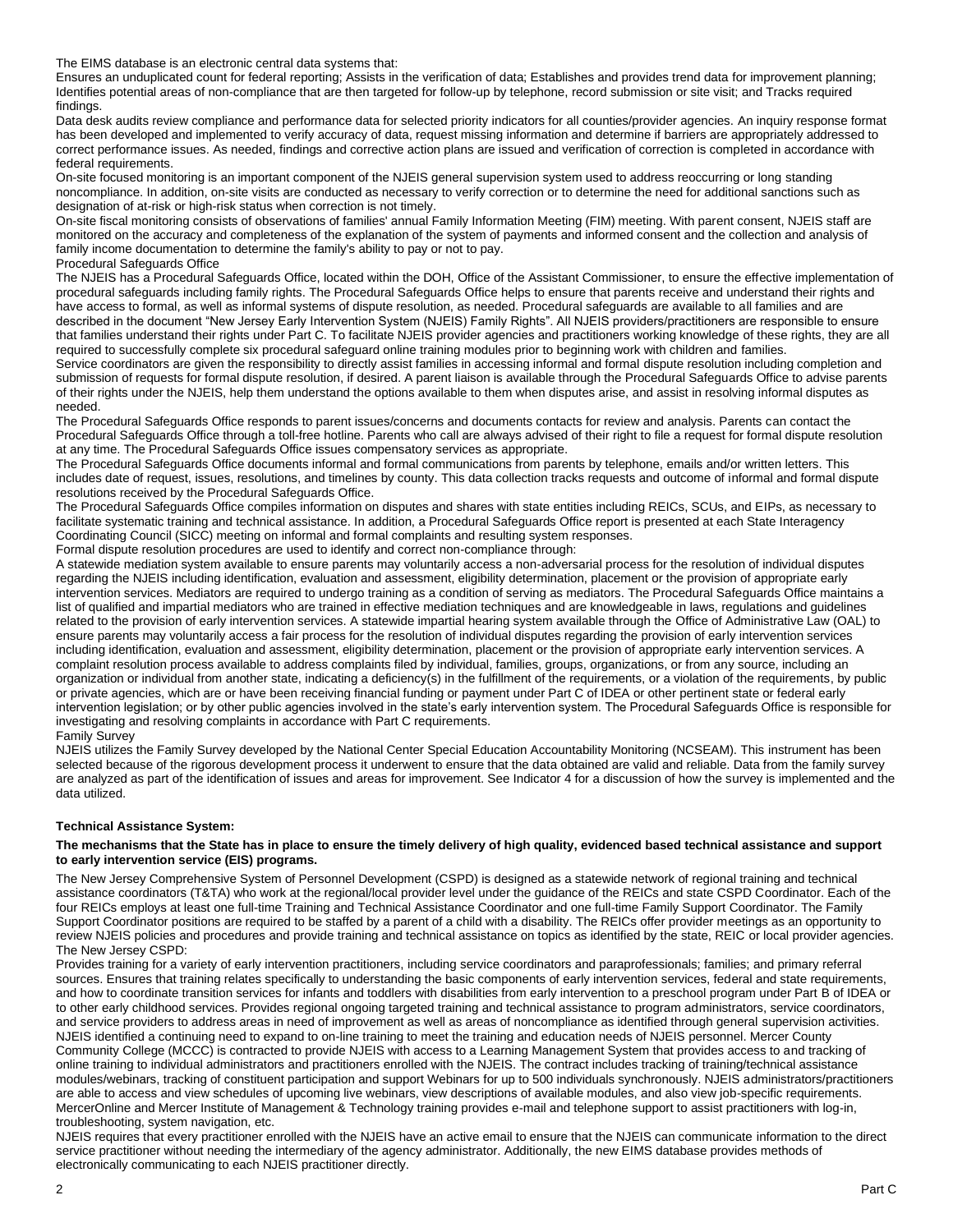Live webinars are conducted by NJEIS staff members on Go-to-Webinar allowing access for up to 500 participants. Mercer Institute provides IT support for each session. Sessions are recorded and stored in the MCCC streaming server, for access via the Learning Management System so that participants have access to recorded versions of the session.

#### Procedural Safeguards Modules

NJEIS implemented six modules on procedural safeguards and effective July 1, 2014, NJEIS requires successful completion of the modules for any individual prior to their enrollment and approval to provide early intervention services through the NJEIS. MCCC provides a weekly report to NJEIS on the use of online modules. Additionally, survey results are available to NJEIS for each of the six procedural safeguards modules and any additional modules that may be developed.

#### **Professional Development System:**

#### **The mechanisms the State has in place to ensure that service providers are effectively providing services that improve results for infants and toddlers with disabilities and their families.**

The NJEIS has established personnel standards for all practitioners that provide early intervention services. These standards are maintained and monitored for all early intervention practitioners, requiring educational background and licensure as appropriate for each position in the state. Individual practitioners must be enrolled with the NJEIS through one of the contracted EIPs.

NJEIS has specific enrollment requirements for agencies under contract with the DOH as an early intervention provider (EIP) and the individuals they use as practitioners for the provision of early intervention services. Agency and practitioner enrollment is through an NJEIS Central Management Office (CMO) and verified by the CMO vendor. Agency requirements include proof of agency and practitioner liability insurance, certification statement for submitting claims for services, confirmation of practitioner police and background checks, and copies of signed Code of Conduct acknowledgement for agency administrative staff. Requirements for practitioner enrollment include a completed initial enrollment form that includes discipline specific information including degrees, certification and license numbers that are used to confirm current status of the individual to meet personnel standards, a copy of a signed Code of Conduct acknowledgement and verification that the practitioner has completed required pre-enrollment training. NJEIS staff recruitment, preparation, qualification, support, and retention efforts are conducted to facilitate an adequate supply of qualified, capable and skilled early intervention personnel.

#### **Stakeholder Involvement:**

#### **The mechanism for soliciting broad stakeholder input on targets in the SPP/APR, and any subsequent revisions that the State has made to those targets, and the development and implementation of Indicator 11, the State's Systemic Improvement Plan (SSIP).**

NJEIS relies each year on a Part C Steering Committee which includes the State Interagency Coordinating Council to advise and assist in the development of NJEIS State Performance Plans/Annual Performance Reports (SPP/APR).

This FFY 2018 SPP/APR was developed with broad stakeholder input obtained at a January 7, 2020 Part C Steering Committee meeting. This included review of data for fiscal year 2018 (July 1, 2018 - June 30, 2019) and setting targets for FFY 2019. The stakeholders reviewed available data and analyzed the status of the state Part C system including local performance data and the current targets for FFY 2014-2019. This included discussion on progress and slippage as well as challenges and resources related to each indicator. Discussion included potential implications for the OSEP results driven accountability initiative and the current NJEIS work on the State Systemic Improvement Plan (SSIP). A final draft of the SPP/APR was reviewed and discussed at the January 24, 2020 SICC meeting at which time the SICC certified the FFY 2018 SPP/APR as their annual report.

#### **Apply stakeholder involvement from introduction to all Part C results indicators (y/n)**

YES

#### **Reporting to the Public:**

**How and where the State reported to the public on the FFY 2017 performance of each EIS Program located in the State on the targets in the SPP/APR as soon as practicable, but no later than 120 days following the State's submission of its FFY 2017 APR, as required by 34 CFR §303.702(b)(1)(i)(A); and a description of where, on its website, a complete copy of the State's SPP/APR, including any revision if the State has revised the targets that it submitted with its FFY 2017 APR in 2019, is available.**

The NJEIS Part C State Performance Plan/Annual Performance Report (SPP/APR) is disseminated to the public through posting to the state website (http://nj.gov/health/fhs/eis/public-reporting/) and the Regional Early Intervention Collaboratives (REICs) at http://www.njreic.org/. The SPP/APR is also disseminated electronically to representatives of the Part C Steering Committee, State Interagency Coordinating Council (SICC), state agencies (Department of Education, Department of Human Services, Department of Children and Families), advocacy organizations, Service Coordination Units and Early Intervention Program provider agencies for distribution throughout the State.

Updates on this SPP/APR are prepared and submitted each February. These NJEIS reports and past reports are posted at: http://nj.gov/health/fhs/eis /public-reporting/. The SPP/APR is disseminated to all of the above individuals electronically for distribution through their dissemination mechanisms (e.g., newsletters, websites, list serves, etc) throughout the State.

FFY 2018 County Performance Reports and Part C Determinations outlining the performance of each county in relation to state targets and Part C requirements will be prepared and disseminated within 120 days of the submission of this SPP/APR. Existing County Performance Reports and Part C Determinations are located at: https://www.nj.gov/health/fhs/eis/public-reporting/

### **Intro - Prior FFY Required Actions**

None

**Response to actions required in FFY 2017 SPP/APR** 

## **Intro - OSEP Response**

States were instructed to submit Phase III, Year Four, of the State Systemic Improvement Plan (SSIP), indicator C-11, by April 1, 2020. The State provided the required information. The State provided a target for FFY 2019 for this indicator, and OSEP accepts the target.

## **Intro - Required Actions**

In the FFY 2019 SPP/APR, the State must report FFY 2019 data for the State-identified Measurable Result (SiMR). Additionally, the State must, consistent with its evaluation plan described in Phase II, assess and report on its progress in implementing the SSIP. Specifically, the State must provide: (1) a narrative or graphic representation of the principal activities implemented in Phase III, Year Five; (2) measures and outcomes that were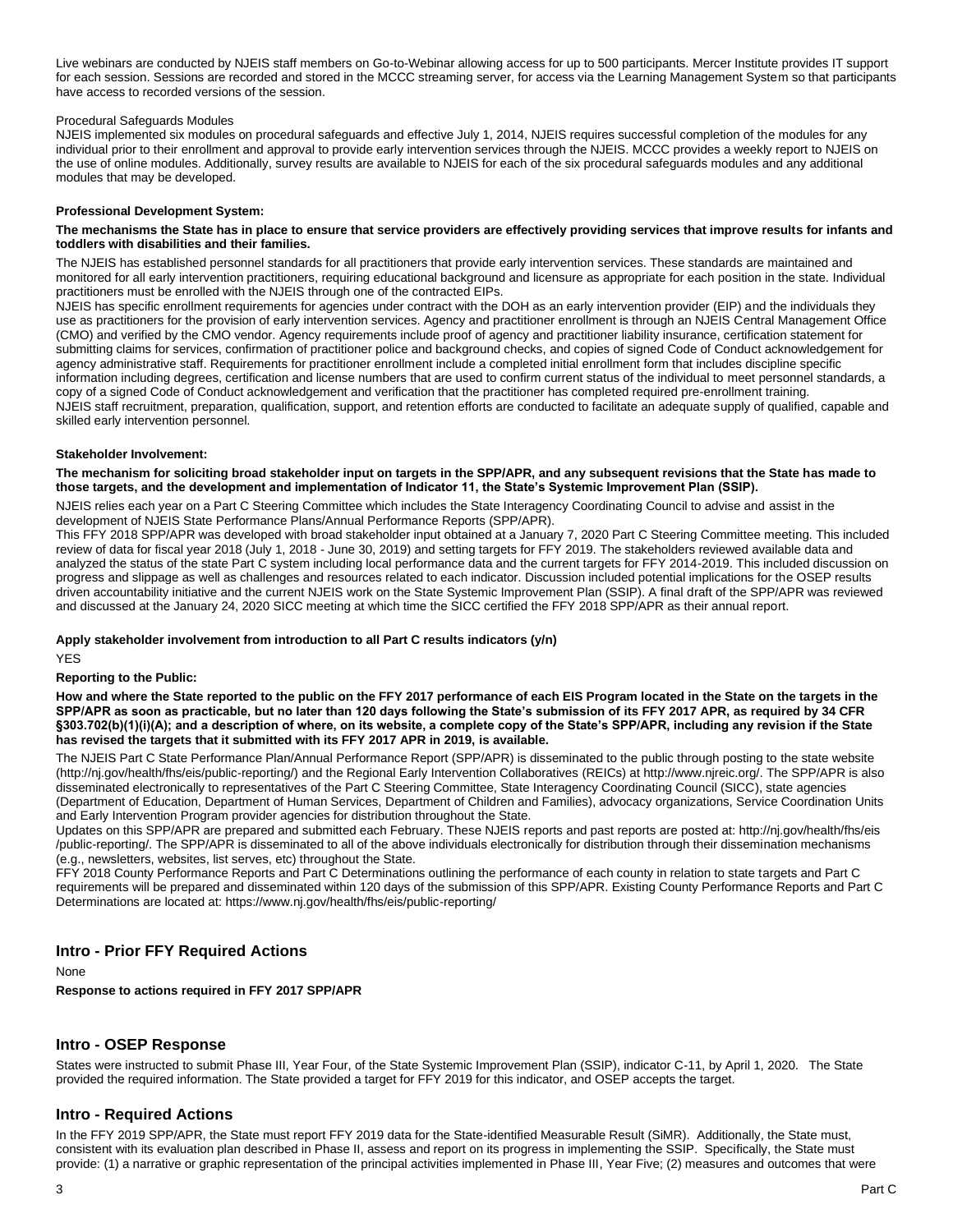implemented and achieved since the State's last SSIP submission (i.e., April 1, 2020); (3) a summary of the SSIP's coherent improvement strategies, including infrastructure improvement strategies and evidence-based practices that were implemented and progress toward short-term and long-term outcomes that are intended to impact the SiMR; and (4) any supporting data that demonstrates that implementation of these activities is impacting the State's capacity to improve its SiMR data.

OSEP notes that one or more of the attachments included in the State's FFY 2018 SPP/APR submission are not in compliance with Section 508 of the Rehabilitation Act of 1973, as amended (Section 508), and will not be posted on the U.S. Department of Education's IDEA website. Therefore, the State must make the attachment(s) available to the public as soon as practicable, but no later than 120 days after the date of the determination letter.

The State's IDEA Part C determination for both 2019 and 2020 is Needs Assistance. In the State's 2020 determination letter, the Department advised the State of available sources of technical assistance, including OSEP-funded technical assistance centers, and required the State to work with appropriate entities. The Department directed the State to determine the results elements and/or compliance indicators, and improvement strategies, on which it will focus its use of available technical assistance, in order to improve its performance. The State must report, with its FFY 2019 SPP/APR submission, due February 1, 2021, on: (1) the technical assistance sources from which the State received assistance; and (2) the actions the State took as a result of that technical assistance.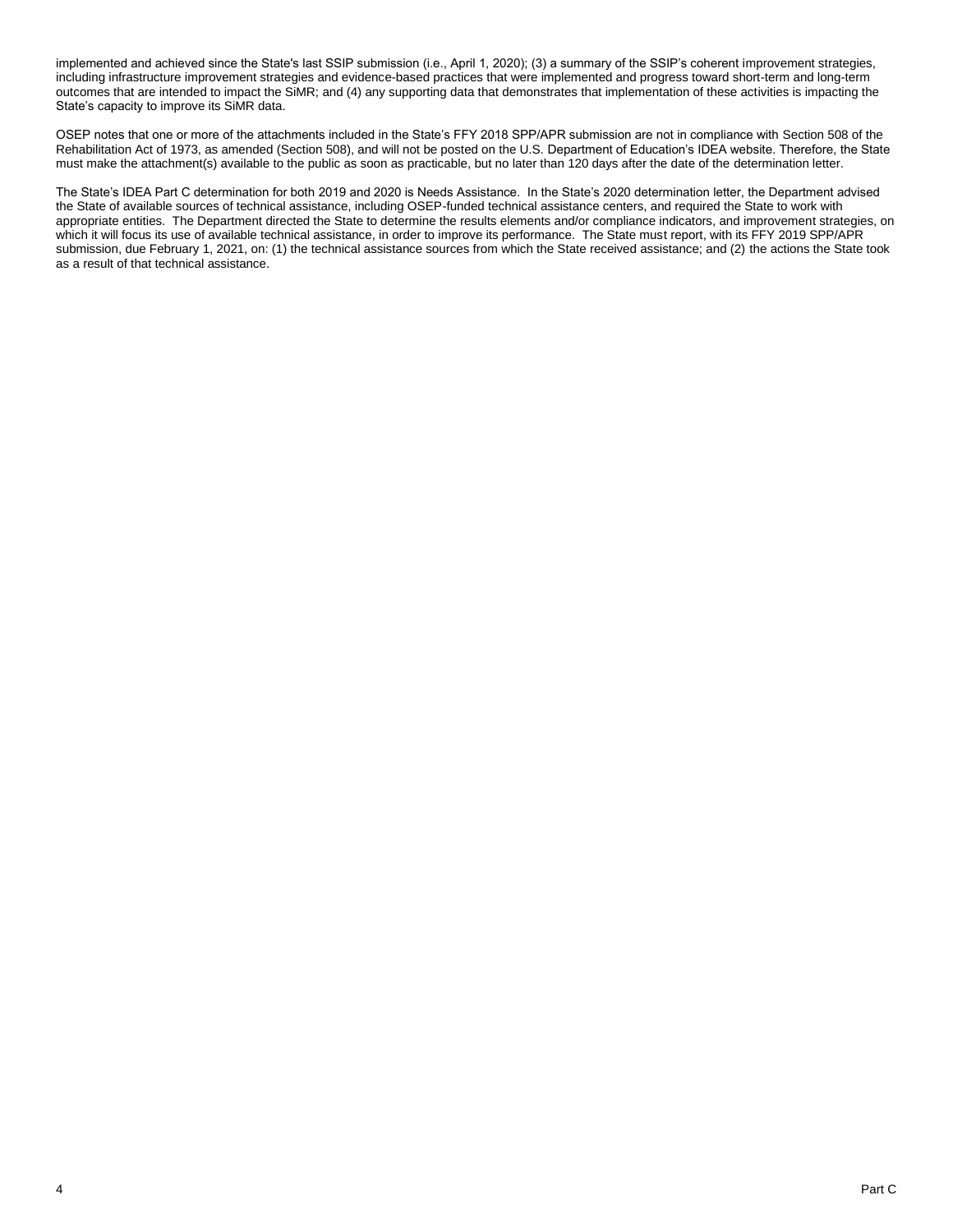## **Indicator 1: Timely Provision of Services**

## **Instructions and Measurement**

**Monitoring Priority:** Early Intervention Services In Natural Environments

**Compliance indicator:** Percent of infants and toddlers with Individual Fanily Service Plans(IFSPs) who receive the early intervention services on their IFSPs in a timely manner. (20 U.S.C. 1416(a)(3)(A) and 1442)

#### **Data Source**

Data to be taken from monitoring or State data system and must be based on actual, not an average, number of days. Include the State's criteria for "timely" receipt of early intervention services (i.e., the time period from parent consent to when IFSP services are actually initiated).

#### **Measurement**

Percent =  $[(# of infants and toldlers with IFSPs who receive the early intervention services on their IFSPs in a timely manner) divided by the (total # of the original text).$ infants and toddlers with IFSPs)] times 100.

Account for untimely receipt of services, including the reasons for delays.

#### **Instructions**

If data are from State monitoring, describe the method used to select early intervention service (EIS) programs for monitoring. If data are from a State database, describe the time period in which the data were collected (e.g., September through December, fourth quarter, selection from the full reporting period) and how the data accurately reflect data for infants and toddlers with IFSPs for the full reporting period.

#### Targets must be 100%.

Describe the results of the calculations and compare the results to the target. Describe the method used to collect these data and if data are from the State's monitoring, describe the procedures used to collect these data. States report in both the numerator and denominator under Indicator 1 on the number of children for whom the State ensured the timely initiation of new services identified on the IFSP. Include the timely initiation of new early intervention services from both initial IFSPs and subsequent IFSPs. Provide actual numbers used in the calculation.

The State's timeliness measure for this indicator must be either: (1) a time period that runs from when the parent consents to IFSP services; or (2) the IFSP initiation date (established by the IFSP Team, including the parent).

States are not required to report in their calculation the number of children for whom the State has identified the cause for the delay as exceptional family circumstances, as defined in 34 CFR §303.310(b), documented in the child's record. If a State chooses to report in its calculation children for whom the State has identified the cause for the delay as exceptional family circumstances documented in the child's record, the numbers of these children are to be included in the numerator and denominator. Include in the discussion of the data, the numbers the State used to determine its calculation under this indicator and report separately the number of documented delays attributable to exceptional family circumstances.

Provide detailed information about the timely correction of noncompliance as noted in the Office of Special Education Programs' (OSEP's) response table for the previous SPP/APR. If the State did not ensure timely correction of the previous noncompliance, provide information on the extent to which noncompliance was subsequently corrected (more than one year after identification). In addition, provide information regarding the nature of any continuing noncompliance, methods to ensure correction, and any enforcement actions that were taken.

If the State reported less than 100% compliance for the previous reporting period (e.g., for the FFY 2018 SPP/APR, the data for FFY 2017), and the State did not identify any findings of noncompliance, provide an explanation of why the State did not identify any findings of noncompliance.

## **1 - Indicator Data**

#### **Historical Data**

| <b>Baseline</b> | 2013   | 94.58% |        |        |        |
|-----------------|--------|--------|--------|--------|--------|
| <b>FFY</b>      | 2013   | 2014   | 2015   | 2016   | 2017   |
| Target          | 100%   | 100%   | 100%   | 100%   | 100%   |
| Data            | 94.58% | 95.12% | 93.13% | 94.61% | 97.56% |

**Targets**

| <b>FFY</b> | 2018 | 2019 |
|------------|------|------|
| Target     | 100% | 100% |

### **FFY 2018 SPP/APR Data**

| Number of infants and toddlers<br>with IFSPs who receive the early<br>intervention services on their<br><b>IFSPs in a timely manner</b> | <b>Total number</b><br>of infants and<br>toddlers with<br><b>IFSPs</b> | <b>FFY 2017</b><br>Data | <b>FFY 2018</b><br><b>Target</b> | FFY 2018 Data | <b>Status</b>          | Slippage |
|-----------------------------------------------------------------------------------------------------------------------------------------|------------------------------------------------------------------------|-------------------------|----------------------------------|---------------|------------------------|----------|
| 162                                                                                                                                     | 182                                                                    | 97.56%                  | 100%                             | 94.51%        | Did Not Meet<br>Target | Slippage |

#### **Provide reasons for slippage, if applicable**

Some of the reasons for the slippage include:

• No Service Coordination (SC) coverage to address assignment questions when SC staff were on vacation.

• Lack of detailed documentation by practitioners regarding scheduling within the child's record.

• Early Intervention Program (EIP) agreeing to provide services despite no available staff to provide the service within 30 days.

• Provider's inability to meet a family's limited schedule availability.

• An increase need for physical therapy along with a lack of providers in specific counties.

Although the FFY 2018 cohort B data shows a slippage of 3.05% compared to the FFY 2017 cohort A data, when the same FFY 2018 cohort B group is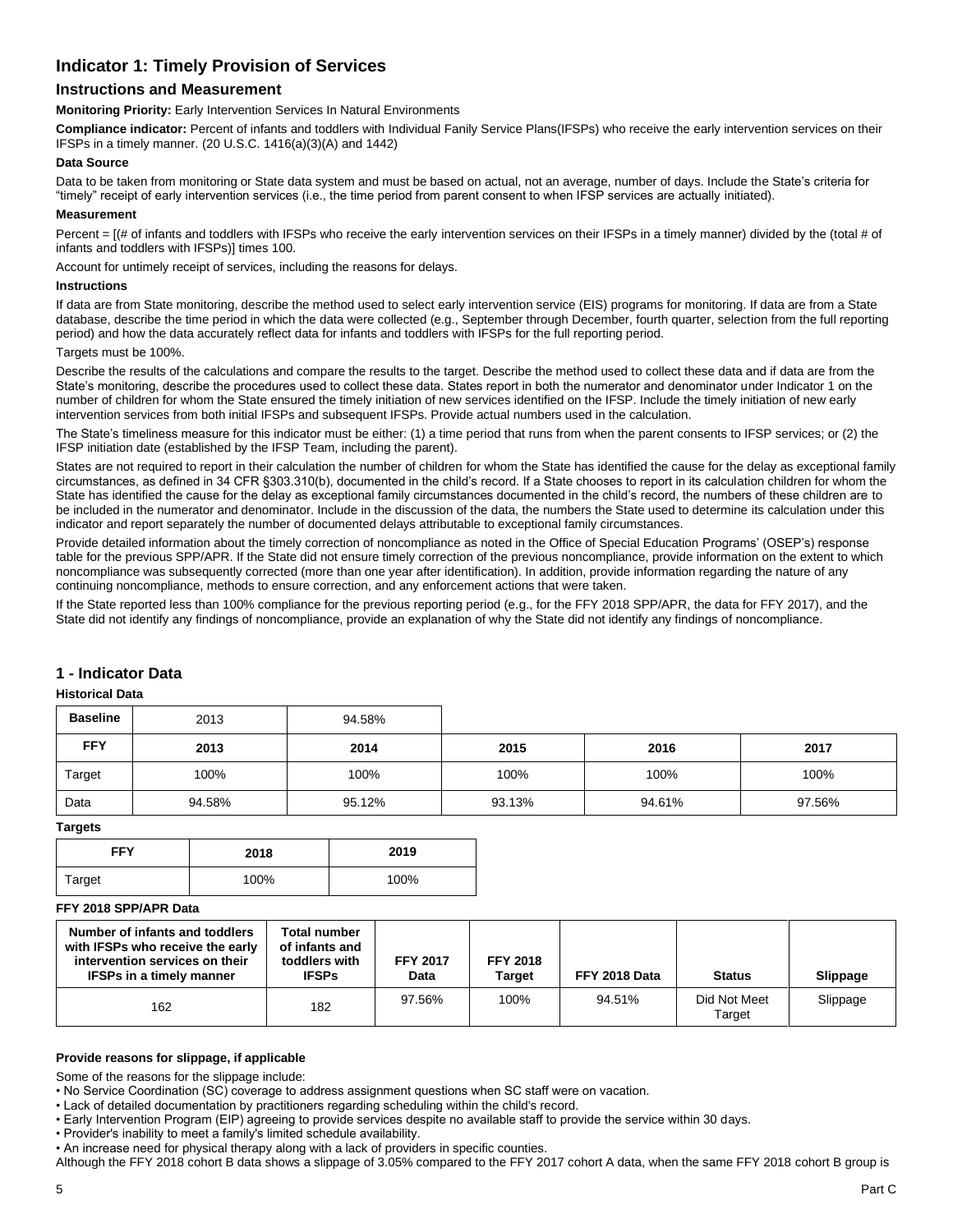compared to the FFY 2016 cohort B group, there was only a 0.10% slippage. As part of the NJ Indicator #1 sampling plan, the state is divided into 2 different cohort of counties that are monitored in alternating years.

With the reissued clarification of threshold of slippage, NJ would not have met the threshold to be considered slippage for a large percentage indicator since the 0.10% worsening is less than 1 percentage point when comparing to same cohorts. However, when comparing the current year's compliance percentage of 94.51% with last year's compliance percentage of 97.56%, NJ does meet the definition of slippage due to the worsening being more than 1 percentage point.

#### **Number of documented delays attributable to exceptional family circumstances**

*This number will be added to the "Number of infants and toddlers with IFSPs who receive their early intervention services on their IFSPs in a timely manner" field above to calculate the numerator for this indicator.*

10

#### **Include your State's criteria for "timely" receipt of early intervention services (i.e., the time period from parent consent to when IFSP services are actually initiated).**

NJEIS established with Part C Steering Committee input, a policy for "timely services" as "All services are provided within 30 calendar days from the date the IFSP is signed by the parent(s) documenting consent for the services on the IFSP."

#### **What is the source of the data provided for this indicator?**

State monitoring

#### **Describe the method used to select EIS programs for monitoring.**

NJ continues to use the OSEP approved sampling plan and monitors all 21 counties by cohort. Each cohort is monitored every other year for 10 counties in odd numbered FFYs (Cohort A) and 11 counties in even number FFYs (Cohort B).

Sampling Plan Process: • NJ continues to monitor all 21 counties every two years for 10 counties in odd numbered FFYs (Cohort A) and 11 counties in even number FFYs (Cohort B). • NJEIS has a statewide database that authorizes the IFSP services consented to by the parent for assignment and billing by local provider agencies. • Business rules include all active children and all services during a quarter (3 months) of the FFY. • A simple random sampling plan without replacement with a 95% confidence level and +/- 5 confidence interval ensures that child records chosen, appropriately represent the state population. • Therefore, the FFY 2018 timely services monitoring used the statewide database to begin a data desk audit based on a simple random sampling without replacement of three months of the FFY 2018 service claim data. The data represents all active child records for the months of August through October 2018 for eleven of the twenty-one counties in New Jersey. The other ten counties were reviewed in FFY 2017 and reported in the APR submitted February 1, 2019.

#### **Provide the time period in which the data were collected (e.g., September through December, fourth quarter, selection from the full reporting period).**

XXX

# **Describe how the data accurately reflect data for infants and toddlers with IFSPs for the full reporting period.**

XXX

#### **If needed, provide additional information about this indicator here.**

Data Desk Audit, Inquiry and Record Review:

• The NJEIS electronic state database does not yet capture all variables needed to determine whether a service is timely including reasons for delay and is unable to provide data that identifies whether a service is timely if it was first authorized under a periodic/annual IFSP. Therefore, as part of the monitoring process, the monitoring team conducts a data desk audit and inquiry.

• The purpose of the data desk audit and inquiry is to: (1) identify reasons for delays, including documentation of family reasons; (2) determine if the service was added at a subsequent IFSP team meeting not captured in the database; (3) identify root cause and ensure correction of any systemic barriers; and (4) verify that the delayed service was provided, although late.

• The monitoring team uses all the information received to determine where in the process the delay occurred and who was responsible.

• The identification of the data needed to conduct a timely data desk audit, inquiry, and record review is driven by the availability of actual service claims data to ensure that complete and accurate data is available for the data desk audit.

• The data desk audit, inquiry and record review has historically taken 3 to 6 months to confirm non-compliance and determine the responsible agency(s) and root causes for the non-compliance.

• Timely service data passes through a number of edit checks including:

o Verification that there is a valid IFSP date with a billing authorization within the IFSP period.

o Verification there is a valid claim filed by the provider agency.

o Verification the claim is supported by a service encounter verification log signed by the parent and;

o An explanation of benefits provided to the family that details the services rendered as a secondary verification that the service type, date and intensity are accurate.

• The sample of data is analyzed to verify the number of days to the first service by comparing the parent consent date of service to the first service claim date. Further inquiry includes:

o Reason and explanation of delay;

o Identification of type of IFSP (initial, review, annual review);

o Date IFSP was sent by SCU and received by the Early Intervention Program (EIP);

o EIP assignment date;

o Reasons and barriers that affected meeting the 30 day timely service provision;

o EIP and/or SCU response to correct the system barrier;

o Description of how the agency and/or SCU is assured that the barrier has been corrected;

o Submission of policies and procedures which were created or revised; and confirmation the agency followed NJEIS policies and procedures.

Data Analysis and Results:

There were 2,331 children in the state database for the quarter monitored meeting the business rules stated above. These children had a total of 3,570 services. The DOH NJEIS analyzes timely services data by children and also by individual service as described below: Quarter of the Data: August-October 2018: 2,331 children; 3,570 services

Sample of the Quarter (Denominator): 182 children; 262 services

Initial Timely Services (Dirty Data without Desk Inquiry): 162 children ; 239 services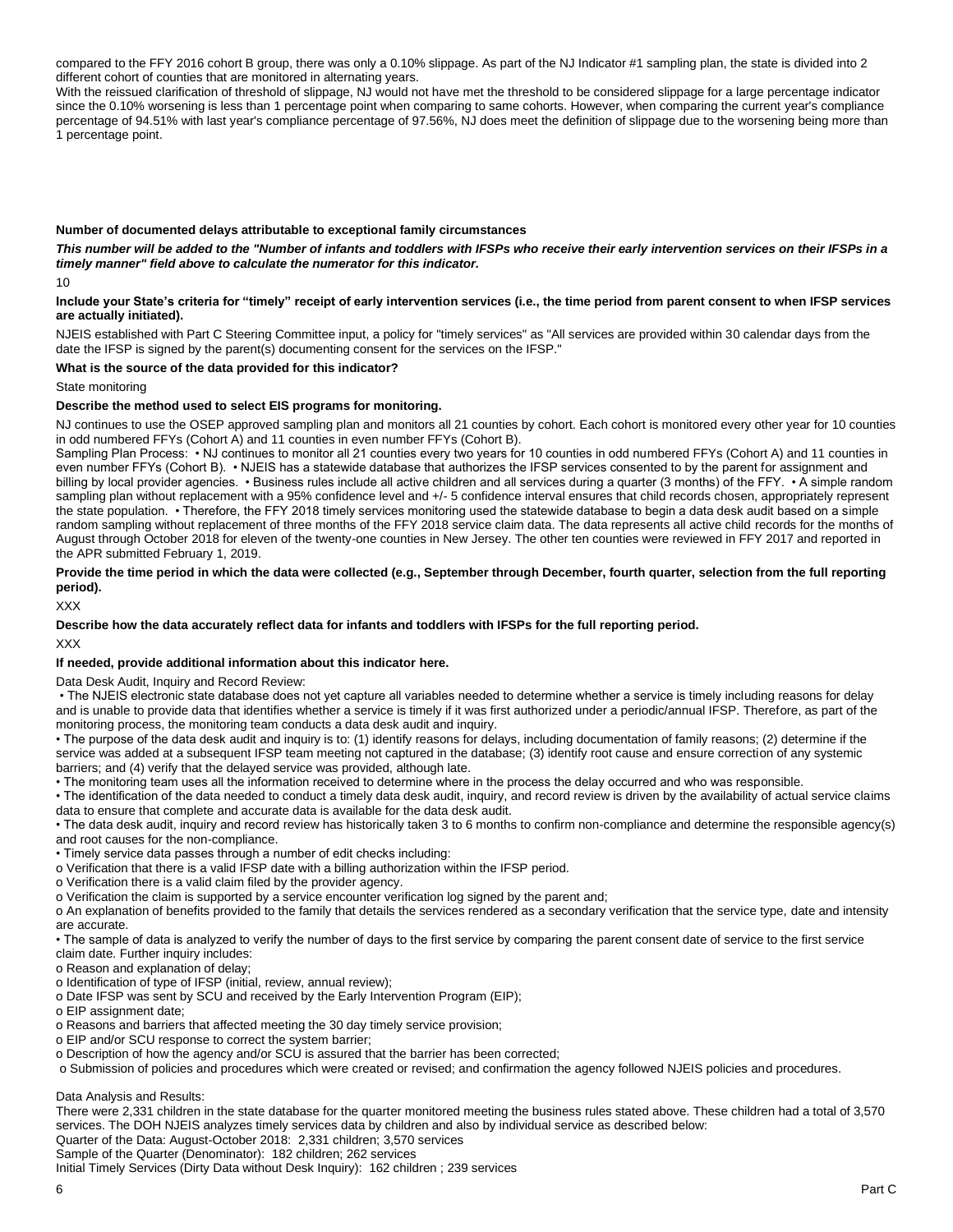Initial Untimely Services (Dirty Data without Desk Inquiry): 20 children; 23 services Desk Inquiry Verification of Family Reason for delay or On-Time: 10 children; 10 services Desk Inquiry Verification of Untimely service: 10 children; 13 services Corrected Numerator (Timely + Family Reasons): 162+10=172 children ; 239+10=249 services State Compliance Percentage: 172/182=94.51% children; 249/262=95.04% services

The 13 untimely services types were: Physical therapy (4); Speech therapy (4); Occupational therapy (2); Developmental intervention (1) and; Social work (2).

The number of days delayed were between: 1-7 days  $(2)$ ; 8-14 days  $(2)$ ; >14 days  $(9)$ .

NJEIS has:

• Identified the responsible agencies, their percentage of non-compliance in each county and determined reasons for delay (root causes).

• Determined if any policies, procedures and/or practices contributed to the reasons for delays. If yes, the corrective action plan required the agency to establish and/or revise appropriate policies, procedures and/or practices. Agencies are held accountable to specific timelines at each step of the process to facilitate services starting sooner to better ensure meeting the 30 day timeline (Prong 2).

• Ensured that each agency with identified non-compliance is correctly implementing the specific regulatory requirements based on review of subsequent data to verify the timely initiation of services. Once an agency is operating at 100% compliance for this indicator, the finding is closed.

• Accounted for all instances of noncompliance identified through the NJEIS database, desk inquiry, and record review. The DOH confirmed that services were initiated for each child, although late for any child whose services were not initiated in a timely manner, unless the child was no longer in the jurisdiction of NJEIS as verified by the monitoring team through claims data, service encounter verification sign-off, and progress notes (Prong 1).

Activities for documentation and verification of the correction include reviewing updated data from the database; copies of progress notes and IFSPs from child records; verification of claims and service authorization data; and in some cases on-site visits to verify child records. Once an agency is operating at 100% compliance for this indicator, the finding is closed.

• The desk audit random sample included 182 active child records and 262 services obtained from the NJEIS data system.

• The initial data desk audit identified that 162 of the 182 children (239 of 262 services) did receive timely services based on consent date of the IFSP.

• Without the necessary drill down for reason for delay, 20 children (23 services) appeared to have received at least one service untimely.

• The inquiry was conducted by the lead agency monitoring staff to obtain the necessary additional information on 20 of the 182 children and 23 of their 262 services.

• The results of the inquiry identified that for 10 of the 20 children in the database identified to have received their services late (10 of the 23 services), the delays were child or family related (including child illness/hospitalization, family cancellations and requests to reschedule). The data for these children are included in both the numerator and the denominator. Therefore, 10 of the 20 children (10 of the 23 services) were determined to have exceptional family circumstances that resulted in services being considered acceptable however untimely. Ten (10) children (13 services) were determined to have non-compliance in timely services.

• Overall, 94.51% (172/182) of the children had timely services including 10 children who services were delayed due to a family reason.

• Overall, 95.04% (249/262) of the services were timely including 10 services which were delayed due to a family reason.

As a result of the additional inquiry of the ten (10) children (13 services), NJEIS has:

• Identified the responsible agencies, their percentage and determined reasons for delay (root causes).

• Four (4) Findings were issued on September 20, 2019 and have until September 19, 2020 to verify correction of both prongs.

#### **Correction of Findings of Noncompliance Identified in FFY 2017**

| <b>Findings of Noncompliance</b><br><b>Identified</b> | <b>Findings of Noncompliance</b><br>Verified as Corrected Within One<br>Year | <b>Findings of Noncompliance</b><br><b>Subsequently Corrected</b> | <b>Findings Not Yet Verified as</b><br>Corrected |
|-------------------------------------------------------|------------------------------------------------------------------------------|-------------------------------------------------------------------|--------------------------------------------------|
|                                                       |                                                                              |                                                                   |                                                  |

#### **FFY 2017 Findings of Noncompliance Verified as Corrected**

#### **Describe how the State verified that the source of noncompliance is correctly implementing the** *regulatory requirements*

The NJEIS verified there were eight (8) children for whom one or more services were untimely due to a systems reason. NJEIS identified the responsible agencies, their percentage of compliance and determined reasons for delay (root causes).

NJEIS verified, in all instances, the agencies involved were determined to have followed all federal and state policies and procedures and NJEIS reviewed their existing procedures for compliance. NJEIS ensured that each agency with identified noncompliance was correctly implementing the specific regulatory requirements based on a review and verification of events (Prong 2).

#### **Describe how the State verified that each** *individual case* **of noncompliance was corrected**

The NJEIS verified there were eight (8) children for whom one or more services were untimely due to a systems reason. NJEIS identified the responsible agencies, their percentage of compliance and determined reasons for delay (root causes).

NJEIS: 1) accounted for all eight (8) instances of non-compliance identified through the NJEIS database, desk inquiry, and record review. The DOH confirmed that all eight (8) children's services were provided, although late, unless the child was no longer in the jurisdiction of NJEIS, consistent with OSEP memo 09-02 and as verified by the monitoring team through claims data, service encounter verification sign-off, IFSP team pages and progress notes (Prong 1).

2) verified, in all instances, the agencies involved were determined to have followed all federal and state policies and procedures and NJEIS reviewed their existing procedures for compliance. NJEIS ensured that each agency with identified noncompliance was correctly implementing the specific regulatory requirements based on a review and verification of events (Prong 2).

3) No findings were issued if the agency met both prongs which was verified in accordance with federal requirements.

Therefore, according to NJEIS procedures, the agency was not issued a finding as correction was verified for both prongs 1 and 2 as required as per OSEP memo 09-02 as was documented in the FFY 2017 APR.

#### **FFY 2017 Findings of Noncompliance Not Yet Verified as Corrected**

**Actions taken if noncompliance not corrected**

XXX

**Correction of Findings of Noncompliance Identified Prior to FFY 2017**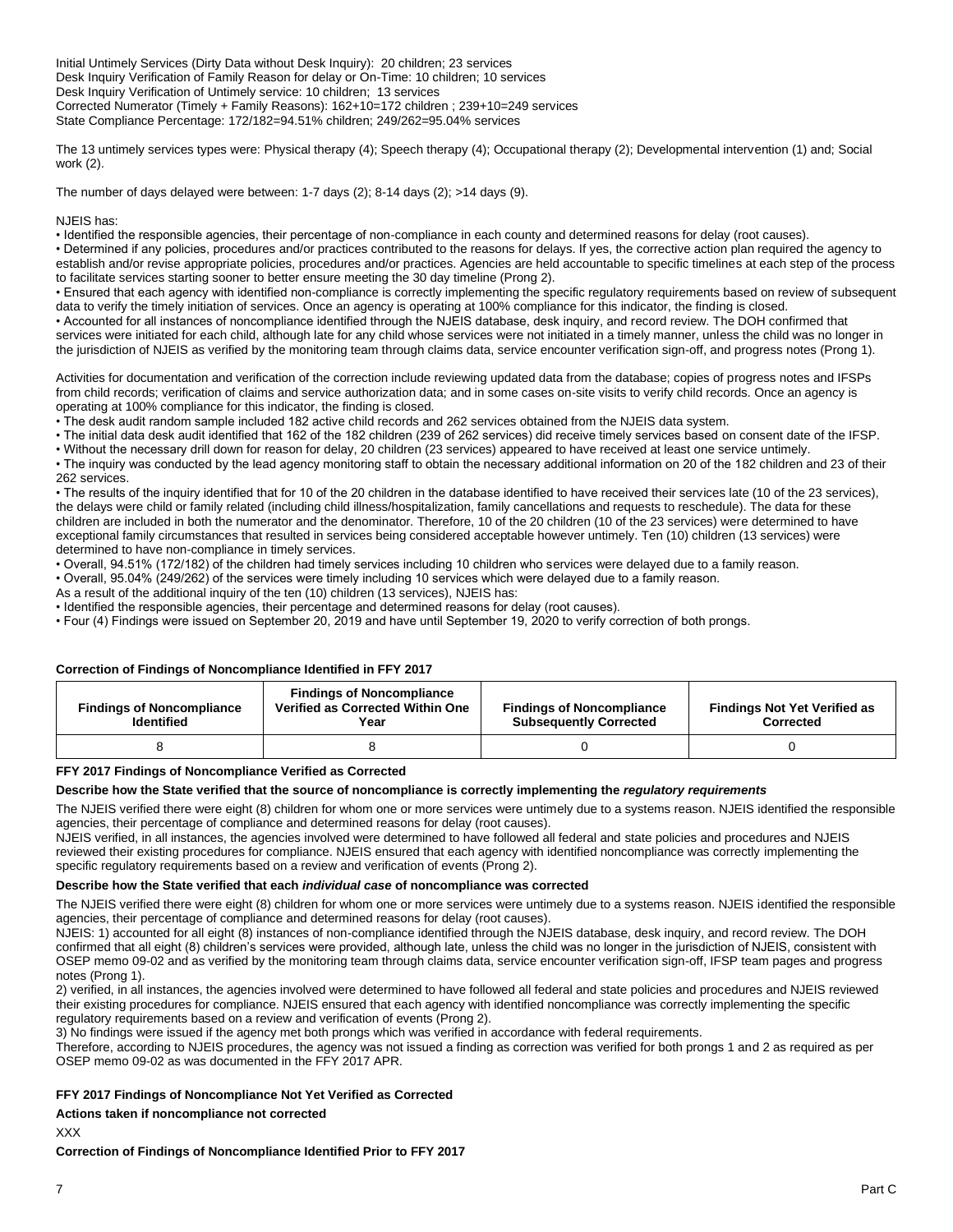| <b>Year Findings of</b><br><b>Noncompliance Were</b><br><b>Identified</b> | <b>Findings of Noncompliance Not Yet</b><br>Verified as Corrected as of FFY 2017<br><b>APR</b> | <b>Findings of Noncompliance Verified</b><br>as Corrected | <b>Findings Not Yet Verified as</b><br>Corrected |
|---------------------------------------------------------------------------|------------------------------------------------------------------------------------------------|-----------------------------------------------------------|--------------------------------------------------|
|                                                                           |                                                                                                |                                                           |                                                  |
|                                                                           |                                                                                                |                                                           |                                                  |
|                                                                           |                                                                                                |                                                           |                                                  |

#### **Findings of Noncompliance Verified as Corrected**

**Describe how the State verified that the source of noncompliance is correctly implementing the** *regulatory requirements* XXX

**Describe how the State verified that each** *individual case* **of noncompliance was corrected XXX** 

**Findings of Noncompliance Not Yet Verified as Corrected Actions taken if noncompliance not corrected**

XXX

**Findings of Noncompliance Verified as Corrected**

**Describe how the State verified that the source of noncompliance is correctly implementing the** *regulatory requirements* XXX

**Describe how the State verified that each** *individual case* **of noncompliance was corrected** XXX

**Findings of Noncompliance Not Yet Verified as Corrected Actions taken if noncompliance not corrected** XXX

**Findings of Noncompliance Verified as Corrected**

**Describe how the State verified that the source of noncompliance is correctly implementing the** *regulatory requirements* XXX

**Describe how the State verified that each** *individual case* **of noncompliance was corrected** XXX

**Findings of Noncompliance Not Yet Verified as Corrected Actions taken if noncompliance not corrected** XXX

### **1 - Prior FFY Required Actions**

None

**Response to actions required in FFY 2017 SPP/APR**

## **1 - OSEP Response**

Because the State reported less than 100% compliance for FFY 2018, the State must report on the status of correction of noncompliance identified in FFY 2018 for this indicator. When reporting on the correction of noncompliance, the State must report, in the FFY 2019 SPP/APR, that it has verified that each EIS program or provider with noncompliance identified in FFY 2018 for this indicator: (1) is correctly implementing the specific regulatory requirements (i.e., achieved 100% compliance) based on a review of updated data such as data subsequently collected through on-site monitoring or a State data system; and (2) has corrected each individual case of noncompliance, unless the child is no longer within the jurisdiction of the EIS program or provider, consistent with OSEP Memo 09-02. In the FFY 2019 SPP/APR, the State must describe the specific actions that were taken to verify the correction.

If the State did not identify any findings of noncompliance in FFY 2018, although its FFY 2018 data reflect less than 100% compliance, provide an explanation of why the State did not identify any findings of noncompliance in FFY 2018.

### **1 - Required Actions**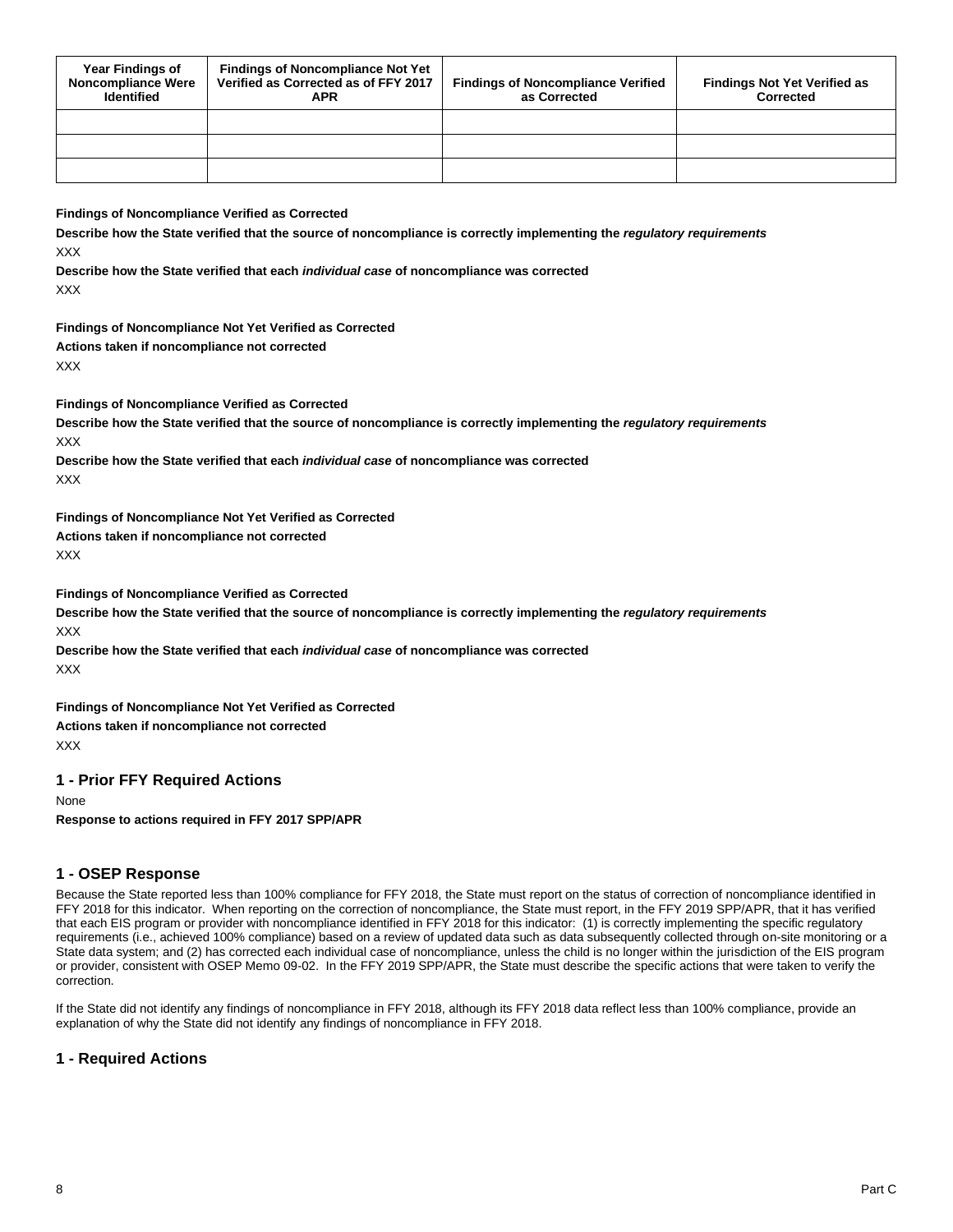## **Indicator 2: Services in Natural Environments**

## **Instructions and Measurement**

**Monitoring Priority:** Early Intervention Services In Natural Environments

**Results indicator:** Percent of infants and toddlers with IFSPs who primarily receive early intervention services in the home or community-based settings. (20 U.S.C. 1416(a)(3)(A) and 1442)

### **Data Source**

Data collected under section 618 of the IDEA (IDEA Part C Child Count and Settings data collection in the EDFacts Metadata and Process System (*EMAPS*)).

#### **Measurement**

Percent =  $[(# of infants and toldlers with IFSPs who primarily receive early intervention services in the home or community-based settings) divided by$ the (total # of infants and toddlers with IFSPs)] times 100.

### **Instructions**

Sampling from the State's 618 data is not allowed.

Describe the results of the calculations and compare the results to the target.

The data reported in this indicator should be consistent with the State's 618 data reported in Table 2. If not, explain.

### **2 - Indicator Data**

### **Historical Data**

| <b>Baseline</b> | 2012   | 99.81% |        |        |        |
|-----------------|--------|--------|--------|--------|--------|
| <b>FFY</b>      | 2013   | 2014   | 2015   | 2016   | 2017   |
| $Target>=$      | 99.81% | 99.81% | 99.84% | 99.87% | 99.89% |
| Data            | 99.92% | 99.82% | 99.79% | 99.87% | 99.87% |

#### **Targets**

| -          |        |        |
|------------|--------|--------|
| <b>FFY</b> | 2018   | 2019   |
| Target>=   | 99.92% | 99.92% |

#### **Targets: Description of Stakeholder Input**

NJEIS relies each year on a Part C Steering Committee which includes the State Interagency Coordinating Council to advise and assist in the development of NJEIS State Performance Plans/Annual Performance Reports (SPP/APR).

This FFY 2018 SPP/APR was developed with broad stakeholder input obtained at a January 7, 2020 Part C Steering Committee meeting. This included review of data for fiscal year 2018 (July 1, 2018 - June 30, 2019) and setting targets for FFY 2019. The stakeholders reviewed available data and analyzed the status of the state Part C system including local performance data and the current targets for FFY 2014-2019. This included discussion on progress and slippage as well as challenges and resources related to each indicator. Discussion included potential implications for the OSEP results driven accountability initiative and the current NJEIS work on the State Systemic Improvement Plan (SSIP). A final draft of the SPP/APR was reviewed and discussed at the January 24, 2020 SICC meeting at which time the SICC certified the FFY 2018 SPP/APR as their annual report.

#### **Prepopulated Data**

| Source                                                           | Date       | <b>Description</b>                                                                                                                           | Data   |
|------------------------------------------------------------------|------------|----------------------------------------------------------------------------------------------------------------------------------------------|--------|
| SY 2018-19 Child<br>Count/Educational Environment<br>Data Groups | 07/10/2019 | Number of infants and toddlers with<br>IFSPs who primarily receive early<br>intervention services in the home or<br>community-based settings | 14.211 |
| SY 2018-19 Child<br>Count/Educational Environment<br>Data Groups | 07/10/2019 | Total number of infants and toddlers with<br><b>IFSPs</b>                                                                                    | 14.216 |

**FFY 2018 SPP/APR Data**

| Number of infants and toddlers<br>with IFSPs who primarily<br>receive early intervention<br>services in the home or<br>community-based settings | <b>Total number</b><br>of Infants and<br>toddlers with<br><b>IFSPs</b> | <b>FFY 2017</b><br>Data | FFY 2018 Target | <b>FFY 2018</b><br>Data | <b>Status</b> | Slippage    |
|-------------------------------------------------------------------------------------------------------------------------------------------------|------------------------------------------------------------------------|-------------------------|-----------------|-------------------------|---------------|-------------|
| 14.211                                                                                                                                          | 14.216                                                                 | 99.87%                  | 99.92%          | 99.96%                  | Met Target    | No Slippage |

**Provide reasons for slippage, if applicable** 

### XXX

**Provide additional information about this indicator (optional)**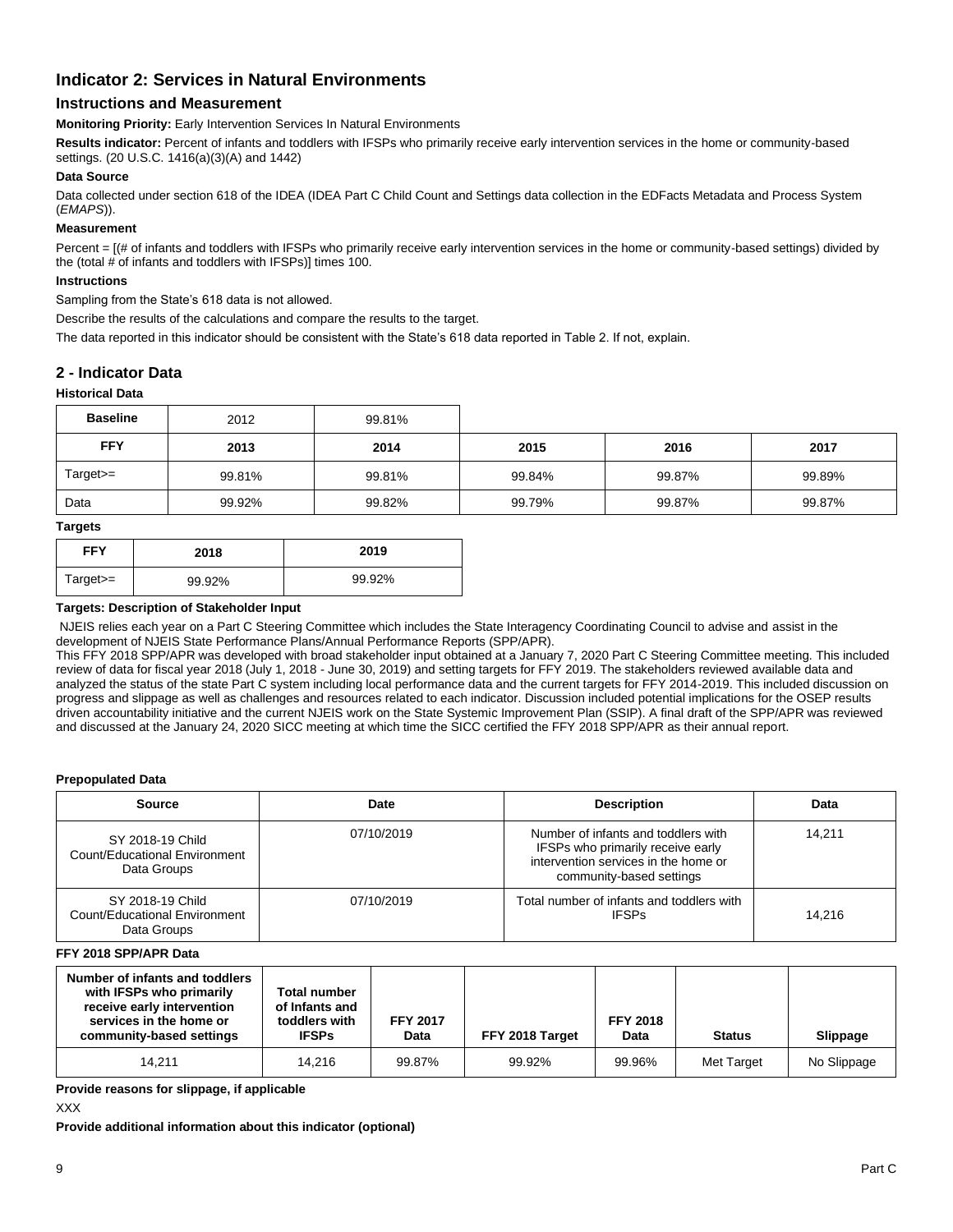In FFY 2018, the 618 data reported (14,211/14,216) 99.96% of infants and toddlers with IFSPs primarily received early intervention services in the home or community-based settings.

The 14,211 included 13,147 children who received services primarily in the home (92.48%) plus 1,064 who received services primarily in communitybased settings (7.48%).

NJEIS finds that the requirement, which designates the primary setting as the location where the child receives most of their services, under represents the number of services provided in community settings.

A review of the December 1 data from FFY 2018 indicated that 1,551 of the 13,147 that received services primarily in the home and 2 of the 5 that received services primarily in other settings, also received at least one service in the community.

The percentage of children who received any service in the community is 18.41% ((1,064+1.551+2)/14,216). This is an increase of 1.76% compared to FFY 2017, which was 16.65%.

In FFY 2018, 99.96% of infants and toddlers with IFSPs primarily received early intervention services in the home or community-based settings. This is an increase of 0.09% compared to FFY 2017.

The percentage of children receiving services in primarily community-based settings decreased 1.87%, from 9.35% in FFY 2017 (1,276/13,644 children) to 7.48% in FFY 2018 (1,064/14,216).

In FFY 2018, 0.04% (5/14,216 children) of children were counted in other settings (percentage of non-natural environment settings) which is a 0.09% decreased compared to FFY 2017 percentage of 0.13%.

In FFY 2018, 80.95% (17 of the 21) counties exceeded the target of 99.92% of children primarily served in natural environments.

## **2 - Prior FFY Required Actions**

None

**Response to actions required in FFY 2017 SPP/APR**

## **2 - OSEP Response**

The State provided a target for FFY 2019 for this indicator, and OSEP accepts that target.

## **2 - Required Actions**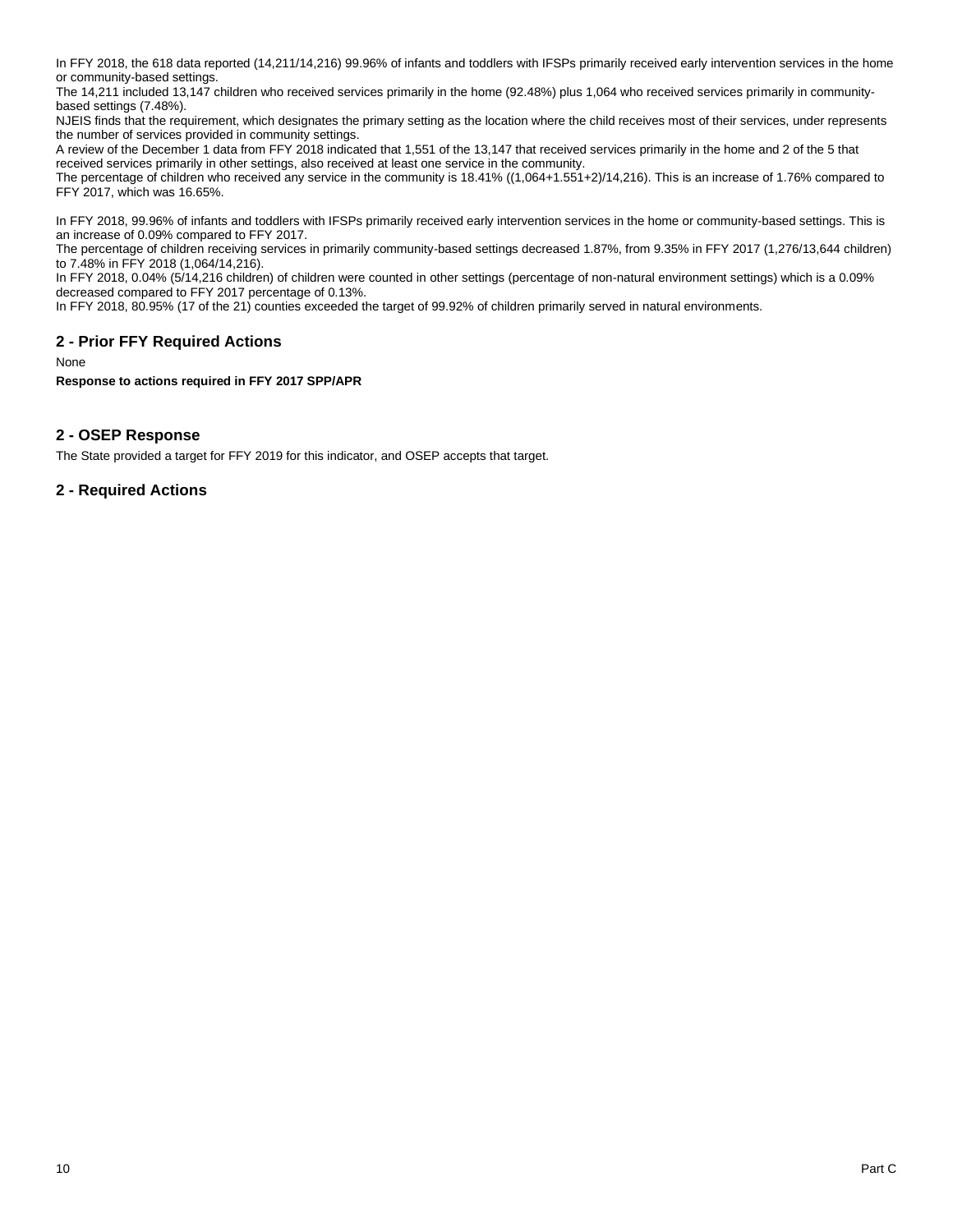## **Indicator 3: Early Childhood Outcomes**

## **Instructions and Measurement**

**Monitoring Priority:** Early Intervention Services In Natural Environments

**Results indicator:** Percent of infants and toddlers with IFSPs who demonstrate improved:

- A. Positive social-emotional skills (including social relationships);
- B. Acquisition and use of knowledge and skills (including early language/ communication); and
- C. Use of appropriate behaviors to meet their needs.

(20 U.S.C. 1416(a)(3)(A) and 1442)

#### **Data Source**

State selected data source.

#### **Measurement**

Outcomes:

A. Positive social-emotional skills (including social relationships);

B. Acquisition and use of knowledge and skills (including early language/communication); and

C. Use of appropriate behaviors to meet their needs.

Progress categories for A, B and C:

a. Percent of infants and toddlers who did not improve functioning = [(# of infants and toddlers who did not improve functioning) divided by (# of infants and toddlers with IFSPs assessed)] times 100.

b. Percent of infants and toddlers who improved functioning but not sufficient to move nearer to functioning comparable to same-aged peers = [(# of infants and toddlers who improved functioning but not sufficient to move nearer to functioning comparable to same-aged peers) divided by (# of infants and toddlers with IFSPs assessed)] times 100.

c. Percent of infants and toddlers who improved functioning to a level nearer to same-aged peers but did not reach it = [(# of infants and toddlers who improved functioning to a level nearer to same-aged peers but did not reach it) divided by (# of infants and toddlers with IFSPs assessed)] times 100.

d. Percent of infants and toddlers who improved functioning to reach a level comparable to same-aged peers = [(# of infants and toddlers who improved functioning to reach a level comparable to same-aged peers) divided by (# of infants and toddlers with IFSPs assessed)] times 100.

e. Percent of infants and toddlers who maintained functioning at a level comparable to same-aged peers = [(# of infants and toddlers who maintained functioning at a level comparable to same-aged peers) divided by (# of infants and toddlers with IFSPs assessed)] times 100.

Summary Statements for Each of the Three Outcomes:

**Summary Statement 1:** Of those infants and toddlers who entered early intervention below age expectations in each Outcome, the percent who substantially increased their rate of growth by the time they turned 3 years of age or exited the program.

#### **Measurement for Summary Statement 1:**

Percent = [(# of infants and toddlers reported in progress category (c) plus # of infants and toddlers reported in category (d)) divided by (# of infants and toddlers reported in progress category (a) plus # of infants and toddlers reported in progress category (b) plus # of infants and toddlers reported in progress category (c) plus # of infants and toddlers reported in progress category (d))] times 100.

**Summary Statement 2:** The percent of infants and toddlers who were functioning within age expectations in each Outcome by the time they turned 3 years of age or exited the program.

#### **Measurement for Summary Statement 2:**

Percent = [(# of infants and toddlers reported in progress category (d) plus # of infants and toddlers reported in progress category (e)) divided by the (total # of infants and toddlers reported in progress categories (a) + (b) + (c) + (d) + (e))] times 100.

#### **Instructions**

**Sampling of infants and toddlers with IFSPs** is allowed. When sampling is used, submit a description of the sampling methodology outlining how the design will yield valid and reliable estimates. (See General Instructions page 2 for additional instructions on sampling.)

In the measurement, include in the numerator and denominator only infants and toddlers with IFSPs who received early intervention services for at least six months before exiting the Part C program.

Report: (1) the number of infants and toddlers who exited the Part C program during the reporting period, as reported in the State's Part C exiting data under Section 618 of the IDEA; and (2) the number of those infants and toddlers who did not receive early intervention services for at least six months before exiting the Part C program.

Describe the results of the calculations and compare the results to the targets. States will use the progress categories for each of the three Outcomes to calculate and report the two Summary Statements.

Report progress data and calculate Summary Statements to compare against the six targets. Provide the actual numbers and percentages for the five reporting categories for each of the three outcomes.

In presenting results, provide the criteria for defining "comparable to same-aged peers." If a State is using the Early Childhood Outcomes Center (ECO) Child Outcomes Summary Process (COS), then the criteria for defining "comparable to same-aged peers" has been defined as a child who has been assigned a score of 6 or 7 on the COS.

In addition, list the instruments and procedures used to gather data for this indicator, including if the State is using the ECO COS.

If the State's Part C eligibility criteria include infants and toddlers who are at risk of having substantial developmental delays (or "at-risk infants and toddlers") under IDEA section 632(5)(B)(i), the State must report data in two ways. First, it must report on all eligible children but exclude its at-risk infants and toddlers (i.e., include just those infants and toddlers experiencing developmental delay (or "developmentally delayed children") or having a diagnosed physical or mental condition that has a high probability of resulting in developmental delay (or "children with diagnosed conditions")). Second, the State must separately report outcome data on either: (1) just its at-risk infants and toddlers; or (2) aggregated performance data on all of the infants and toddlers it serves under Part C (including developmentally delayed children, children with diagnosed conditions, and at-risk infants and toddlers).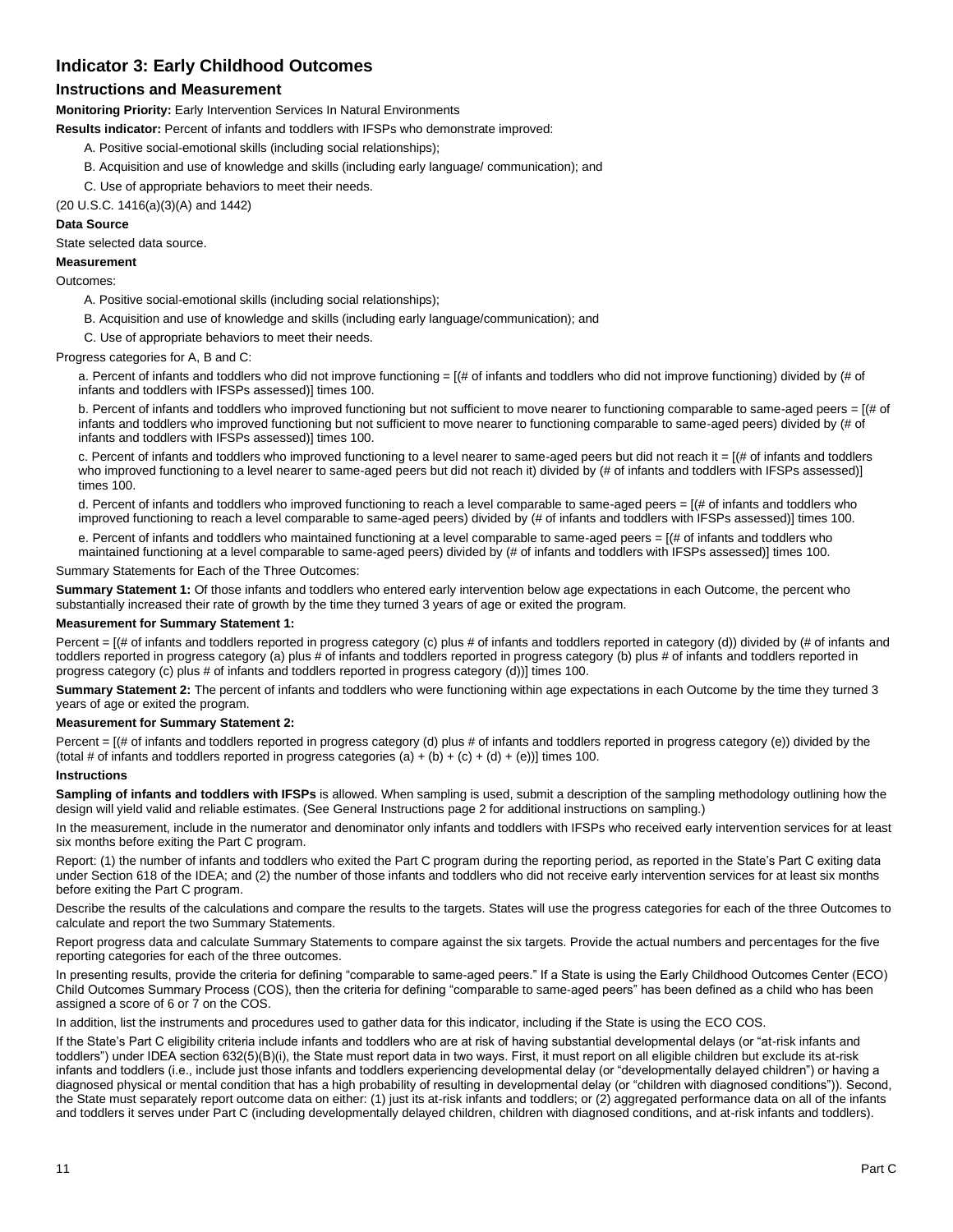## **3 - Indicator Data**

**Does your State's Part C eligibility criteria include infants and toddlers who are at risk of having substantial developmental delays (or "at-risk infants and toddlers") under IDEA section 632(5)(B)(i)? (yes/no)**

NO

### **Targets: Description of Stakeholder Input**

NJEIS relies each year on a Part C Steering Committee which includes the State Interagency Coordinating Council to advise and assist in the development of NJEIS State Performance Plans/Annual Performance Reports (SPP/APR).

This FFY 2018 SPP/APR was developed with broad stakeholder input obtained at a January 7, 2020 Part C Steering Committee meeting. This included review of data for fiscal year 2018 (July 1, 2018 - June 30, 2019) and setting targets for FFY 2019. The stakeholders reviewed available data and analyzed the status of the state Part C system including local performance data and the current targets for FFY 2014-2019. This included discussion on progress and slippage as well as challenges and resources related to each indicator. Discussion included potential implications for the OSEP results driven accountability initiative and the current NJEIS work on the State Systemic Improvement Plan (SSIP). A final draft of the SPP/APR was reviewed and discussed at the January 24, 2020 SICC meeting at which time the SICC certified the FFY 2018 SPP/APR as their annual report.

#### **Historical Data**

|                | <b>Baseline</b> | <b>FFY</b> | 2013   | 2014   | 2015   | 2016   | 2017   |
|----------------|-----------------|------------|--------|--------|--------|--------|--------|
| A <sub>1</sub> | 2012            | $Target =$ | 38.15% | 38.15% | 39.85% | 41.55% | 43.25% |
| A <sub>1</sub> | 30.62%          | Data       | 38.15% | 39.87% | 39.63% | 43.34% | 39.17% |
| A2             | 2012            | $Target>=$ | 77.29% | 77.29% | 77.97% | 78.65% | 79.33% |
| A2             | 79.03%          | Data       | 77.29% | 80.11% | 77.36% | 79.12% | 72.87% |
| <b>B1</b>      | 2012            | $Target =$ | 82.59% | 82.59% | 83.20% | 83.80% | 84.40% |
| <b>B1</b>      | 77.32%          | Data       | 82.59% | 84.11% | 82.54% | 85.33% | 83.12% |
| <b>B2</b>      | 2013            | $Target =$ | 45.87% | 45.87% | 46.90% | 47.90% | 49.02% |
| <b>B2</b>      | 45.87%          | Data       | 45.87% | 47.54% | 46.65% | 49.93% | 43.27% |
| C <sub>1</sub> | 2012            | $Target =$ | 92.85% | 92.85% | 92.85% | 92.88% | 92.88% |
| C <sub>1</sub> | 92.25%          | Data       | 92.85% | 93.43% | 93.01% | 94.92% | 94.57% |
| C <sub>2</sub> | 2012            | $Target>=$ | 78.75% | 78.75% | 79.81% | 80.87% | 81.93% |
| C <sub>2</sub> | 80.37%          | Data       | 78.75% | 80.23% | 79.79% | 79.80% | 75.81% |

#### **Targets**

| <b>FFY</b>      | 2018   | 2019   |
|-----------------|--------|--------|
| Target $A1$ $=$ | 45.00% | 45.00% |
| Target A2>=     | 80.00% | 80.00% |
| Target B1>=     | 85.00% | 85.00% |
| Target B2>=     | 50.00% | 50.00% |
| Target C1>=     | 93.00% | 93.00% |
| Target $C2>=$   | 83.00% | 83.00% |

#### **FFY 2018 SPP/APR Data**

#### **Number of infants and toddlers with IFSPs assessed**

5,960

#### **Outcome A: Positive social-emotional skills (including social relationships)**

|                                                                                                                                    | Number of children | <b>Percentage of Total</b> |
|------------------------------------------------------------------------------------------------------------------------------------|--------------------|----------------------------|
| a. Infants and toddlers who did not improve functioning                                                                            | 264                | 4.43%                      |
| b. Infants and toddlers who improved functioning but not sufficient to move nearer to functioning<br>comparable to same-aged peers | 1.614              | 27.08%                     |
| c. Infants and toddlers who improved functioning to a level nearer to same-aged peers but did not<br>reach it                      | 456                | 7.65%                      |
| d. Infants and toddlers who improved functioning to reach a level comparable to same-aged peers                                    | 604                | 10.13%                     |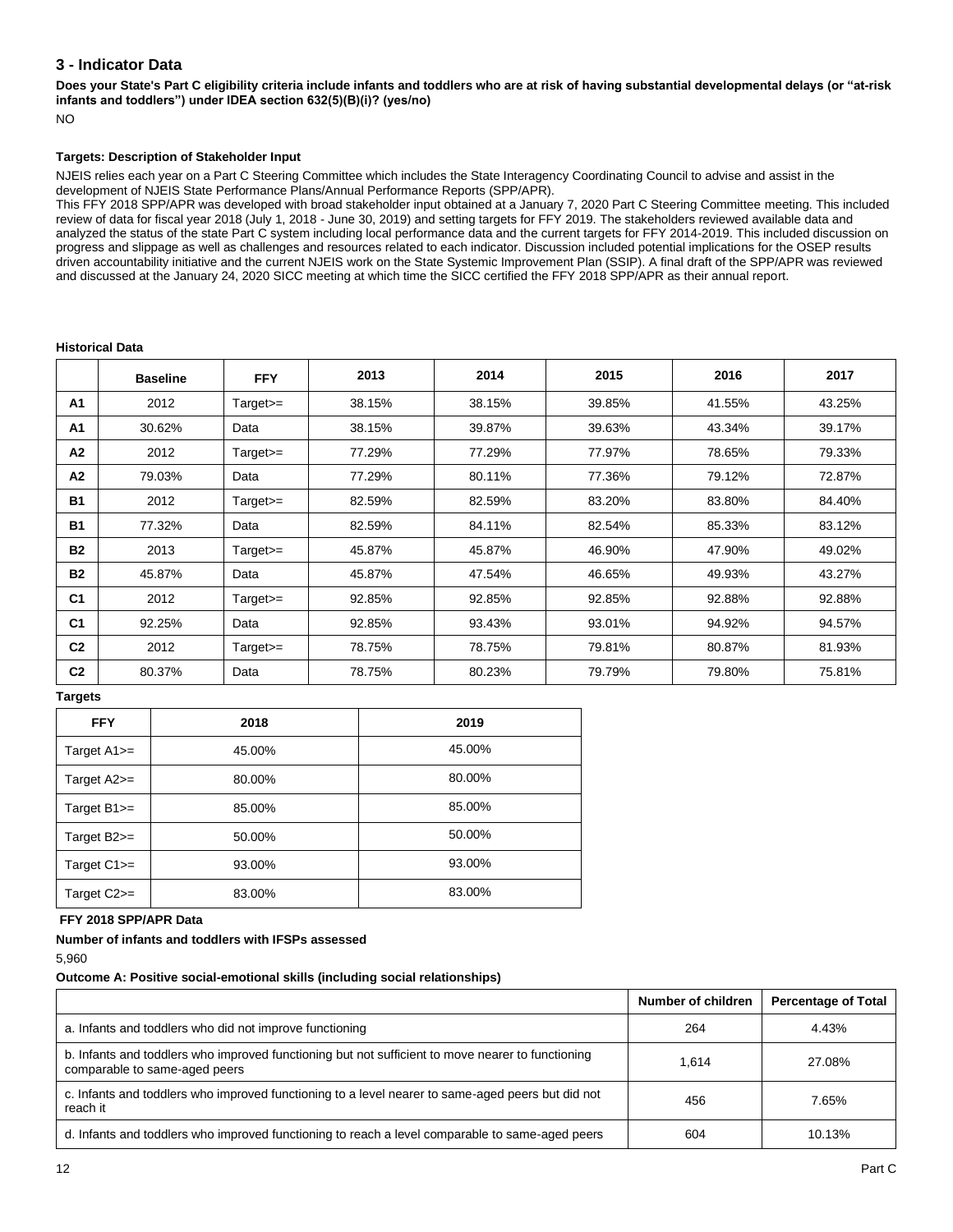|                                                                                             | Number of children   Percentage of Total |        |
|---------------------------------------------------------------------------------------------|------------------------------------------|--------|
| e. Infants and toddlers who maintained functioning at a level comparable to same-aged peers | 3,022                                    | 50.70% |

|                                                                                                                                                                                                                                             | <b>Numerator</b> | <b>Denominator</b> | <b>FFY 2017</b><br>Data | <b>FFY 2018</b><br>Target | <b>FFY 2018</b><br>Data | <b>Status</b>          | Slippage |
|---------------------------------------------------------------------------------------------------------------------------------------------------------------------------------------------------------------------------------------------|------------------|--------------------|-------------------------|---------------------------|-------------------------|------------------------|----------|
| A1. Of those children who<br>entered or exited the program<br>below age expectations in<br>Outcome A, the percent who<br>substantially increased their rate<br>of growth by the time they<br>turned 3 years of age or exited<br>the program | 1.060            | 2,938              | 39.17%                  | 45.00%                    | 36.08%                  | Did Not<br>Meet Target | Slippage |
| A2. The percent of infants and<br>toddlers who were functioning<br>within age expectations in<br>Outcome A by the time they<br>turned 3 years of age or exited<br>the program                                                               | 3,626            | 5,960              | 72.87%                  | 80.00%                    | 60.84%                  | Did Not<br>Meet Target | Slippage |

#### **Provide reasons for A1 slippage, if applicable**

As part of the NJEIS SSIP focused on Child Outcomes Indicator 3A, a significant training effort took place during 2017 and 2018 with the aim of ensuring Fidelity to the administration of the BDI in the Personal-Social domain. Previous data indicated the program was under-identifying children with delays in Social-Emotional skills as evidenced by several years of 70% of children or higher, having a child outcome progress rating of "e". This year's distribution of children indicates the training was successful as more children were identified as "not with peers" upon entry into the program, with now 51% of children in progress category "e". NJEIS will consider the data reported in C3A1 as it indicates additional strategies are needed to support families in the development of their children's social development now that the identification of those children is improved.

#### **Provide reasons for A2 slippage, if applicable**

As part of the NJEIS SSIP focused on Child Outcomes Indicator 3A, a significant training effort took place during 2017 and 2018 with the aim of ensuring Fidelity to the administration of the BDI in the Personal-Social domain. Previous data indicated the program was under-identifying children with delays in Social-Emotional skills as evidenced by several years of 70% of children or higher, having a child outcome rating of "e". This year's distribution of children indicates the training was successful as more children were identified as "not with peers" upon entry into the program, with now 51% of children in progress category "e".

Although calculated at a percentage less than last year's report, NJEIS considers the lower percentage in A2 to be a positive for the program, as less children were included in progress category "e". In previous years reporting, the progress category results for A2 were considered to have data anomalies and were flagged by OSEP in all previous reviews. Although the " percentage number" has decreased, the movement is is the correct direction. NJEIS will continue to assess the data reported in C3 as the data informs the work of the state's SSIP and SIMR.

#### **Outcome B: Acquisition and use of knowledge and skills (including early language/communication)**

|                                                                                                                                    | Number of Children | <b>Percentage of Total</b> |
|------------------------------------------------------------------------------------------------------------------------------------|--------------------|----------------------------|
| a. Infants and toddlers who did not improve functioning                                                                            | 58                 | 0.97%                      |
| b. Infants and toddlers who improved functioning but not sufficient to move nearer to functioning<br>comparable to same-aged peers | 700                | 11.74%                     |
| c. Infants and toddlers who improved functioning to a level nearer to same-aged peers but did not<br>reach it                      | 2.620              | 43.96%                     |
| d. Infants and toddlers who improved functioning to reach a level comparable to same-aged peers                                    | 1,969              | 33.04%                     |
| e. Infants and toddlers who maintained functioning at a level comparable to same-aged peers                                        | 613                | 10.29%                     |

|                                                                                                                                                                                                                                             | <b>Numerator</b> | Denominator | <b>FFY 2017</b><br><b>Data</b> | FFY 2018 Target | <b>FFY 2018</b><br>Data | <b>Status</b>             | Slippage        |
|---------------------------------------------------------------------------------------------------------------------------------------------------------------------------------------------------------------------------------------------|------------------|-------------|--------------------------------|-----------------|-------------------------|---------------------------|-----------------|
| B1. Of those children who<br>entered or exited the program<br>below age expectations in<br>Outcome B, the percent who<br>substantially increased their<br>rate of growth by the time they<br>turned 3 years of age or exited<br>the program | 4,589            | 5,347       | 83.12%                         | 85.00%          | 85.82%                  | Met Target                | No.<br>Slippage |
| B2. The percent of infants and<br>toddlers who were functioning<br>within age expectations in<br>Outcome B by the time they                                                                                                                 | 2,582            | 5,960       | 43.27%                         | 50.00%          | 43.32%                  | Did Not<br>Meet<br>Target | No.<br>Slippage |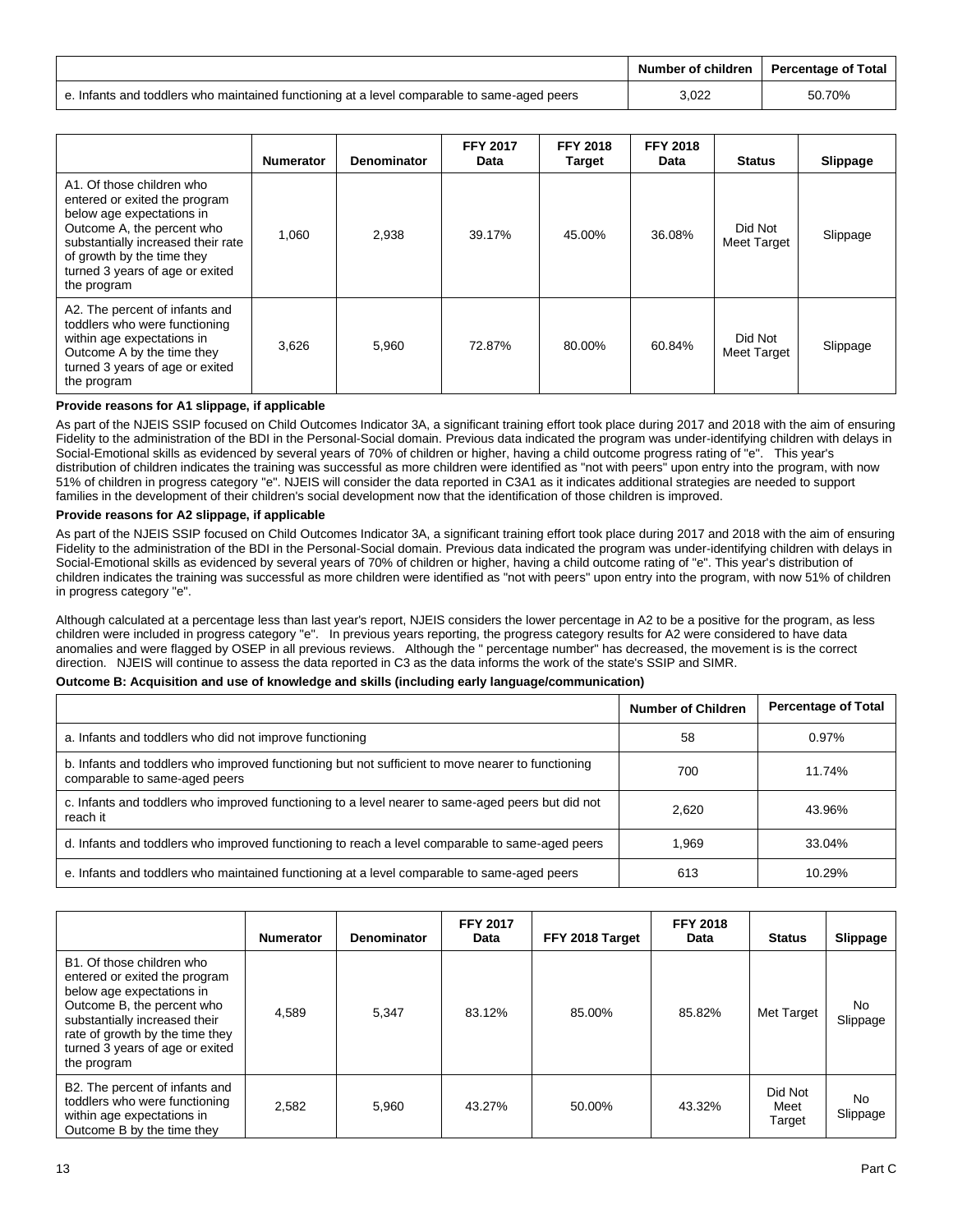|                                                | Numerator | <b>Denominator</b> | <b>FFY 2017</b><br>Data | FFY 2018 Target | <b>FFY 2018</b><br>Data | <b>Status</b> | Slippage |
|------------------------------------------------|-----------|--------------------|-------------------------|-----------------|-------------------------|---------------|----------|
| turned 3 years of age or exited<br>the program |           |                    |                         |                 |                         |               |          |

**Provide reasons for B1 slippage, if applicable**

XXX

**Provide reasons for B2 slippage, if applicable** 

XXX

#### **Outcome C: Use of appropriate behaviors to meet their needs**

|                                                                                                                                    | <b>Number of Children</b> | <b>Percentage of Total</b> |
|------------------------------------------------------------------------------------------------------------------------------------|---------------------------|----------------------------|
| a. Infants and toddlers who did not improve functioning                                                                            | 17                        | 0.29%                      |
| b. Infants and toddlers who improved functioning but not sufficient to move nearer to functioning<br>comparable to same-aged peers | 137                       | 2.30%                      |
| c. Infants and toddlers who improved functioning to a level nearer to same-aged peers but did not<br>reach it                      | 541                       | 9.08%                      |
| d. Infants and toddlers who improved functioning to reach a level comparable to same-aged peers                                    | 1.583                     | 26.56%                     |
| e. Infants and toddlers who maintained functioning at a level comparable to same-aged peers                                        | 3.682                     | 61.78%                     |

|                                                                                                                                                                                                                                             | <b>Numerator</b> | <b>Denominator</b> | <b>FFY 2017</b><br>Data | <b>FFY 2018</b><br><b>Target</b> | <b>FFY 2018</b><br>Data | <b>Status</b> | Slippage        |
|---------------------------------------------------------------------------------------------------------------------------------------------------------------------------------------------------------------------------------------------|------------------|--------------------|-------------------------|----------------------------------|-------------------------|---------------|-----------------|
| C1. Of those children who<br>entered or exited the program<br>below age expectations in<br>Outcome C, the percent who<br>substantially increased their<br>rate of growth by the time they<br>turned 3 years of age or exited<br>the program | 2,124            | 2,278              | 94.57%                  | 93.00%                           | 93.24%                  | Met Target    | No.<br>Slippage |
| C2. The percent of infants and<br>toddlers who were functioning<br>within age expectations in<br>Outcome C by the time they<br>turned 3 years of age or exited<br>the program                                                               | 5.265            | 5.960              | 75.81%                  | 83.00%                           | 88.34%                  | Met Target    | No.<br>Slippage |

**Provide reasons for C1 slippage, if applicable** 

XXX

**Provide reasons for C2 slippage, if applicable** 

XXX

**Will your separate report be just the at-risk infants and toddlers or aggregated performance data on all of the infants and toddlers it serves under Part C?** 

XXX

**Historical Data**

|                               | <b>Baseline</b> | <b>FFY</b>     | 2013       | 2014       | 2015       | 2016       | 2017       |
|-------------------------------|-----------------|----------------|------------|------------|------------|------------|------------|
| A1                            | <b>XXX</b>      | Targ<br>$et =$ | <b>XXX</b> | <b>XXX</b> | <b>XXX</b> | <b>XXX</b> | <b>XXX</b> |
| A1                            | <b>XXX</b>      | Data           | <b>XXX</b> | <b>XXX</b> | <b>XXX</b> | <b>XXX</b> | <b>XXX</b> |
| A1 AR                         | <b>XXX</b>      | Targ<br>$et =$ | <b>XXX</b> | <b>XXX</b> | <b>XXX</b> | <b>XXX</b> | <b>XXX</b> |
| A1 AR                         | <b>XXX</b>      | Data           | <b>XXX</b> | <b>XXX</b> | <b>XXX</b> | <b>XXX</b> | XXX        |
| A2                            | <b>XXX</b>      | Targ<br>$et =$ | <b>XXX</b> | <b>XXX</b> | <b>XXX</b> | <b>XXX</b> | <b>XXX</b> |
| A2                            | <b>XXX</b>      | Data           | <b>XXX</b> | <b>XXX</b> | <b>XXX</b> | <b>XXX</b> | XXX        |
| A <sub>2</sub> A <sub>R</sub> | <b>XXX</b>      | Targ<br>$et =$ | <b>XXX</b> | <b>XXX</b> | <b>XXX</b> | <b>XXX</b> | <b>XXX</b> |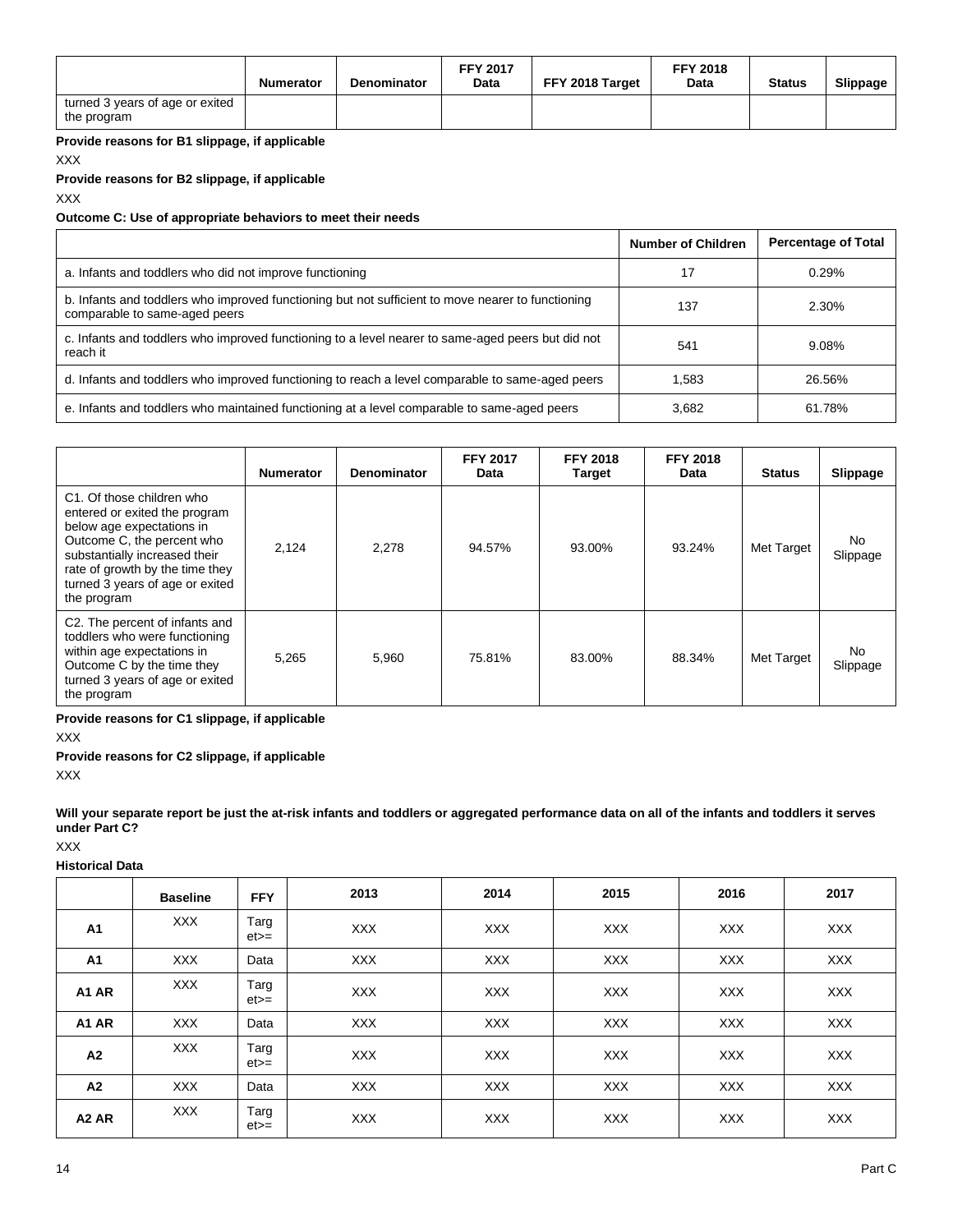| A <sub>2</sub> A <sub>R</sub> | <b>XXX</b> | Data           | <b>XXX</b> | <b>XXX</b> | <b>XXX</b> | <b>XXX</b> | <b>XXX</b> |
|-------------------------------|------------|----------------|------------|------------|------------|------------|------------|
| <b>B1</b>                     | <b>XXX</b> | Targ<br>$et =$ | <b>XXX</b> | <b>XXX</b> | <b>XXX</b> | <b>XXX</b> | <b>XXX</b> |
| <b>B1</b>                     | <b>XXX</b> | Data           | <b>XXX</b> | <b>XXX</b> | <b>XXX</b> | <b>XXX</b> | <b>XXX</b> |
| B1 AR                         | <b>XXX</b> | Targ<br>$et =$ | XXX        | <b>XXX</b> | <b>XXX</b> | <b>XXX</b> | XXX        |
| B1 AR                         | <b>XXX</b> | Data           | XXX        | XXX        | <b>XXX</b> | <b>XXX</b> | <b>XXX</b> |
| <b>B2</b>                     | <b>XXX</b> | Targ<br>$et =$ | XXX        | XXX        | XXX        | XXX        | XXX        |
| <b>B2</b>                     | <b>XXX</b> | Data           | <b>XXX</b> | <b>XXX</b> | <b>XXX</b> | <b>XXX</b> | <b>XXX</b> |
| B <sub>2</sub> AR             | <b>XXX</b> | Targ<br>$et =$ | XXX        | <b>XXX</b> | <b>XXX</b> | <b>XXX</b> | XXX        |
| B <sub>2</sub> AR             | <b>XXX</b> | Data           | <b>XXX</b> | XXX        | <b>XXX</b> | <b>XXX</b> | <b>XXX</b> |
| C <sub>1</sub>                | <b>XXX</b> | Targ<br>$et =$ | XXX        | XXX        | XXX        | XXX        | XXX        |
| C <sub>1</sub>                | <b>XXX</b> | Data           | XXX        | XXX        | <b>XXX</b> | XXX        | <b>XXX</b> |
| C1 AR                         | <b>XXX</b> | Targ<br>$et =$ | XXX        | XXX        | <b>XXX</b> | <b>XXX</b> | XXX        |
| C1 AR                         | <b>XXX</b> | Data           | XXX        | XXX        | <b>XXX</b> | <b>XXX</b> | XXX        |
| C <sub>2</sub>                | <b>XXX</b> | Targ<br>$et =$ | <b>XXX</b> | <b>XXX</b> | <b>XXX</b> | <b>XXX</b> | <b>XXX</b> |
| C <sub>2</sub>                | <b>XXX</b> | Data           | XXX        | XXX        | XXX        | <b>XXX</b> | XXX        |
| C <sub>2</sub> AR             | <b>XXX</b> | Targ<br>$et =$ | XXX        | XXX        | <b>XXX</b> | <b>XXX</b> | XXX        |
| C <sub>2</sub> AR             | <b>XXX</b> | Data           | <b>XXX</b> | <b>XXX</b> | <b>XXX</b> | <b>XXX</b> | <b>XXX</b> |

**Targets**

| <b>FFY</b>                    | 2018       | 2019       |
|-------------------------------|------------|------------|
| Target $A1 >=$                | <b>XXX</b> | <b>XXX</b> |
| A1 AR                         | <b>XXX</b> |            |
| Target $A2 >=$                | <b>XXX</b> | <b>XXX</b> |
| A <sub>2</sub> A <sub>R</sub> | <b>XXX</b> | <b>XXX</b> |
| Target $B1 >=$                | <b>XXX</b> | <b>XXX</b> |
| B <sub>1</sub> AR             | <b>XXX</b> | <b>XXX</b> |
| Target $B2 >=$                | <b>XXX</b> | <b>XXX</b> |
| B <sub>2</sub> AR             | <b>XXX</b> | <b>XXX</b> |
| Target $C1 >=$                | <b>XXX</b> | <b>XXX</b> |
| C <sub>1</sub> AR             | <b>XXX</b> | <b>XXX</b> |
| Target $C2 >=$                | <b>XXX</b> | <b>XXX</b> |
| C <sub>2</sub> AR             | <b>XXX</b> | <b>XXX</b> |

## **FFY 2018 SPP/APR Data**

**Number of infants and toddlers with IFSPs assessed**

XXX

**Outcome A: Positive social-emotional skills (including social relationships)**

| Not including at-risk infants and toddlers              | Number of children | Percentage of Total |  |
|---------------------------------------------------------|--------------------|---------------------|--|
| a. Infants and toddlers who did not improve functioning | XXX                | XXX                 |  |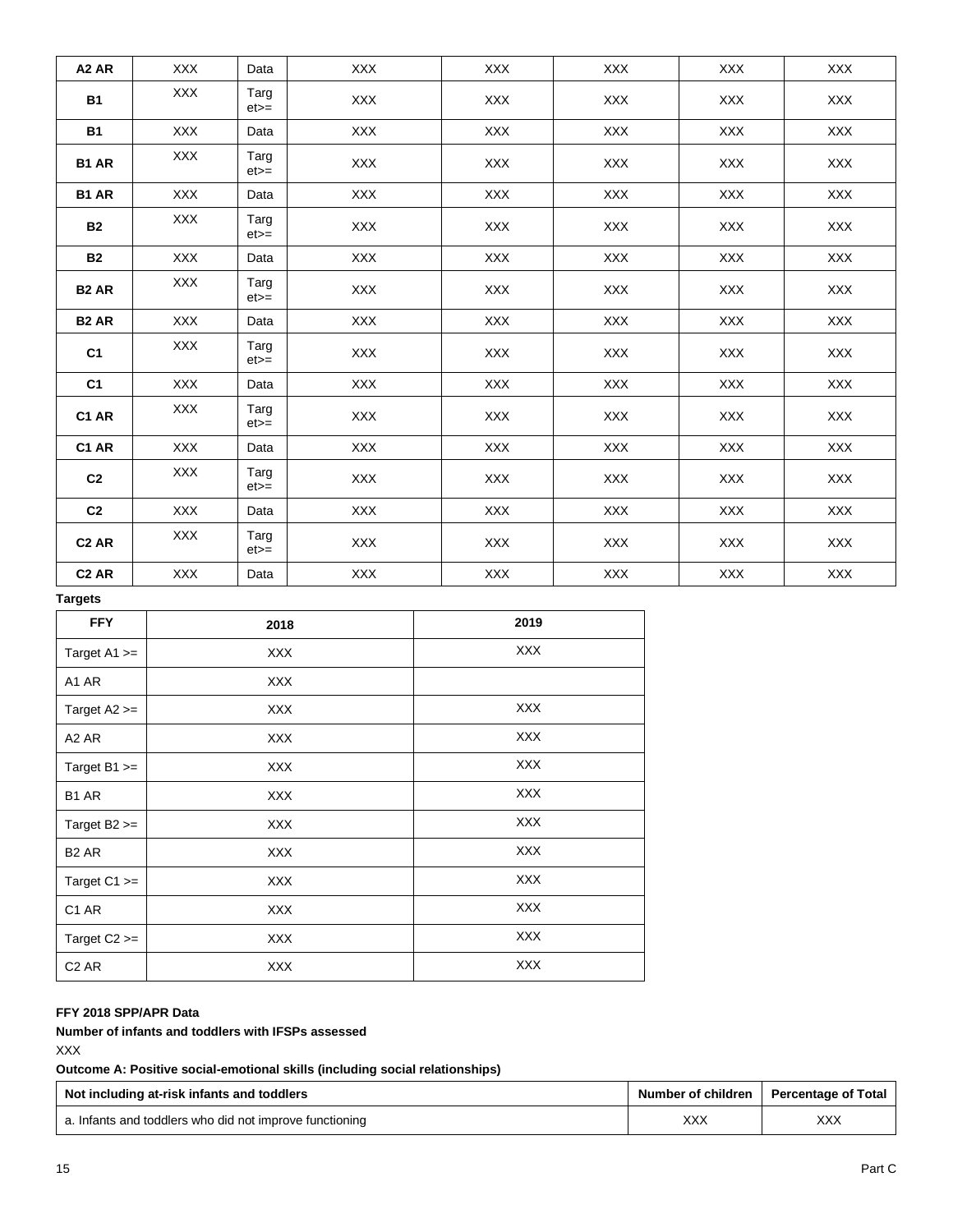| Not including at-risk infants and toddlers                                                                                         | Number of children | <b>Percentage of Total</b> |
|------------------------------------------------------------------------------------------------------------------------------------|--------------------|----------------------------|
| b. Infants and toddlers who improved functioning but not sufficient to move nearer to functioning<br>comparable to same-aged peers | <b>XXX</b>         | <b>XXX</b>                 |
| c. Infants and toddlers who improved functioning to a level nearer to same-aged peers but did not<br>reach it                      | <b>XXX</b>         | <b>XXX</b>                 |
| d. Infants and toddlers who improved functioning to reach a level comparable to same-aged peers                                    | <b>XXX</b>         | <b>XXX</b>                 |
| e. Infants and toddlers who maintained functioning at a level comparable to same-aged peers                                        | <b>XXX</b>         | <b>XXX</b>                 |

| Just at-risk infants and toddlers/All infants and toddlers                                                                         | Number of children | <b>Percentage of Total</b> |
|------------------------------------------------------------------------------------------------------------------------------------|--------------------|----------------------------|
| a. Infants and toddlers who did not improve functioning                                                                            | <b>XXX</b>         | <b>XXX</b>                 |
| b. Infants and toddlers who improved functioning but not sufficient to move nearer to functioning<br>comparable to same-aged peers | <b>XXX</b>         | <b>XXX</b>                 |
| c. Infants and toddlers who improved functioning to a level nearer to same-aged peers but did not<br>reach it                      | <b>XXX</b>         | <b>XXX</b>                 |
| d. Infants and toddlers who improved functioning to reach a level comparable to same-aged peers                                    | XXX                | <b>XXX</b>                 |
| e. Infants and toddlers who maintained functioning at a level comparable to same-aged peers                                        | <b>XXX</b>         | <b>XXX</b>                 |

| Not including at-risk infants<br>and toddlers                                                                                                                                                                                               | <b>Numerator</b> | <b>Denominator</b> | FFY 2017 Data | <b>FFY 2018</b><br><b>Target</b> | <b>FFY 2018</b><br>Data | <b>Status</b> | Slippage   |
|---------------------------------------------------------------------------------------------------------------------------------------------------------------------------------------------------------------------------------------------|------------------|--------------------|---------------|----------------------------------|-------------------------|---------------|------------|
| A1. Of those children who<br>entered or exited the program<br>below age expectations in<br>Outcome A, the percent who<br>substantially increased their rate<br>of growth by the time they<br>turned 3 years of age or exited<br>the program | <b>XXX</b>       | <b>XXX</b>         | <b>XXX</b>    | <b>XXX</b>                       | <b>XXX</b>              | <b>XXX</b>    | <b>XXX</b> |
| A2. The percent of infants and<br>toddlers who were functioning<br>within age expectations in<br>Outcome A by the time they<br>turned 3 years of age or exited<br>the program                                                               | <b>XXX</b>       | <b>XXX</b>         | <b>XXX</b>    | <b>XXX</b>                       | <b>XXX</b>              | XXX.          | <b>XXX</b> |

**Provide reasons for A1 slippage, if applicable**

XXX

# **Provide reasons for A2 slippage, if applicable**

XXX

| Just at-risk infants and<br>toddlers/All infants and<br>toddlers                                                                                                                                                                               | <b>Numerator</b> | <b>Denominator</b> | FFY 2017 Data | <b>FFY 2018</b><br><b>Target</b> | <b>FFY 2018</b><br>Data | <b>Status</b> | Slippage   |
|------------------------------------------------------------------------------------------------------------------------------------------------------------------------------------------------------------------------------------------------|------------------|--------------------|---------------|----------------------------------|-------------------------|---------------|------------|
| A1. Of those children who<br>entered or exited the<br>program below age<br>expectations in Outcome A,<br>the percent who<br>substantially increased their<br>rate of growth by the time<br>they turned 3 years of age<br>or exited the program | XXX.             | <b>XXX</b>         | <b>XXX</b>    | <b>XXX</b>                       | <b>XXX</b>              | <b>XXX</b>    | <b>XXX</b> |
| A2. The percent of infants<br>and toddlers who were<br>functioning within age<br>expectations in Outcome A<br>by the time they turned 3<br>years of age or exited the<br>program                                                               | XXX.             | <b>XXX</b>         | <b>XXX</b>    | <b>XXX</b>                       | <b>XXX</b>              | <b>XXX</b>    | <b>XXX</b> |

**Provide reasons for A1 AR/ALL slippage, if applicable**

XXX

**Provide reasons for A2 AR/ALL slippage, if applicable**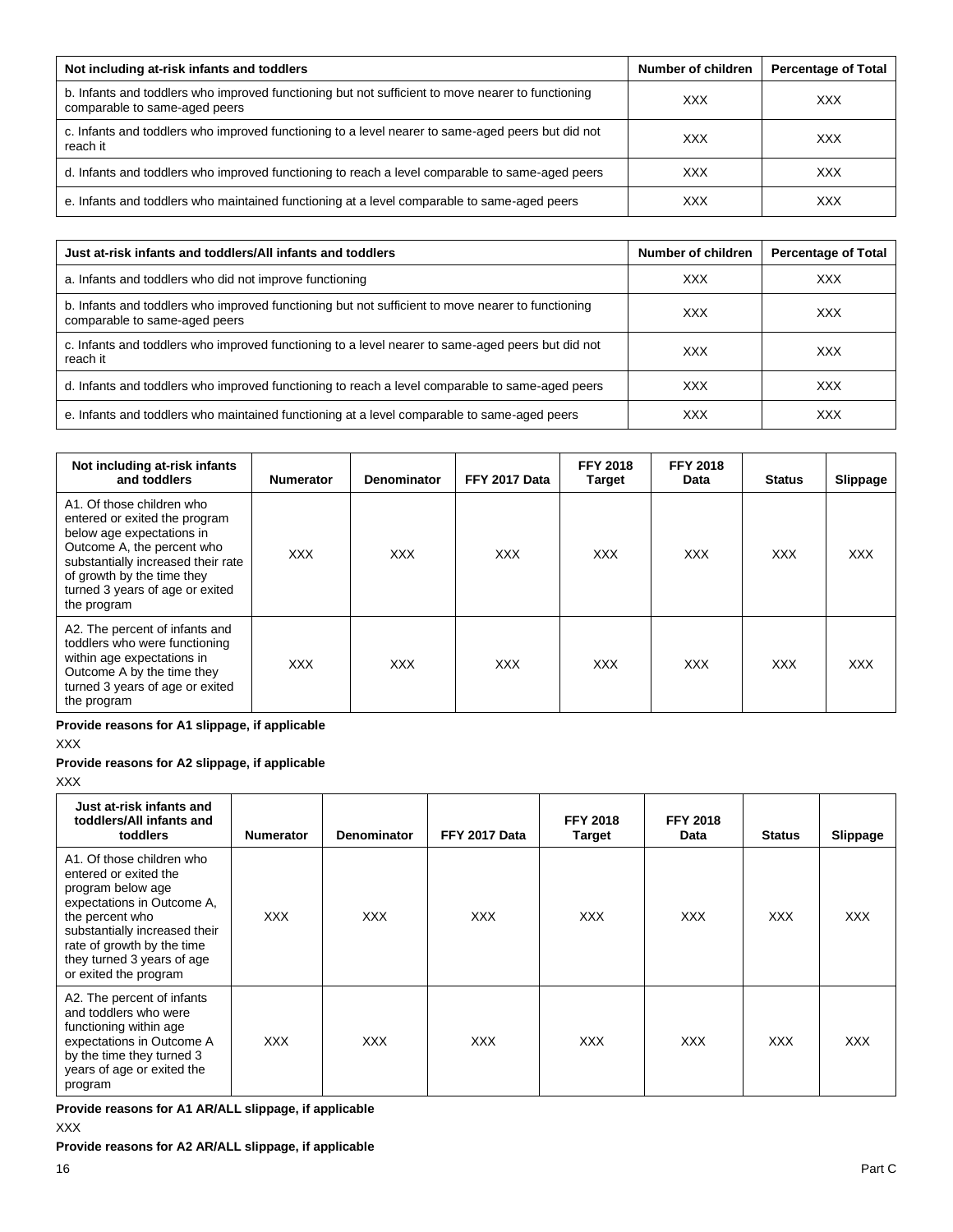## **Outcome B: Acquisition and use of knowledge and skills (including early language/communication)**

| Not including at-risk infants and toddlers                                                                                         | <b>Number of Children</b> | <b>Percentage of Total</b> |
|------------------------------------------------------------------------------------------------------------------------------------|---------------------------|----------------------------|
| a. Infants and toddlers who did not improve functioning                                                                            | <b>XXX</b>                | <b>XXX</b>                 |
| b. Infants and toddlers who improved functioning but not sufficient to move nearer to functioning<br>comparable to same-aged peers | XXX                       | XXX                        |
| c. Infants and toddlers who improved functioning to a level nearer to same-aged peers but did not<br>reach it                      | <b>XXX</b>                | <b>XXX</b>                 |
| d. Infants and toddlers who improved functioning to reach a level comparable to same-aged peers                                    | <b>XXX</b>                | <b>XXX</b>                 |
| e. Infants and toddlers who maintained functioning at a level comparable to same-aged peers                                        | XXX                       | <b>XXX</b>                 |

| Just at-risk infants and toddlers/All infants and toddlers                                                                         | <b>Number of Children</b> | <b>Percentage of Total</b> |
|------------------------------------------------------------------------------------------------------------------------------------|---------------------------|----------------------------|
| a. Infants and toddlers who did not improve functioning                                                                            | <b>XXX</b>                | <b>XXX</b>                 |
| b. Infants and toddlers who improved functioning but not sufficient to move nearer to functioning<br>comparable to same-aged peers | XXX                       | <b>XXX</b>                 |
| c. Infants and toddlers who improved functioning to a level nearer to same-aged peers but did<br>not reach it                      | <b>XXX</b>                | <b>XXX</b>                 |
| d. Infants and toddlers who improved functioning to reach a level comparable to same-aged<br>peers                                 | <b>XXX</b>                | <b>XXX</b>                 |
| e. Infants and toddlers who maintained functioning at a level comparable to same-aged peers                                        | <b>XXX</b>                | XXX                        |

| Not including at-risk infants<br>and toddlers                                                                                                                                                                                               | <b>Numerator</b> | <b>Denominator</b> | FFY 2017 Data | <b>FFY 2018</b><br><b>Target</b> | <b>FFY 2018</b><br>Data | <b>Status</b> | Slippage |
|---------------------------------------------------------------------------------------------------------------------------------------------------------------------------------------------------------------------------------------------|------------------|--------------------|---------------|----------------------------------|-------------------------|---------------|----------|
| B1. Of those children who<br>entered or exited the program<br>below age expectations in<br>Outcome B, the percent who<br>substantially increased their<br>rate of growth by the time<br>they turned 3 years of age or<br>exited the program | <b>XXX</b>       | <b>XXX</b>         | <b>XXX</b>    | <b>XXX</b>                       | <b>XXX</b>              | <b>XXX</b>    | XXX.     |
| B2. The percent of infants<br>and toddlers who were<br>functioning within age<br>expectations in Outcome B<br>by the time they turned 3<br>years of age or exited the<br>program                                                            | XXX.             | XXX.               | <b>XXX</b>    | XXX.                             | <b>XXX</b>              | <b>XXX</b>    | XXX.     |

**Provide reasons for B1 slippage, if applicable**

## XXX

## **Provide reasons for B2 slippage, if applicable**

XXX

| Just at-risk infants and<br>toddlers/All infants and<br><b>toddlers</b>                                                                                                                                                                     | <b>Numerator</b> | Denominator | FFY 2017 Data | <b>FFY 2018</b><br>Target | <b>FFY 2018</b><br>Data | <b>Status</b> | <b>Slippage</b> |
|---------------------------------------------------------------------------------------------------------------------------------------------------------------------------------------------------------------------------------------------|------------------|-------------|---------------|---------------------------|-------------------------|---------------|-----------------|
| B1. Of those children who<br>entered or exited the program<br>below age expectations in<br>Outcome B, the percent who<br>substantially increased their<br>rate of growth by the time they<br>turned 3 years of age or exited<br>the program | <b>XXX</b>       | <b>XXX</b>  | <b>XXX</b>    | <b>XXX</b>                | <b>XXX</b>              | <b>XXX</b>    | <b>XXX</b>      |
| B2. The percent of infants and<br>toddlers who were functioning<br>within age expectations in<br>Outcome B by the time they                                                                                                                 | <b>XXX</b>       | <b>XXX</b>  | <b>XXX</b>    | <b>XXX</b>                | <b>XXX</b>              | <b>XXX</b>    | <b>XXX</b>      |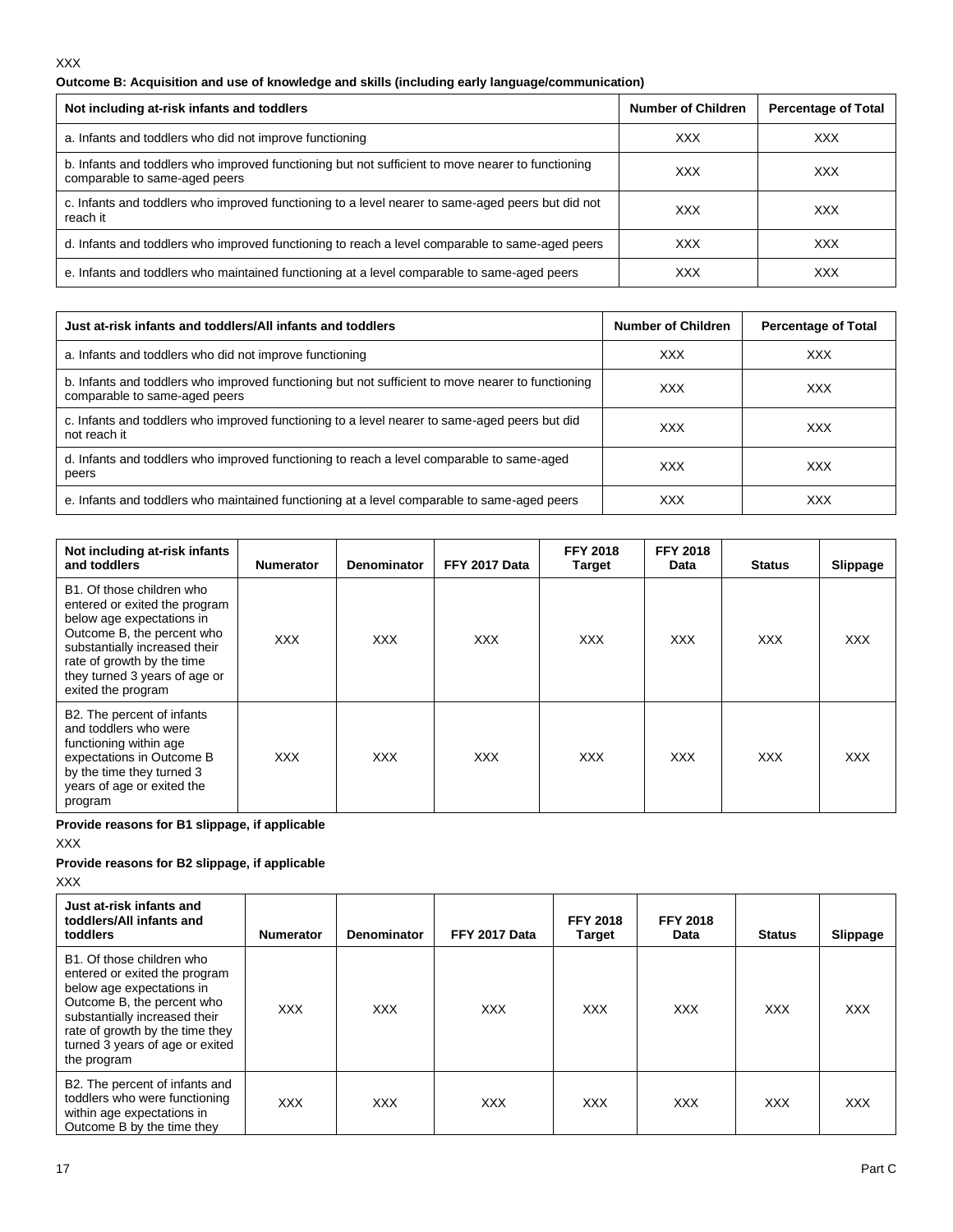| Just at-risk infants and<br>toddlers/All infants and<br>toddlers | <b>Numerator</b> | Denominator | FFY 2017 Data | <b>FFY 2018</b><br>Target | <b>FFY 2018</b><br>Data | <b>Status</b> | Slippage |
|------------------------------------------------------------------|------------------|-------------|---------------|---------------------------|-------------------------|---------------|----------|
| turned 3 years of age or exited<br>the program                   |                  |             |               |                           |                         |               |          |

**Provide reasons for B1 AR/ALL slippage, if applicable** 

XXX

## **Provide reasons for B2 AR/ALL slippage, if applicable**

XXX

## **Outcome C: Use of appropriate behaviors to meet their needs**

| Not including at-risk infants and toddlers                                                                                         | <b>Number of Children</b> | <b>Percentage of Total</b> |
|------------------------------------------------------------------------------------------------------------------------------------|---------------------------|----------------------------|
| a. Infants and toddlers who did not improve functioning                                                                            | <b>XXX</b>                | <b>XXX</b>                 |
| b. Infants and toddlers who improved functioning but not sufficient to move nearer to functioning<br>comparable to same-aged peers | <b>XXX</b>                | <b>XXX</b>                 |
| c. Infants and toddlers who improved functioning to a level nearer to same-aged peers but did not<br>reach it                      | <b>XXX</b>                | <b>XXX</b>                 |
| d. Infants and toddlers who improved functioning to reach a level comparable to same-aged peers                                    | <b>XXX</b>                | <b>XXX</b>                 |
| e. Infants and toddlers who maintained functioning at a level comparable to same-aged peers                                        | <b>XXX</b>                | <b>XXX</b>                 |

| Just at-risk infants and toddlers/All infants and toddlers                                                                         | <b>Number of Children</b> | <b>Percentage of Total</b> |
|------------------------------------------------------------------------------------------------------------------------------------|---------------------------|----------------------------|
| a. Infants and toddlers who did not improve functioning                                                                            | <b>XXX</b>                | <b>XXX</b>                 |
| b. Infants and toddlers who improved functioning but not sufficient to move nearer to functioning<br>comparable to same-aged peers | <b>XXX</b>                | <b>XXX</b>                 |
| c. Infants and toddlers who improved functioning to a level nearer to same-aged peers but did not<br>reach it                      | <b>XXX</b>                | <b>XXX</b>                 |
| d. Infants and toddlers who improved functioning to reach a level comparable to same-aged peers                                    | <b>XXX</b>                | <b>XXX</b>                 |
| e. Infants and toddlers who maintained functioning at a level comparable to same-aged peers                                        | <b>XXX</b>                | <b>XXX</b>                 |

| Not including at-risk infants<br>and toddlers                                                                                                                                                                                               | <b>Numerator</b> | Denominator | FFY 2017 Data | <b>FFY 2018</b><br><b>Target</b> | <b>FFY 2018</b><br>Data | <b>Status</b> | Slippage   |
|---------------------------------------------------------------------------------------------------------------------------------------------------------------------------------------------------------------------------------------------|------------------|-------------|---------------|----------------------------------|-------------------------|---------------|------------|
| C1. Of those children who<br>entered or exited the program<br>below age expectations in<br>Outcome C, the percent who<br>substantially increased their<br>rate of growth by the time they<br>turned 3 years of age or exited<br>the program | <b>XXX</b>       | <b>XXX</b>  | <b>XXX</b>    | <b>XXX</b>                       | <b>XXX</b>              | <b>XXX</b>    | <b>XXX</b> |
| C2. The percent of infants and<br>toddlers who were functioning<br>within age expectations in<br>Outcome C by the time they<br>turned 3 years of age or exited<br>the program                                                               | <b>XXX</b>       | <b>XXX</b>  | <b>XXX</b>    | <b>XXX</b>                       | <b>XXX</b>              | <b>XXX</b>    | <b>XXX</b> |

**Provide reasons for C1 slippage, if applicable** 

XXX

## **Provide reasons for C2 slippage, if applicable**

XXX

| Just at-risk infants and<br>toddlers/All infants and<br>toddlers                                                                                            | <b>Numerator</b> | <b>Denominator</b> | FFY 2017 Data | <b>FFY 2018</b><br>Target | <b>FFY 2018</b><br>Data | <b>Status</b> | Slippage |
|-------------------------------------------------------------------------------------------------------------------------------------------------------------|------------------|--------------------|---------------|---------------------------|-------------------------|---------------|----------|
| C1. Of those children who<br>entered or exited the program<br>below age expectations in<br>Outcome C, the percent who<br>substantially increased their rate | XXX              | <b>XXX</b>         | XXX           | <b>XXX</b>                | XXX                     | <b>XXX</b>    | XXX      |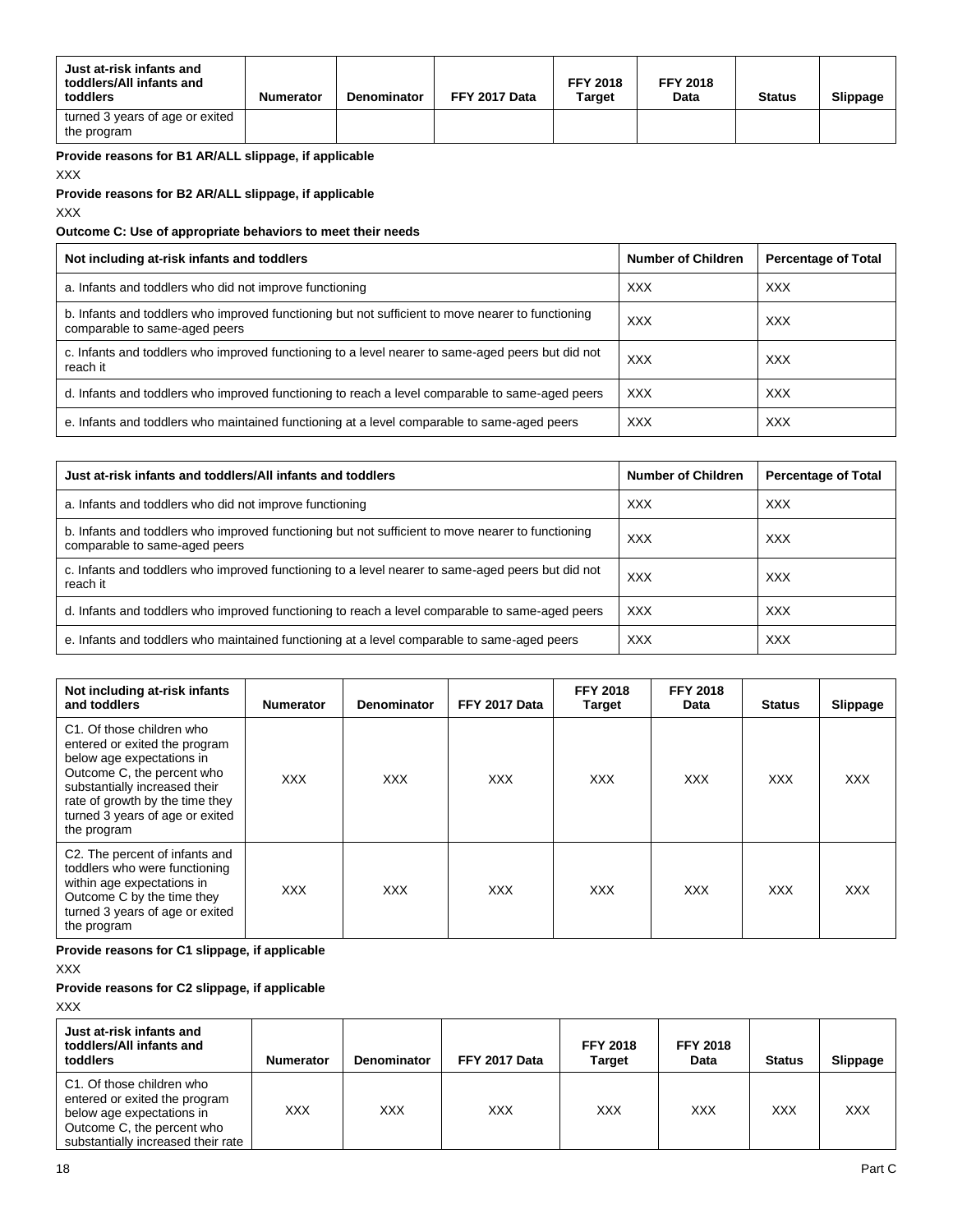| Just at-risk infants and<br>toddlers/All infants and<br>toddlers                                                                                                              | <b>Numerator</b> | <b>Denominator</b> | FFY 2017 Data | <b>FFY 2018</b><br><b>Target</b> | <b>FFY 2018</b><br>Data | <b>Status</b> | Slippage   |
|-------------------------------------------------------------------------------------------------------------------------------------------------------------------------------|------------------|--------------------|---------------|----------------------------------|-------------------------|---------------|------------|
| of growth by the time they<br>turned 3 years of age or exited<br>the program                                                                                                  |                  |                    |               |                                  |                         |               |            |
| C2. The percent of infants and<br>toddlers who were functioning<br>within age expectations in<br>Outcome C by the time they<br>turned 3 years of age or exited<br>the program | <b>XXX</b>       | <b>XXX</b>         | <b>XXX</b>    | <b>XXX</b>                       | <b>XXX</b>              | <b>XXX</b>    | <b>XXX</b> |

# **Provide reasons for C1 AR/ALL slippage, if applicable**

XXX

#### **Provide reasons for C2 AR/ALL slippage, if applicable** XXX

## **The number of infants and toddlers who did not receive early intervention services for at least six months before exiting the Part C program**.

| The number of infants and toddlers who exited the Part C program during the reporting period, as reported in the State's part<br>C exiting 618 data    | 13.583 |
|--------------------------------------------------------------------------------------------------------------------------------------------------------|--------|
| The number of those infants and toddlers who did not receive early intervention services for at least six months before exiting<br>the Part C program. | 669. ا |

|                                                        | Yes / No |
|--------------------------------------------------------|----------|
| Was sampling used?                                     | NO.      |
| Has your previously-approved sampling plan changed?    |          |
| If the plan has changed, please provide sampling plan. |          |

#### **Describe the sampling methodology outlining how the design will yield valid and reliable estimates.**

#### **Did you use the Early Childhood Outcomes Center (ECO) Child Outcomes Summary Form (COS) process? (yes/no)** NO

### **Provide the criteria for defining "comparable to same-aged peers."**

NJEIS uses the BDI-2 to report child outcomes and to measure progress against peers. NJEIS uses the domain scores of a child upon entry to the program compared to the child's domain scores upon exit from the program

The Personal -Social Domain of the BDI is used to answer question 3A and "Peers" is defined as a standard score equal to or above the standard score of 80 in the domain area.

The Communication and Cognitive Domains are used to answer question 3B, NJEIS uses this business rule for consideration of "with peers": The child must have a standard score equal to or greater than 80 in both domains to be counted as "with peers".

The Adaptive and Motor domains are used to answer question 3C. NJEIS uses this business rules for consideration of "with peers": The child must have a standard score equal to or greater than 80 in both domains to be counted as "with peers".

### **List the instruments and procedures used to gather data for this indicator.**

The Battelle Developmnental Inventory 2nd Edition, (BDI) is used by NJEIS to collect baseline information on each outcome area at entry into the program and again upon exit from the program. The business rules answer each of the three questions using the 5 domains on the BDI. Personal-Social Domain to answer progress on 3A, Communication and Cognitive Domains answer 3B and the Motor and Adaptive Domains are used to answer 3C. NJEIS has used the same business rules since 2008 and the procedures allow for comparison over time and across populuations. All children who participate in the program for at least 6 months and who are exiting the program, are eligible for an exit evaluation. NJEIS does not sample for this indicator.

#### **Provide additional information about this indicator (optional)**

## **3 - Prior FFY Required Actions**

#### None

**Response to actions required in FFY 2017 SPP/APR**

### **3 - OSEP Response**

The State provided targets for FFY 2019 for this indicator, and OSEP accepts those targets.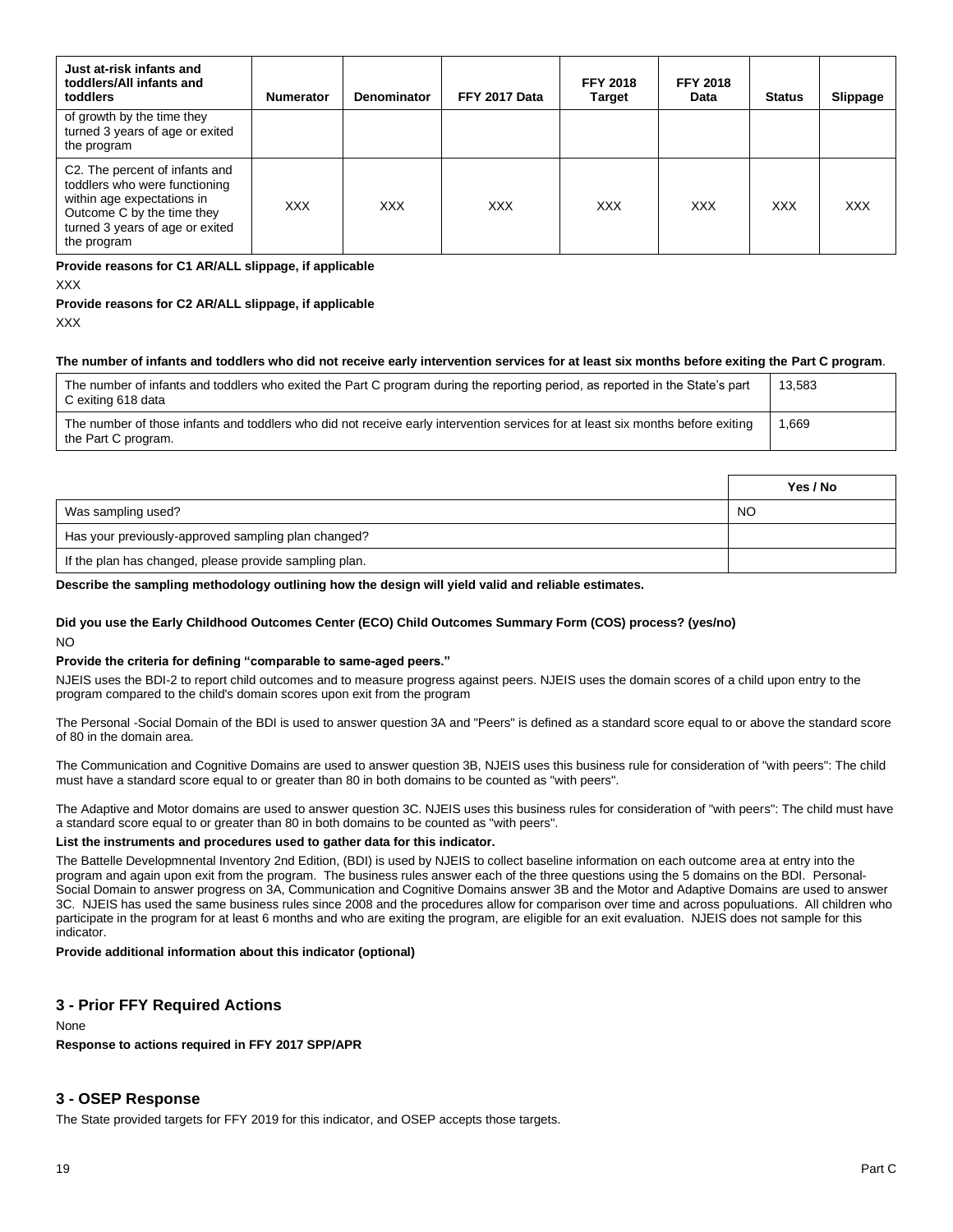# **3 - Required Actions**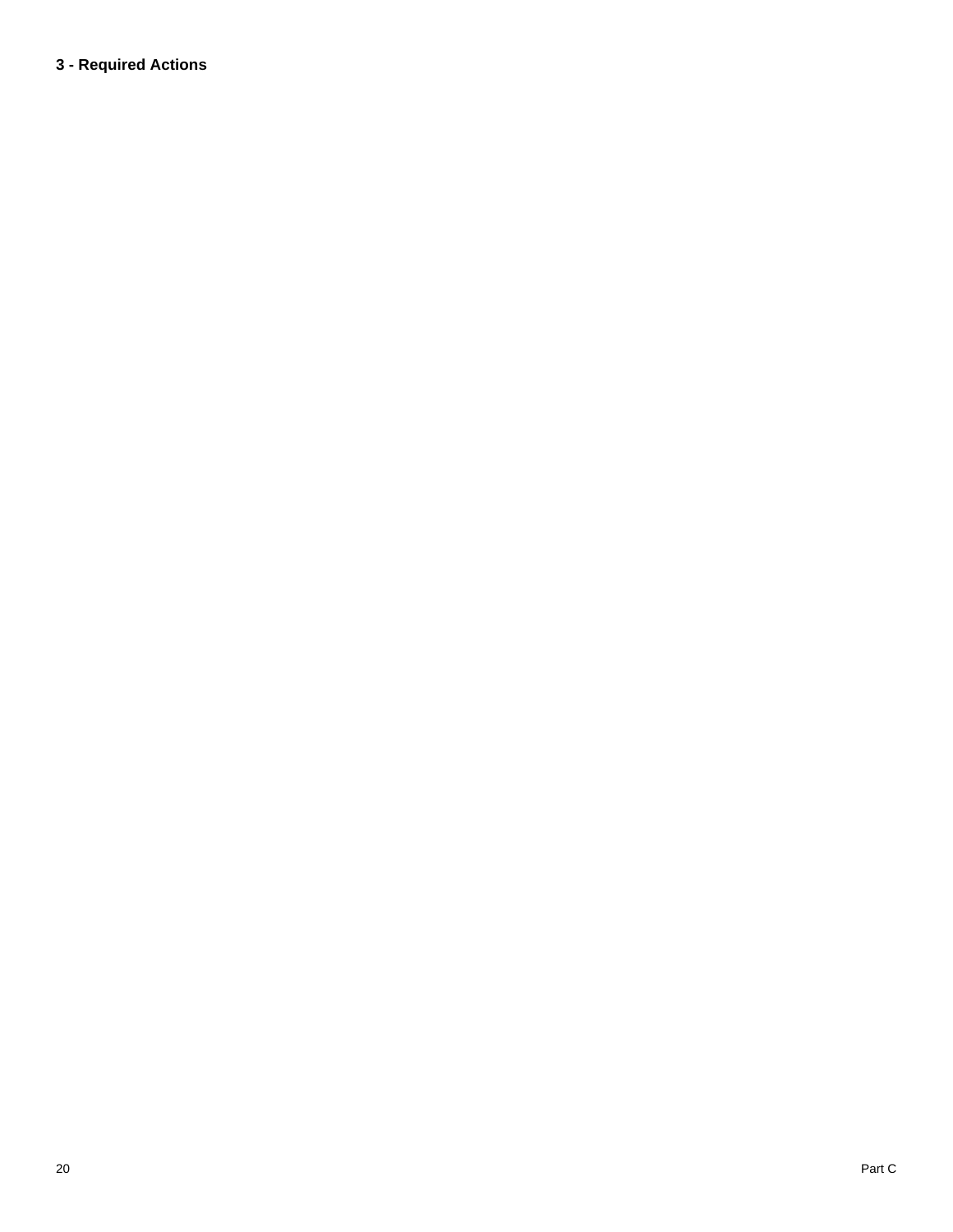## **Indicator 4: Family Involvement**

## **Instructions and Measurement**

**Monitoring Priority:** Early Intervention Services In Natural Environments

**Results indicator:** Percent of families participating in Part C who report that early intervention services have helped the family:

- A. Know their rights;
- B. Effectively communicate their children's needs; and
- C. Help their children develop and learn.
- (20 U.S.C. 1416(a)(3)(A) and 1442)

## **Data Source**

State selected data source. State must describe the data source in the SPP/APR.

## **Measurement**

A. Percent = [(# of respondent families participating in Part C who report that early intervention services have helped the family know their rights) divided by the (# of respondent families participating in Part C)] times 100.

B. Percent = [(# of respondent families participating in Part C who report that early intervention services have helped the family effectively communicate their children's needs) divided by the (# of respondent families participating in Part C)] times 100.

C. Percent = [(# of respondent families participating in Part C who report that early intervention services have helped the family help their children develop and learn) divided by the (# of respondent families participating in Part C)] times 100.

#### **Instructions**

Sampling of families participating in Part C is allowed. When sampling is used, submit a description of the sampling methodology outlining how the design will yield valid and reliable estimates. (See General Instructions page 2 for additional instructions on sampling.)

Provide the actual numbers used in the calculation.

Describe the results of the calculations and compare the results to the target.

While a survey is not required for this indicator, a State using a survey must submit a copy of any new or revised survey with its SPP/APR.

Report the number of families to whom the surveys were distributed.

Include the State's analysis of the extent to which the demographics of the families responding are representative of the demographics of infants, toddlers, and families enrolled in the Part C program. States should consider categories such as race and ethnicity, age of the infant or toddler, and geographic location in the State.

If the analysis shows that the demographics of the families responding are not representative of the demographics of infants, toddlers, and families enrolled in the Part C program, describe the strategies that the State will use to ensure that in the future the response data are representative of those demographics. In identifying such strategies, the State should consider factors such as how the State distributed the survey to families (e.g., by mail, by e-mail, on-line, by telephone, in-person), if a survey was used, and how responses were collected.

States are encouraged to work in collaboration with their OSEP-funded parent centers in collecting data.

## **4 - Indicator Data**

### **Historical Data**

|                | <b>Baseline</b> | <b>FFY</b>     | 2013   | 2014   | 2015   | 2016   | 2017   |
|----------------|-----------------|----------------|--------|--------|--------|--------|--------|
| $\overline{A}$ | 2012            | Targ<br>$et =$ | 71.18% | 71.18% | 72.14% | 73.09% | 74.05% |
| A              | 69.37%          | Data           | 71.18% | 72.78% | 66.22% | 78.78% | 75.52% |
| B              | 2012            | Targ<br>$et =$ | 66.67% | 66.67% | 67.50% | 68.34% | 69.17% |
| B              | 64.77%          | Data           | 66.67% | 69.11% | 62.85% | 75.55% | 72.97% |
| C              | 2012            | Targ<br>$et =$ | 83.09% | 83.09% | 83.57% | 84.05% | 84.52% |
| C              | 80.96%          | Data           | 83.09% | 83.42% | 82.29% | 88.96% | 85.06% |

#### **Targets**

| <b>FFY</b>   | 2018   | 2019   |
|--------------|--------|--------|
| Target A>=   | 75.00% | 75.00% |
| Target $B =$ | 70.00% | 70.00% |
| Target C>=   | 85.00% | 85.00% |

#### **Targets: Description of Stakeholder Input**

NJEIS relies each year on a Part C Steering Committee which includes the State Interagency Coordinating Council to advise and assist in the development of NJEIS State Performance Plans/Annual Performance Reports (SPP/APR).

This FFY 2018 SPP/APR was developed with broad stakeholder input obtained at a January 7, 2020 Part C Steering Committee meeting. This included review of data for fiscal year 2018 (July 1, 2018 - June 30, 2019) and setting targets for FFY 2019. The stakeholders reviewed available data and analyzed the status of the state Part C system including local performance data and the current targets for FFY 2014-2019. This included discussion on progress and slippage as well as challenges and resources related to each indicator. Discussion included potential implications for the OSEP results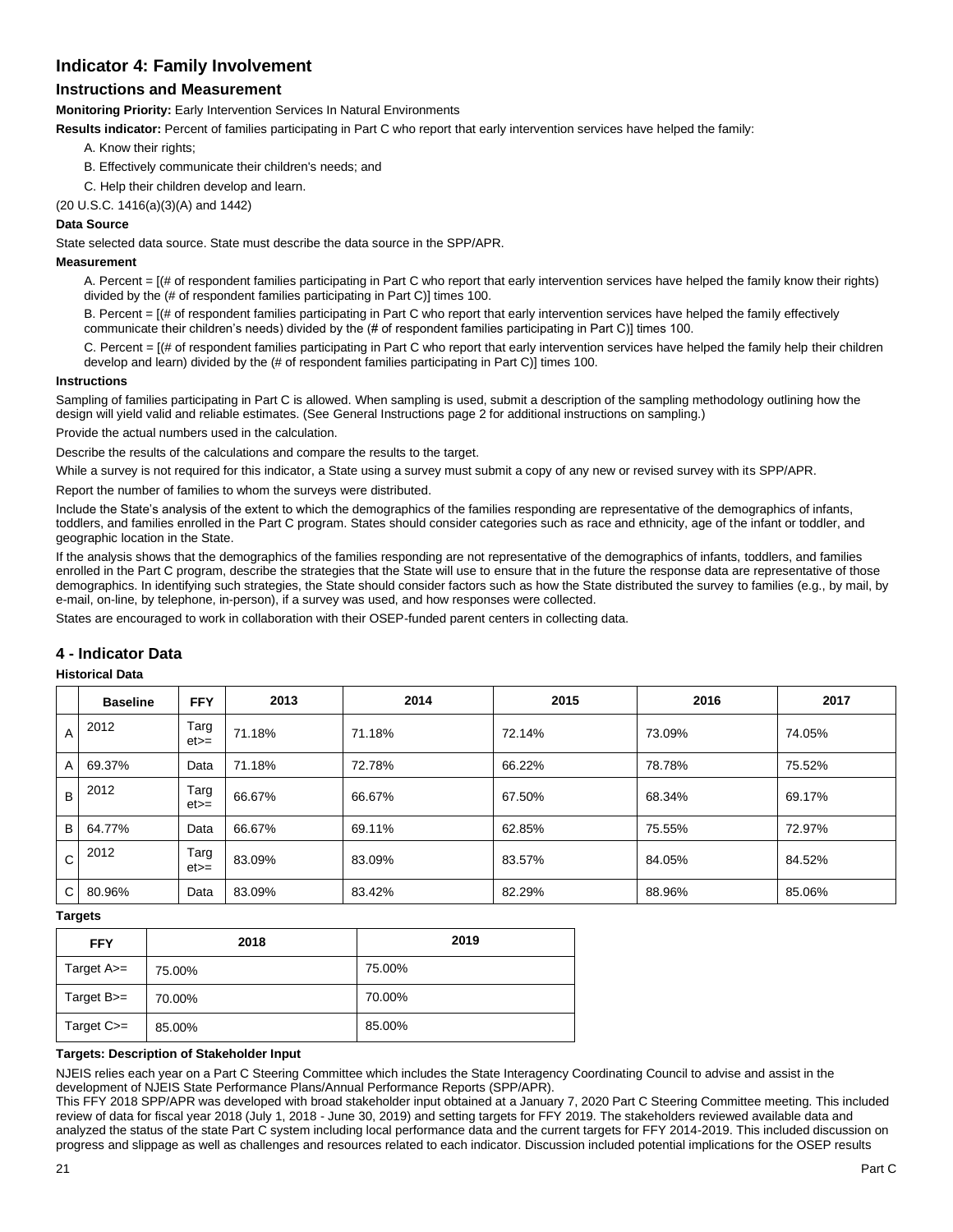driven accountability initiative and the current NJEIS work on the State Systemic Improvement Plan (SSIP). A final draft of the SPP/APR was reviewed and discussed at the January 24, 2020 SICC meeting at which time the SICC certified the FFY 2018 SPP/APR as their annual report.

#### **FFY 2018 SPP/APR Data**

| The number of families to whom surveys were distributed                                                                                                                        | 4.321 |
|--------------------------------------------------------------------------------------------------------------------------------------------------------------------------------|-------|
| Number of respondent families participating in Part C                                                                                                                          | 731   |
| A1. Number of respondent families participating in Part C who report that early intervention services have helped the family know<br>their rights                              | 551   |
| A2. Number of responses to the question of whether early intervention services have helped the family know their rights                                                        | 731   |
| B1. Number of respondent families participating in Part C who report that early intervention services have helped the family<br>effectively communicate their children's needs | 524   |
| B2. Number of responses to the question of whether early intervention services have helped the family effectively communicate<br>their children's needs                        | 731   |
| C1. Number of respondent families participating in Part C who report that early intervention services have helped the family help<br>their children develop and learn          | 629   |
| C2. Number of responses to the question of whether early intervention services have helped the family help their children<br>develop and learn                                 | 731   |

|                                                                                                                                                                                                 | FFY 2017 Data | <b>FFY 2018</b><br><b>Target</b> | FFY 2018 Data | <b>Status</b> | Slippage        |
|-------------------------------------------------------------------------------------------------------------------------------------------------------------------------------------------------|---------------|----------------------------------|---------------|---------------|-----------------|
| A. Percent of families participating in Part C who report<br>that early intervention services have helped the family<br>know their rights (A1 divided by A2)                                    | 75.52%        | 75.00%                           | 75.38%        | Met Target    | No.<br>Slippage |
| B. Percent of families participating in Part C who report<br>that early intervention services have helped the family<br>effectively communicate their children's needs (B1 divided<br>by $B2$ ) | 72.97%        | 70.00%                           | 71.68%        | Met Target    | No.<br>Slippage |
| C. Percent of families participating in Part C who report<br>that early intervention services have helped the family help<br>their children develop and learn (C1 divided by C2)                | 85.06%        | 85.00%                           | 86.05%        | Met Target    | No.<br>Slippage |

## **Provide reasons for part A slippage, if applicable**

XXX

## **Provide reasons for part B slippage, if appilcable**

XXX

## **Provide reasons for part C slippage, if applicable**

XXX

|                                                             | Yes / No   |
|-------------------------------------------------------------|------------|
| Was sampling used?                                          | <b>YES</b> |
| If yes, has your previously-approved sampling plan changed? | NO         |
| If the plan has changed, please provide the sampling plan.  | <b>XXX</b> |

#### **Describe the sampling methodology outlining how the design will yield valid and reliable estimates.**

The following business rules were applied in the selection of families to receive the family survey:

1. Children must have been in the system for at least 9 months from referral; and 2. Children that had an active IFSP or exited early intervention 3 months or less from the population selection date. The analysis of NJEIS data using the above business rules identified a total population size of 7,491 families. The NJEIS filters out all duplicates (siblings, multiple births). The total un-duplicated survey population was 7,149 as documented in Table 1 . Sampling Plan

NJEIS conducted a two year analysis of historic family survey data to identify a potential return rate in an effort to prevent a high margin of error. The return rate in FFY 2006 was 15%. Historically, African American/Not Hispanic (AA/NH) and Hispanic (H) families have lower return rates than other race groups (White/Asian/American Indian/Hawaiian-Pacific Islander/Multi Race) (W/A/AI/HI/PI/MULTI). This difference was documented in the analysis of the FFY 2005 survey return rates. Therefore, NJEIS continues to over sample these two race groups.

NJEIS population varies widely for each county. A minimum and maximum sample size was set to ensure that the sample size from small and densely populated counties was appropriately represented. NJEIS not only wanted to examine the results for the overall population, but also wanted to understand the

difference between key demographic subgroups within the population. In order to be certain to obtain a sample that is representative of the NJEIS population and based on analysis results from previous family surveys, NJEIS implemented the use of a county stratified random sampling without replacement, unequal allocation. African American/Not Hispanic and Hispanic race group were pulled at higher percentages than other race groups. The detailed plan follows:

Step 1: Target number of survey returns per county.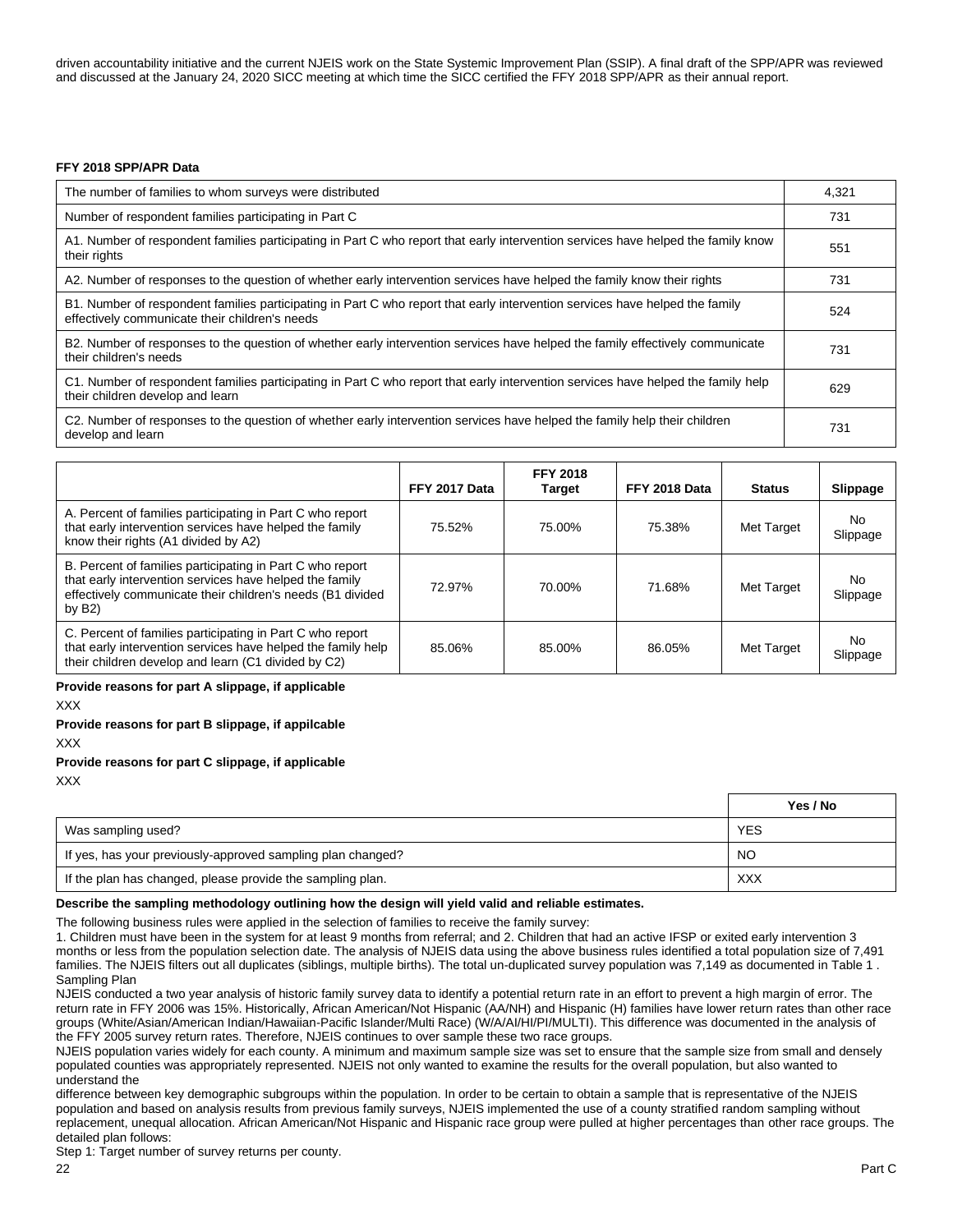The sampling plan is a county stratified random sample without replacement, unequal allocation.

The sampling rate is 20% with a minimal county stratum size of 20 and a maximum stratum size of 75.

The margin of error (MOE) per county varied from 11% to 21%. The margin of error for 14 out of the 21 counties was less than or equal to 18%. The overall state wide margin of error (MOE) was 4%.

Step 2: Calculate outgoing sample.

To compensate for a projected lower response rate from African American/Not Hispanic and Hispanic race groups, an additional sample was drawn in each of the county stratum. With a 20% expected return rate, the actual number of surveys mailed was 4,321 for the population of 7,149 as documented in Table 2 & 3.

Step 3: Analysis Weights

Both stratification and differential response cause samples to deviate from representativeness and therefore weights were adjusted for both. As part of the analysis, a weight inverse was implemented to the Sampling Fraction (s.f.) (Including all differentials in target n and field sampling rate (fsr)) and the Response rate as documented in Table 2 .

#### Promotion of the survey and Follow-up

Each year, families mail the completed survey directly to an outside contractor to analyze the survey results. A unique child identification number is documented on each survey to allow for demographic analysis. The contractor conducting the analysis only provides a listing of the child identification numbers of families responding to the survey back to the NJEIS. This enables the NJEIS to conduct follow-up activities to obtain a representative sample. The contractor doesn't share information with NJEIS on how an individual family responded to the survey (Table 5).

To ensure NJEIS receives the representative sample, the following are implemented annually: 1. Distributing the survey with the impact questions on one form with both English and Spanish on each side so that all families in the sample receive the survey in both languages (Attachment 1 & 2). 2. Families who do not identify English as their primary language are identified through the demographic data and are provided with a translated version of the survey (if available); or 3. offers to conduct a phone survey utilizing Language Line. The breakdown of primary languages is documented in Table 4. Since FFY 2008, NJEIS has added an option for families to respond to the survey through the Internet using a unique child identification number (PLINK number). To improve response rates, the lead agency reviews and verifies family addresses with the service coordinators prior to the initial mailing. The response rate is reviewed and any race/county under-represented on the expected return rate are identified. Additional follow up surveys have been conducted to the under-represented race groups by using an independent consultant to contact families and offer assistance to complete the survey by mail or the internet (Table 5). Once there is sufficient response, the survey is closed.

The NJEIS analyzed both the performance and response rate. The response rate increased in FFY 2018 from 14.93% to 16.92% and the number of returned surveys exceeds the minimum number required for an adequate confidence level based on established survey sample guidelines and remains representative of the population and adequately reflects the distribution by county.

Due to NJEIS' slippage in all indicator 4 sub-indicators in FFY 2015, NJEIS identified several factors that may have contributed to the performance. NJEIS uses the National Center for Special Education Accountability Monitoring (NCSEAM) survey with Rasch analysis. For some of the survey questions, there was a shift in the level of agreement (agree (4), strongly agree (5) and very strongly agree (6) or disagree (3), strongly disagree (2) and very strongly disagree (1)) reported by families. Also in FFY 2015, there was a significant increase in the overall number of surveys completed as well as a significant increase in the number of survey responses completed by telephone interview. NJEIS dis-aggregated the data, discussing with staff who assisted in the process to determine if the method of survey completion could have been a factor in the performance. As a result of preliminary data analysis and discussions with stakeholders, the following decisions were made regarding the implementation of future surveys:

1. Continue to analyze the shift in distribution in scores by questions and by county to look for patterns that may assist in the development of improvement activities; 2. Revise current survey protocols including development of standard scripts to be used when interviewing families to complete the survey; and 3. Contract with an independent research firm to make the calls to parents to ensure consistency in how the survey calls are conducted. NJEIS was pleased that the performance in all three sub-indicators increased significantly the following year. The use of the of an outside research firm to interview families with a consistent established script, has increased NJEIS' confidence in the quality of the data. Therefore, NJEIS continued to institute the same procedures for all future surveys. In FFY 2017, NJEIS began emailing the non-responding families reminders with their personal PLINK password and a link to the on-line survey. Due to the change in the Early Intervention Management System database, NJEIS was able to collect families' email addresses.

On October 4, 2019, 4,321 surveys were mailed to families. Cover letters as well as postage-paid business reply envelopes were included. The return deadline was November 18, 2019. Respondents were also given the option of completing an online version of the survey. In an effort to increase the response rate, over 1,800 non-respondent families were contacted via telephone to provide options for completing the survey. Additionally, two reminder emails were sent to families who provided email addresses to NJEIS. NJEIS continues to explore ways to increase response rates.

|                                                                                                                                                          | Yes / No   |
|----------------------------------------------------------------------------------------------------------------------------------------------------------|------------|
| Was a collection tool used?                                                                                                                              | <b>YES</b> |
| If yes, is it a new or revised collection tool?                                                                                                          | NO         |
| If your collection tool has changed, upload it here                                                                                                      | <b>XXX</b> |
| The demographics of the families responding are representative of the demographics of infants, toddlers, and families<br>enrolled in the Part C program. | NO         |

**If not, describe the strategies that the State will use to ensure that in the future the response data are representative of those demographics.** 

The NJEIS works to ensure the response data are representative of NJEIS demographics in the following ways:

1. Population Size by County Location

Since the NJEIS population varies widely for each county. A minimum and maximum sample size was set to ensure that the sample size from small and densely populated counties was appropriately represented. Each year the sample pull is compared to the most recent December 1 Headcount. Adjustments are made to ensure the appropriate number of family responses by county and by race are received prior to closing the survey as depicted in Table 2 and Table 5.

#### 2. Race by County Location

NJEIS not only wanted to examine the results for the overall population, but also wanted to understand the differences between key demographic subgroups within the population. In order to be certain to obtain a sample that is representative of the NJEIS population and based on analysis results from previous family surveys, NJEIS implemented the use of a county stratified random sampling without replacement, unequal allocation. As part of the sampling methodology and to decrease the Margin of Error (MOE), NJEIS annually over samples the African American/Not Hispanic (AA/NH) and Hispanic (H) families due to historically lower return rates than other race groups (White/Asian/American Indian/Hawaiian-Pacific Islander/Multi Race) (W/A/AI/HI/PI/MULTI).

#### 3. Confidentiality and Unbiased Analysis

Each year, families mail the completed survey using the postage paid return envelope directly to an outside contractor to analyze the survey results.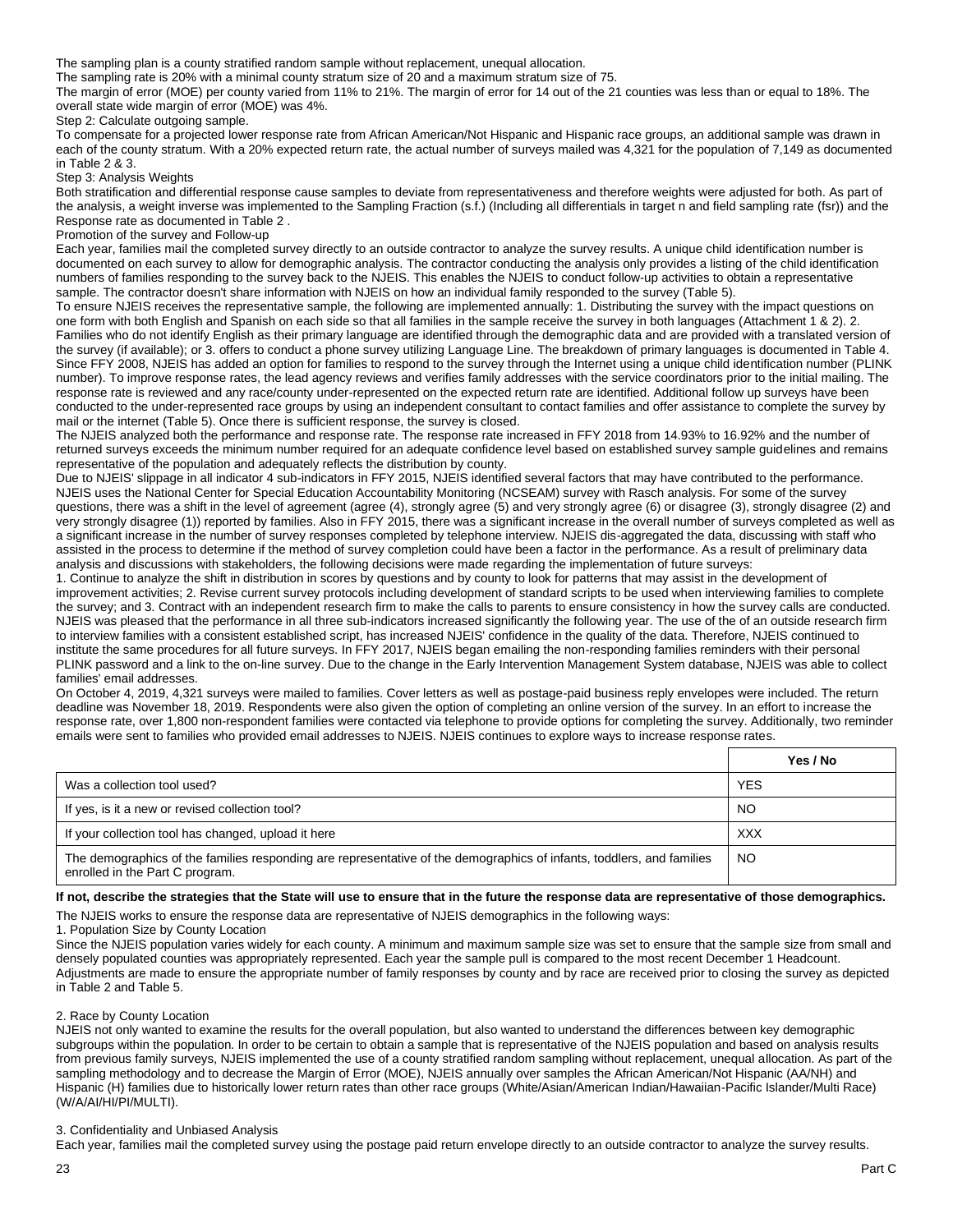Due to NJEIS' slippage in all three indicator 4 sub-indicators in FFY 2015, NJEIS identified several factors that may have contributed to the performance. One of the issues found in FFY 2015, was a significant increase in the overall number of surveys completed as well as a significant increase in the number of telephone survey interview responses completed by Regional Early Intervention Collaborative Family Support Coordinators. NJEIS disaggregated the data, discussing with staff who assisted in the family survey process to determine if the method of survey completion could have been a factor in the performance. As a result of preliminary data analysis and discussions with stakeholders, the following decisions were made regarding the implementation of future surveys:

a. Continued to analyze the shift in distribution in scores by questions and by county to look for patterns that may assist in the development of improvement activities;

b. Revised current survey protocols including development of standard scripts to be used when interviewing families to complete the survey; and c. Contracted with a research firm to make the calls to parents to ensure consistency in how the survey calls are conducted.

NJEIS was pleased that the performance in all three sub-indicators increased significantly over the following years by utilizing these changes. The use of the of an outside research firm to interview families with a consistent established script, has increased NJEIS confidence in the quality of the data. Therefore, NJEIS continued to institute the same procedures for all future surveys.

#### 4. Language and Accessibility

To ensure NJEIS receives the representative sample, the following are implemented annually:

a. Distributing the survey with the impact questions on one form with English on one side and Spanish on the other side so that all families in the sample receive the survey in both languages (Attachment 1 and 2).

b. Families who do not identify English as their primary language are identified through the demographic data and the NJEIS provides families with a translated version of the survey (if available); or

c. Offer to conduct a phone survey with the family utilizing Language Line; and

d. NJEIS has an option for families to respond to the survey through the Internet using a unique child identification number (PLINK number).

### 5. Additional Follow up of Non-Responders of Under-Represented Race Groups

The unique child identification PLINK number is documented on each survey to allow for demographic analysis. This enables the NJEIS to conduct follow-up activities to obtain a representative sample by race and county. The response rate is reviewed and any race/county under-represented on the expected return rate are identified as depicted in Table 5. Additional follow up surveys were conducted to the under-represented race groups by using an independent consultant to contact families and offer assistance to complete the survey by mail or the internet. Once there was a sufficient representative response up until the deadline of November 18, 2019, the survey was closed.

In FFY 2017, NJEIS began emailing reminders to non-responding families which included their personal PLINK password and a link to the on-line survey due to the change in the Early Intervention Management System database which has the capacity to store email addresses.

In FFY 2018, NJEIS instructed the consultant to send out 2 email reminders to the families who did not respond to the survey. This allowed NJEIS to target counties and races that were underrepresented in comparison to the Dec 1 Headcount population. Also, in an effort to increase the response rate, over 1,800 non-respondent families were contacted via telephone by the consultant agency to provide options for completing the survey.

At the close of the survey, NJEIS analyzed both the performance and response rate and the number of returned surveys exceeded the minimum number required for an adequate confidence level based on established survey sample guidelines and was significantly representative of the population and adequately reflected the distribution by county between +/- 4.48% by county (Table 6) and +/-4% by race (Table 7) for the state.

#### **Include the State's analysis of the extent to which the demographics of the families responding are representative of the demographics of infants, toddlers, and families enrolled in the Part C program.**

For the thirteenth year, NJEIS implemented the 22 item Impact on Family Scale (IFS) family survey developed and validated by the National Center for Special Education Accountability Monitoring (NCSEAM) and analyzed through the Rasch measurement framework.

While OSEP requires that the state's performance be reported as the "percent" of families who report that early intervention services helped them achieve specific outcomes deriving a percent from a continuous distribution requires application of a standard, or cut-score. The NJEIS elected to apply the Part C standards recommended by a nationally representative stakeholder group convened by NCSEAM.

The Impact on Family Scale (IFS) measures the extent to which early intervention helped families achieve positive outcomes specified in Indicator 4. The IFS was developed by NCSEAM to provide states with a valid and reliable instrument to measure (a) positive outcomes that families experience as a result of their participation in early intervention and (b) families' perceptions of the quality of early intervention services.

Data from the scale was analyzed through the Rasch measurement framework. For the IFS scale, the analysis produced a measure for each survey respondent. Individual measures can range from 0 to 1,000. For the IFS, each family's measure reflects the extent to which the family perceives that early intervention has helped them achieve positive family outcomes. The IFS measures of all respondents were averaged to yield a mean measure reflecting overall performance of the state in regard to the impact of early intervention on family outcomes. The mean measure on the IFS was 664. The standard deviation was 172, and the standard error of the mean was 6.4. The 95% confidence interval for the mean was 651.1 - 676.1. This means that there is a 95% likelihood that the true value of the mean is between these two values.

On October 4, 2019, 4,321 surveys were mailed to a sample of families served by NJEIS. Cover letters as well as postage paid business reply envelopes were included with the surveys.

The final cut off date for processing surveys was extended to November 18, 2019 to allow families additional time to respond. Respondents were also given the option of completing an online version of the survey. In an effort to increase the response rate, over 1,800 non-respondent families were contacted via telephone to provide options for completing the survey.

Of the 4,321 surveys distributed across twenty-one counties, 731 were returned for a response rate of 16.92%. The number of return surveys exceeds the minimum number required for an adequate confidence level based on established survey guidelines (e.g., https://www.surveysystems.com/sscalc.htm).

In total, 261 paper surveys and 470 web responses were collected.

There were 687 responses in English and 44 in Spanish.

The county return distribution for the state adequately represented the NJEIS county population. The range of variance between the return rate and the December 1, 2018 rate by county was -4.48% to +2.39%. The median percent difference was 0.3% as depicted in the Table 6.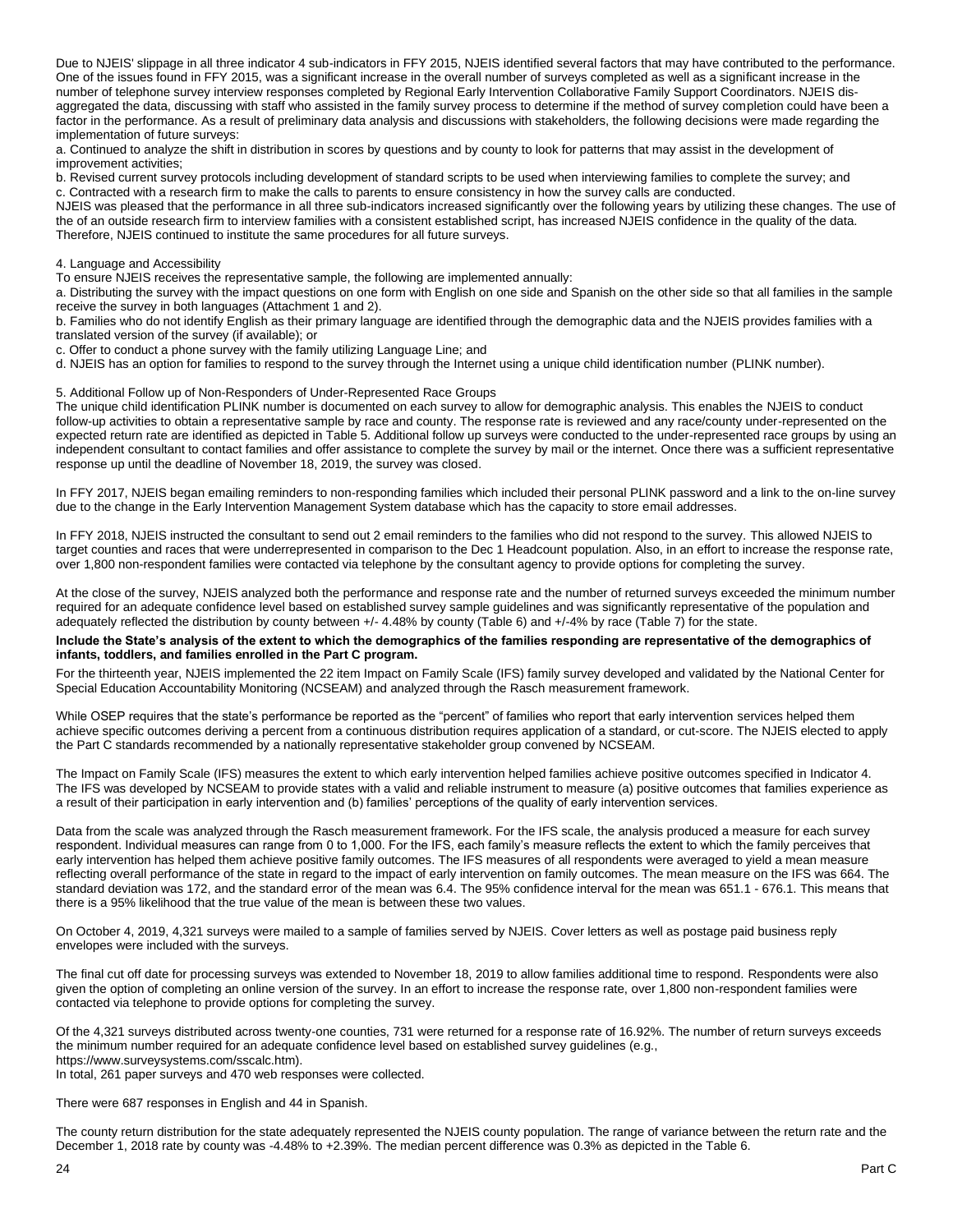Bergen county is slightly over represented by 2.39%. Ocean county was slightly under represented by 4.48%.

The December 1, 2018 population by race/ethnicity matched the FFY 2018 survey race/ethnicity of respondents within +/-4% for all race/ethnicity groups as depicted in Table 7.

The NJEIS has historically observed an under-representation in survey response from the African American/Not Hispanic (AA/NH) and Hispanic (H) race/ethnicity groups and therefore has conducted surveys with an over-sampling of these two populations. In addition, secondary follow-up was attempted to families from these race/ethnicity groups that did not respond to the initial survey request.

The final county return race/ethnicity distribution for the state adequately represented the NJEIS county race/ethnicity population surveyed with a slight variation in the White/Not Hispanic and Hispanic population.

The range of variance between the return race/ethnicity population and the December 1 2018 race/ethnicity by county was -4% to +4%.

The Median difference between the race/ethnicity population and the returns was 0.03%.

The Caucasian/Not Hispanic population was over-represented by 4%, and the Hispanic population was under-represented by -4% as depicted in the Table 7.

#### **Provide additional information about this indicator (optional)**

Responses were received from all twenty one (21) counties in New Jersey.

Survey responses were received from 731 families, representing a 16.92% return rate (731/4321).

The targets were met for 4A, 4B and 4C. Specifically:

Performance decreased 0.14% in 4A from 75.52% in FFY 2017 to 75.38% in FFY 2018. Performance decreased 1.29% in 4B from 72.97% in FFY 2017 to 71.68% in FFY 2018.

Performance increased 0.99% in 4C from 85.06% in FFY 2017 to 86.05% in FFY 2018.

NJEIS FFY 2018 Percent of Respondents Meeting or Exceeding each of the Standards for Indicator #4 by Race/Ethnicity groups is described on Table 8.

## **4 - Prior FFY Required Actions**

In the FFY 2018 SPP/APR, the State must report whether its FFY 2018 response data are representative of the demographics of infants, toddlers, and families enrolled in the Part C program, and, if not, the actions the State is taking to address this issue. The State must also include its analysis of the extent to which the demographics of the families responding are representative of the population.

#### **Response to actions required in FFY 2017 SPP/APR**

The NJEIS works to ensure the response data are representative of NJEIS demographics in the following ways:

1. Population Size by County Location

Since the NJEIS population varies widely for each county. A minimum and maximum sample size was set to ensure that the sample size from small and densely populated counties was appropriately represented. Each year the sample pull is compared to the most recent December 1 Headcount. Adjustments are made to ensure the appropriate number of family responses by county and by race are received prior to closing the survey.

#### 2. Race by County Location

NJEIS not only wanted to examine the results for the overall population, but also wanted to understand the differences between key demographic subgroups within the population. In order to be certain to obtain a sample that is representative of the NJEIS population and based on analysis results from previous family surveys, NJEIS implemented the use of a county stratified random sampling without replacement, unequal allocation. As part of the sampling methodology and to decrease the Margin of Error (MOE), NJEIS annually over samples the African American/Not Hispanic (AA/NH) and Hispanic (H) families due to historically lower return rates than other race groups (White/Asian/American Indian/Hawaiian-Pacific Islander/Multi Race) (W/A/AI/HI/PI/MULTI).

#### 3. Confidentiality and Unbiased Analysis

Each year, families mail the completed survey using the postage paid return envelope directly to an outside contractor to analyze the survey results. Due to NJEIS' slippage in all three indicator 4 sub-indicators in FFY 2015, NJEIS identified several factors that may have contributed to the performance. One of the issues found in FFY 2015, was a significant increase in the overall number of surveys completed as well as a significant increase in the number of telephone survey interview responses completed by Regional Early Intervention Collaborative Family Support Coordinators. NJEIS disaggregated the data, discussing with staff who assisted in the family survey process to determine if the method of survey completion could have been a factor in the performance. As a result of preliminary data analysis and discussions with stakeholders, the following decisions were made regarding the implementation of future surveys: a. Continued to analyze the shift in distribution in scores by questions and by county to look for patterns that may assist in the development of improvement activities; b. Revised current survey protocols including development of standard scripts to be used when interviewing families to complete the survey; and c. Contracted with a research firm to make the calls to parents to ensure consistency in how the survey calls are conducted. NJEIS was pleased that the performance in all three sub-indicators increased significantly the following FFY 2016. The use of the of an outside research firm to interview families with a consistent established script, has increased NJEIS confidence in the quality of the data. Therefore, NJEIS continued to institute the same procedures for all future surveys.

#### 4. Language and Accessibility

To ensure NJEIS receives the representative sample, the following are implemented annually: a. Distributing the survey with the impact questions on one form with English on one side and Spanish on the other side so that all families in the sample receive the survey in both languages (Attachment 1). b. Families who do not identify English as their primary language are identified through the demographic data and the NJEIS provides families with a translated version of the survey (if available); or c. offers to conduct a phone survey with the family utilizing Language Line. Since FFY 2008, NJEIS has added an option for families to respond to the survey through the Internet using a unique child identification number (PLINK number).

#### 5. Additional Follow up of Non-Responders of Under-Represented Race Groups

The unique child identification PLINK number is documented on each survey to allow for demographic analysis. This enables the NJEIS to conduct follow-up activities to obtain a representative sample by race and county. The response rate is reviewed and any race/county under-represented on the expected return rate are identified. Additional follow up surveys were conducted to the under-represented race groups by using an independent consultant to contact families and offer assistance to complete the survey by mail or the internet. Once there was a sufficient representative response up until the deadline of November 18, 2019, the survey was closed.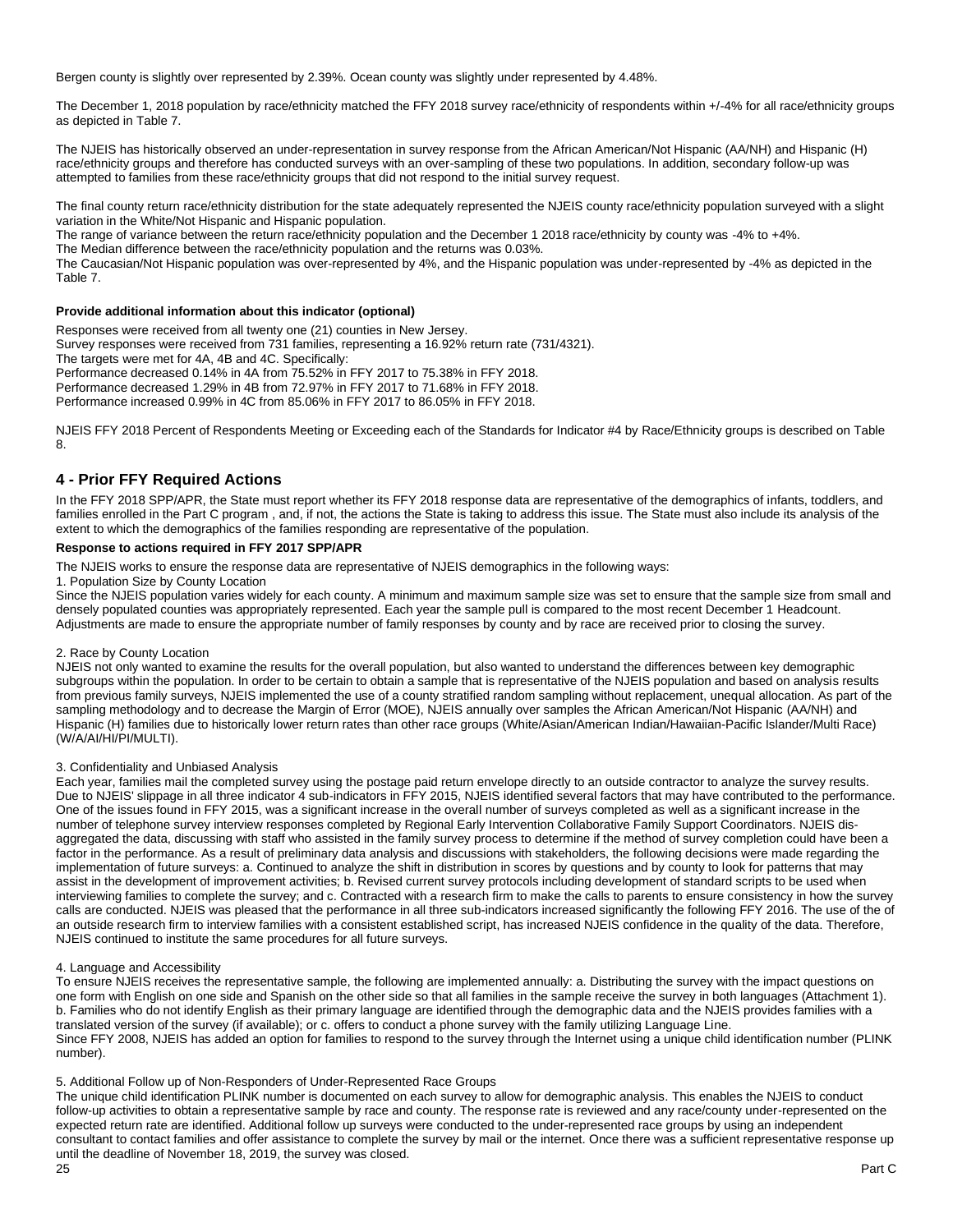In FFY 2017, NJEIS began emailing reminders to non-responding families which included their personal PLINK password and a link to the on-line survey due to the change in the Early Intervention Management System database which has the capacity to store email addresses. In FFY 2018, NJEIS instructed the consultant to send out 2 email reminders to the families who did not respond to the survey. This allowed NJEIS to target counties and races that were underrepresented in comparison to the Dec 1 Headcount population. Also, in an effort to increase the response rate, over 1,800 non-respondent families were contacted via telephone by the consultant agency to provide options for completing the survey. At the close of the survey, NJEIS analyzed both the performance and response rate and the number of returned surveys exceeded the minimum number required for an adequate confidence level based on established survey sample guidelines and was significantly representative of the population and adequately reflected the distribution by county between +/- 4.48% by county and +/-4% by race for the state.

## **4 - OSEP Response**

The State provided targets for FFY 2019 for this indicator, and OSEP accepts those targets.

## **4 - Required Actions**

In the FFY 2019 SPP/APR, the State must report whether its FFY 2019 response data are representative of the demographics of infants, toddlers, and families enrolled in the Part C program, and, if not, the actions the State is taking to address this issue. The State must also include its analysis of the extent to which the demographics of the families responding are representative of the population.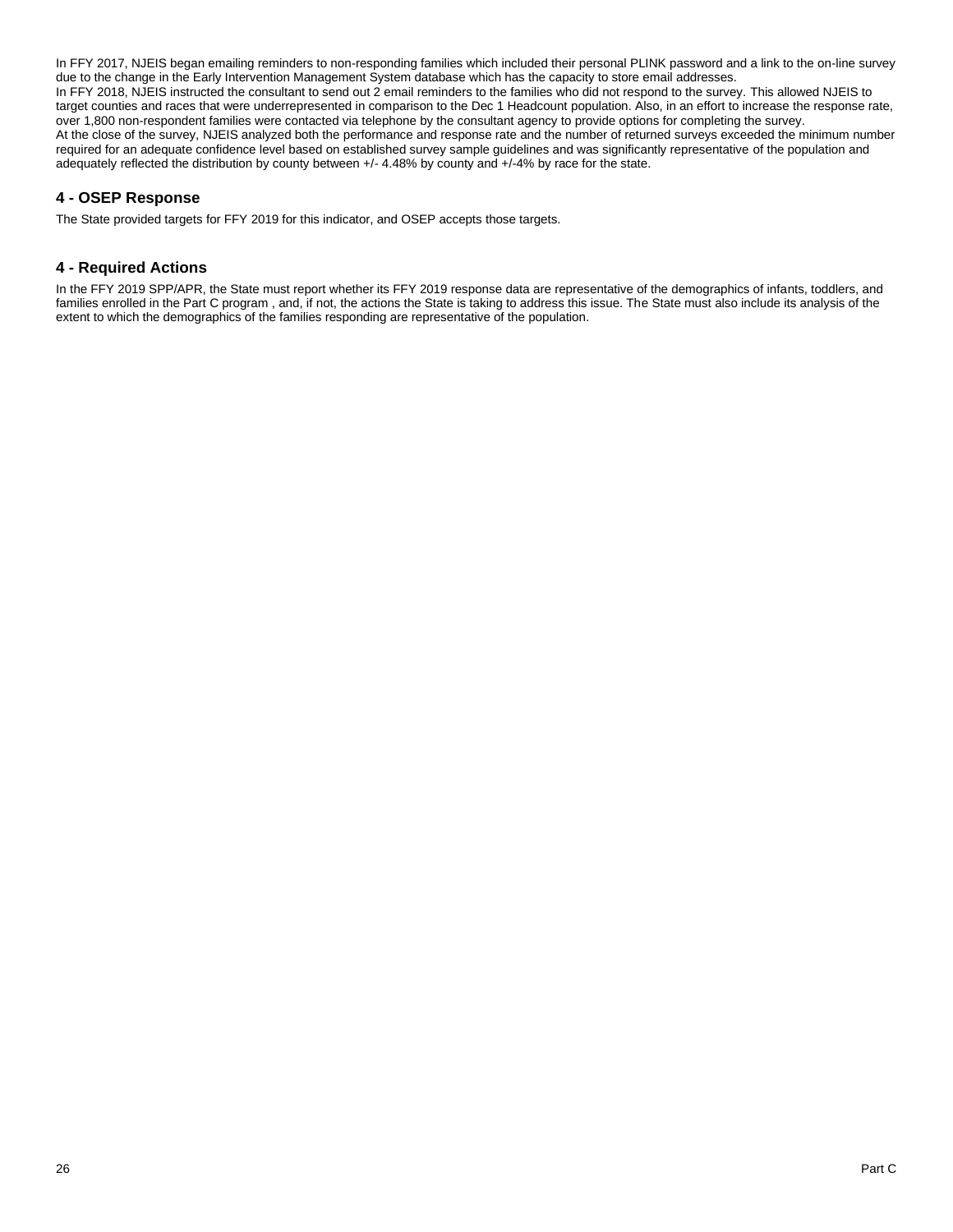## **Indicator 5: Child Find (Birth to One)**

## **Instructions and Measurement**

**Monitoring Priority:** Effective General Supervision Part C / Child Find

**Results indicator:** Percent of infants and toddlers birth to 1 with IFSPs compared to national data. (20 U.S.C. 1416(a)(3)(B) and 1442)

#### **Data Source**

Data collected under section 618 of the IDEA (IDEA Part C Child Count and Settings data collection in the EDFacts Metadata and Process System (*EMAPS*)) and Census (for the denominator).

### **Measurement**

Percent = [(# of infants and toddlers birth to 1 with IFSPs) divided by the (population of infants and toddlers birth to 1)] times 100.

#### **Instructions**

#### Sampling from the State's 618 data is not allowed.

Describe the results of the calculations and compare the results to the target and to national data. The data reported in this indicator should be consistent with the State's reported 618 data reported in Table 1. If not, explain why.

### **5 - Indicator Data**

#### **Historical Data**

| <b>Baseline</b> | 2012  | 0.62% |       |       |       |
|-----------------|-------|-------|-------|-------|-------|
| <b>FFY</b>      | 2013  | 2014  | 2015  | 2016  | 2017  |
| Target<br>$>=$  | 0.65% | 0.65% | 0.65% | 0.66% | 0.66% |
| Data            | 0.65% | 0.70% | 0.75% | 0.88% | 0.78% |

#### **Targets**

| FFY         | 2018  | 2019  |
|-------------|-------|-------|
| $Target >=$ | 0.67% | 0.67% |

#### **Targets: Description of Stakeholder Input**

NJEIS relies each year on a Part C Steering Committee which includes the State Interagency Coordinating Council to advise and assist in the development of NJEIS State Performance Plans/Annual Performance Reports (SPP/APR).

This FFY 2018 SPP/APR was developed with broad stakeholder input obtained at a January 7, 2020 Part C Steering Committee meeting. This included review of data for fiscal year 2018 (July 1, 2018 - June 30, 2019) and setting targets for FFY 2019. The stakeholders reviewed available data and analyzed the status of the state Part C system including local performance data and the current targets for FFY 2014-2019. This included discussion on progress and slippage as well as challenges and resources related to each indicator. Discussion included potential implications for the OSEP results driven accountability initiative and the current NJEIS work on the State Systemic Improvement Plan (SSIP). A final draft of the SPP/APR was reviewed and discussed at the January 24, 2020 SICC meeting at which time the SICC certified the FFY 2018 SPP/APR as their annual report.

#### **Prepopulated Data**

| <b>Source</b>                                                                                                                                                | Date       | <b>Description</b>                                    | Data    |
|--------------------------------------------------------------------------------------------------------------------------------------------------------------|------------|-------------------------------------------------------|---------|
| SY 2018-19 Child Count/Educational<br><b>Environment Data Groups</b>                                                                                         | 07/10/2019 | Number of infants and toddlers birth to<br>with IFSPs | 816     |
| <b>Annual State Resident Population</b><br>Estimates for 6 Race Groups (5 Race<br>Alone Groups and Two or More<br>Races) by Age, Sex, and Hispanic<br>Origin | 06/20/2019 | Population of infants and toddlers birth<br>to 1      | 100.364 |

#### **FFY 2018 SPP/APR Data**

| Number of infants and toddlers<br>birth to 1 with IFSPs | <b>Population of infants</b><br>and toddlers birth to 1 | FFY 2017 Data | <b>FFY 2018</b><br>Tarɑet | <b>FFY 2018</b><br>Data | <b>Status</b> | Slippage       |
|---------------------------------------------------------|---------------------------------------------------------|---------------|---------------------------|-------------------------|---------------|----------------|
| 816                                                     | 100.364                                                 | 0.78%         | 0.67%                     | 0.81%                   | Met Target    | No<br>Slippage |

#### **Provide reasons for slippage, if applicable**

XXX

#### **Compare your results to the national data**

When compared with FFY 2017, the FFY 2018 New Jersey state percentage of children birth to one year of 0.81% (816/100,364) increased by 0.03% (0.81% - 0.78%).

The FFY 2018 national percentage of 1.25% (47,949/3,848,208) remained the same as in FFY 2017 .

Although both the national and New Jersey birth to one census decreased, New Jersey's number of birth to one children with IFSPs increased (+23 children) whereas the national birth to one children with IFSPs decreased (-1,358). Therefore, NJ had a 2.9% increase in the number of children zero to one with an IFSP compared to the previous year whereas, the national number of children zero to one with an IFSP had a decrease of -2.75% compared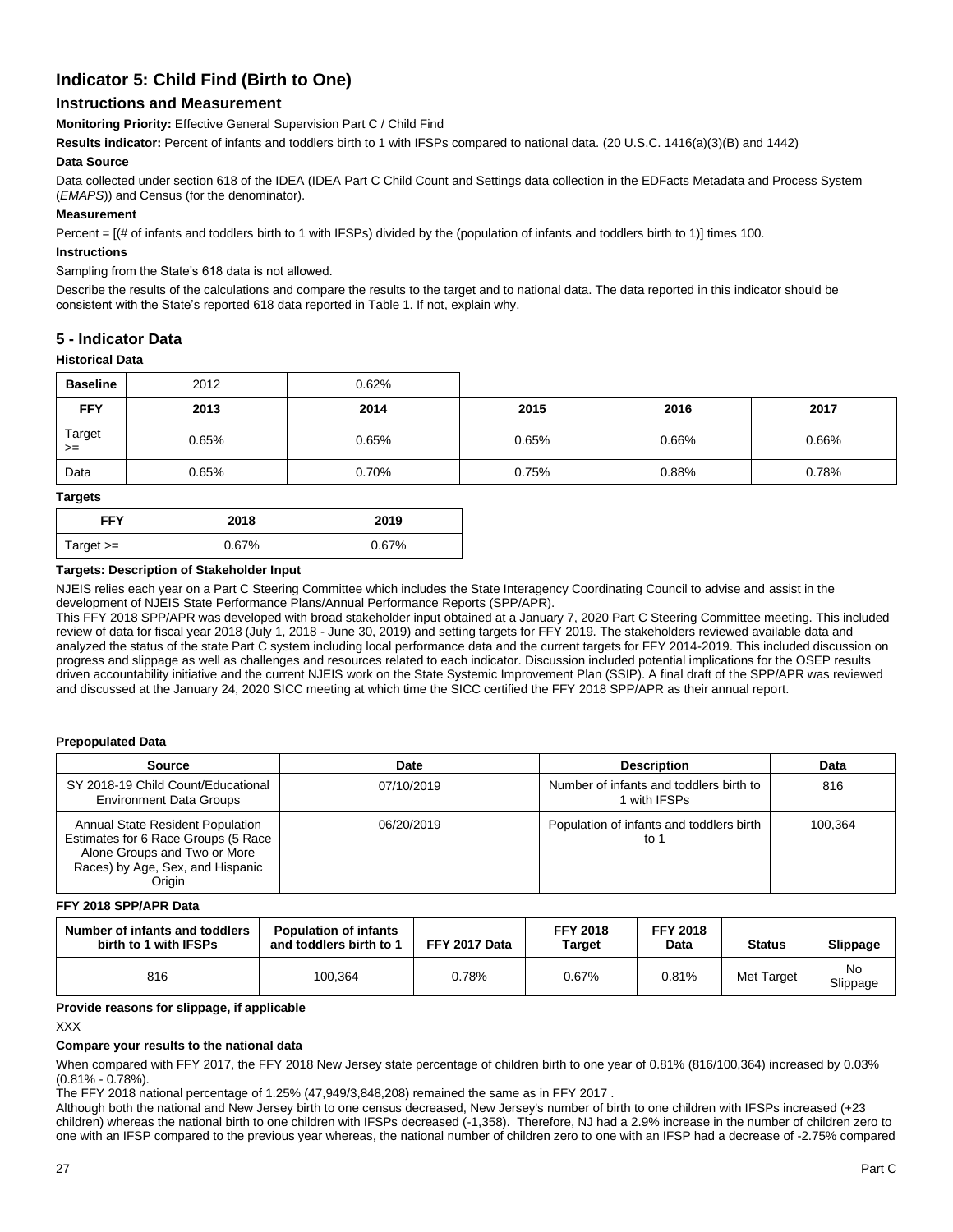to the previous year.

#### **Provide additional information about this indicator (optional)**

FFY 2018 status of 0.81% is 0.03% higher than the FFY 2017 performance and exceeded the target of 0.67% by 0.14% . In FFY 2018, 81% (17/21), seventeen of the twenty-one NJEIS counties met or exceeded the target of 0.67%.

The total number of referrals from July 1, 2018 through June 30, 2019 examined by age and eligibility outcomes indicates the following: The total number of referrals of children, birth to age one year, received from July 1, 2018 through June 30, 2019 comprised 18.5% of the total number of referrals (4,193 out of a total of 22,667 referrals).

In FFY 2018, these 4,193 referrals to early intervention comprised 4.14% of the 101,223 live births (4,193/101,223) in 2018 as per the Centers for Disease Control and Prevention National Center for Health Statistics website (most current data as of January 2020).

The ineligibility rate for children referred birth to age one was 33.10% in FFY 2018 compared to an overall ineligibility rate of 24.5% for children referred birth to age three.

From FFY 2012- FFY 2016, the following ineligibility rates have been recorded for children referred birth to one: 34.0%, 32.3%, 27.7%, 28.3% and 30.1% respectively. Whereas the ineligibility rates from FFY 2012-2016 for children referred birth to age three were: 28.3%, 25.8%, 22.8%, 22.4% and 22.8% respectively.

Although New Jersey may receive referrals of children at an early age of birth to one, a high percentage of ineligibility has traditionally been observed.

## **5 - Prior FFY Required Actions**

None

#### **Response to actions required in FFY 2017 SPP/APR**

## **5 - OSEP Response**

The State provided a target for FFY 2019 for this indicator, and OSEP accepts that target.

## **5 - Required Actions**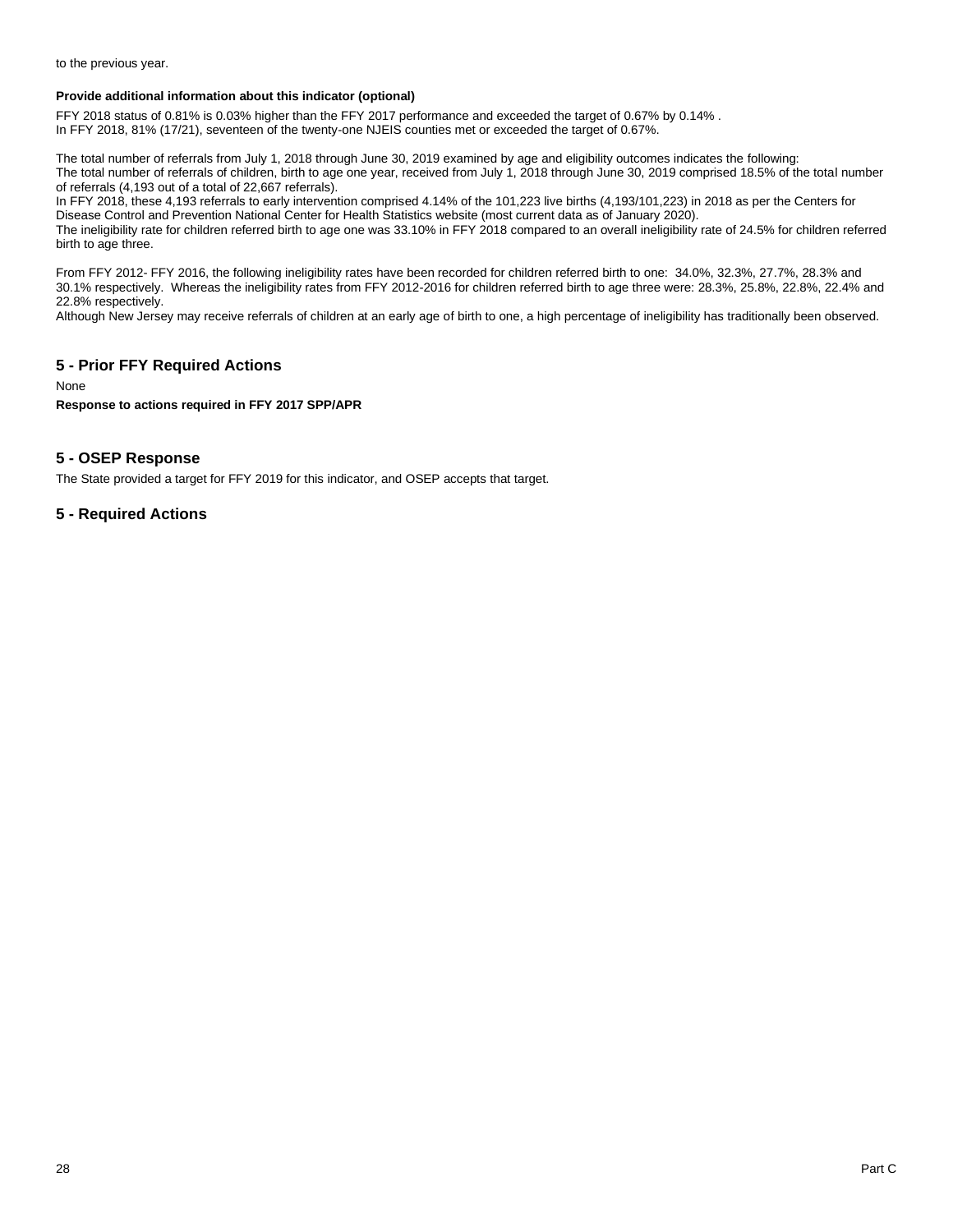## **Indicator 6: Child Find (Birth to Three)**

## **Instructions and Measurement**

**Monitoring Priority:** Effective General Supervision Part C / Child Find

**Results indicator:** Percent of infants and toddlers birth to 3 with IFSPs compared to national data. (20 U.S.C. 1416(a)(3)(B) and 1442)

#### **Data Source**

Data collected under IDEA section 618 of the IDEA (IDEA Part C Child Count and Settings data collection in the EDFacts Metadata and Process System (*EMAPS*)) and Census (for the denominator).

#### **Measurement**

Percent = [(# of infants and toddlers birth to 3 with IFSPs) divided by the (population of infants and toddlers birth to 3)] times 100.

#### **Instructions**

#### Sampling from the State's 618 data is not allowed.

Describe the results of the calculations and compare the results to the target and to national data. The data reported in this indicator should be consistent with the State's reported 618 data reported in Table 1. If not, explain why.

#### **6 - Indicator Data**

| <b>Baseline</b> | 2012  | 3.22% |       |       |       |
|-----------------|-------|-------|-------|-------|-------|
| <b>FFY</b>      | 2013  | 2014  | 2015  | 2016  | 2017  |
| Target<br>$>=$  | 3.38% | 3.38% | 3.40% | 3.42% | 3.43% |
| Data            | 3.38% | 3.61% | 3.98% | 4.38% | 4.40% |

**Targets**

| <b>FFY</b>  | 2018  | 2019  |
|-------------|-------|-------|
| Target $>=$ | 3.45% | 3.45% |

#### **Targets: Description of Stakeholder Input**

NJEIS relies each year on a Part C Steering Committee which includes the State Interagency Coordinating Council to advise and assist in the development of NJEIS State Performance Plans/Annual Performance Reports (SPP/APR).

This FFY 2018 SPP/APR was developed with broad stakeholder input obtained at a January 7, 2020 Part C Steering Committee meeting. This included review of data for fiscal year 2018 (July 1, 2018 - June 30, 2019) and setting targets for FFY 2019. The stakeholders reviewed available data and analyzed the status of the state Part C system including local performance data and the current targets for FFY 2014-2019. This included discussion on progress and slippage as well as challenges and resources related to each indicator. Discussion included potential implications for the OSEP results driven accountability initiative and the current NJEIS work on the State Systemic Improvement Plan (SSIP). A final draft of the SPP/APR was reviewed and discussed at the January 24, 2020 SICC meeting at which time the SICC certified the FFY 2018 SPP/APR as their annual report.

#### **Prepopulated Data**

| Source                                                                                                                                                    | Date       | <b>Description</b>                                      | Data    |
|-----------------------------------------------------------------------------------------------------------------------------------------------------------|------------|---------------------------------------------------------|---------|
| SY 2018-19 Child Count/Educational<br><b>Environment Data Groups</b>                                                                                      | 07/10/2019 | Number of infants and toddlers<br>birth to 3 with IFSPs | 14.216  |
| <b>Annual State Resident Population</b><br>Estimates for 6 Race Groups (5 Race<br>Alone Groups and Two or More Races)<br>by Age, Sex, and Hispanic Origin | 06/20/2019 | Population of infants and toddlers<br>birth to 3        | 308.183 |

#### **FFY 2018 SPP/APR Data**

| Number of infants and<br>toddlers birth to 3 with IFSPs | <b>Population of infants</b><br>and toddlers birth to 3 | FFY 2017 Data | <b>FFY 2018</b><br>Target | <b>FFY 2018</b><br>Data | <b>Status</b> | <b>Slippage</b> |
|---------------------------------------------------------|---------------------------------------------------------|---------------|---------------------------|-------------------------|---------------|-----------------|
| 14.216                                                  | 308.183                                                 | 4.40%         | 3.45%                     | 4.61%                   | Met Target    | No Slippage     |

#### **Provide reasons for slippage, if applicable**

XXX

## **Compare your results to the national data**

For FFY 2018, New Jersey served 4.61% (14,216/308,183) of infants and toddlers, birth to three, with IFSPs, compared to the national average of 3.48% (409,315/11,752,545).

When compared to FFY 2017, the percentage of infants, birth to three, with IFSPs in New Jersey increased by 0.21% (4.61%-4.40) while the national percentage increased 0.22% (3.48%-3.26%).

Although both the national and New Jersey birth to three census decreased, New Jersey's number of birth to three children with IFSPs increased (+572 children) whereas the national birth to three children with IFSPs increased (+20,621). Therefore, New Jersey had a 4.19% increase in the number of children zero to three with an IFSP compared to the previous year whereas, the national number of children zero to three with an IFSP had an increase of +5.31% compared to the previous year.

## **Provide additional information about this indicator (optional)**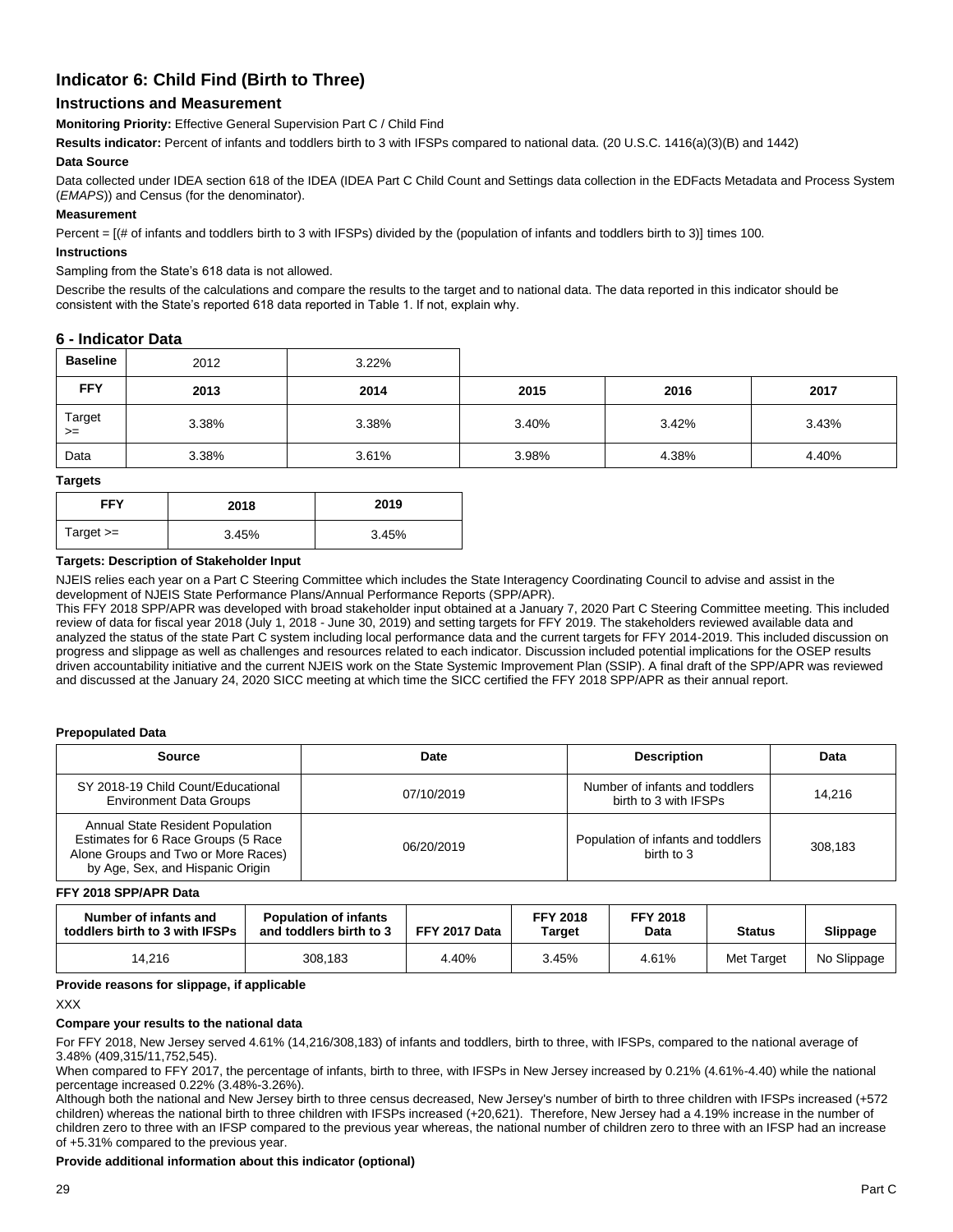New Jersey exceeded the target of 3.45% as set by stakeholders for this reporting period and 100% of the twenty-one NJEIS counties met or exceeded the target of 3.45%.

The number of children aged zero to three being referred to New Jersey early intervention continues to increase as documented in FFY years 2012- 2016: 17,686, 18,711, 20,493, 21,100 and 22,427 respectively.

The total number of referrals for children age birth to three, received July 1, 2018 through June 30, 2019 was 22,667 with an average 24.47% ineligibility rate (5,546/22,667).

## **6 - Prior FFY Required Actions**

None

**Response to actions required in FFY 2017 SPP/APR**

## **6 - OSEP Response**

The State provided a target for FFY 2019 for this indicator, and OSEP accepts that target.

## **6 - Required Actions**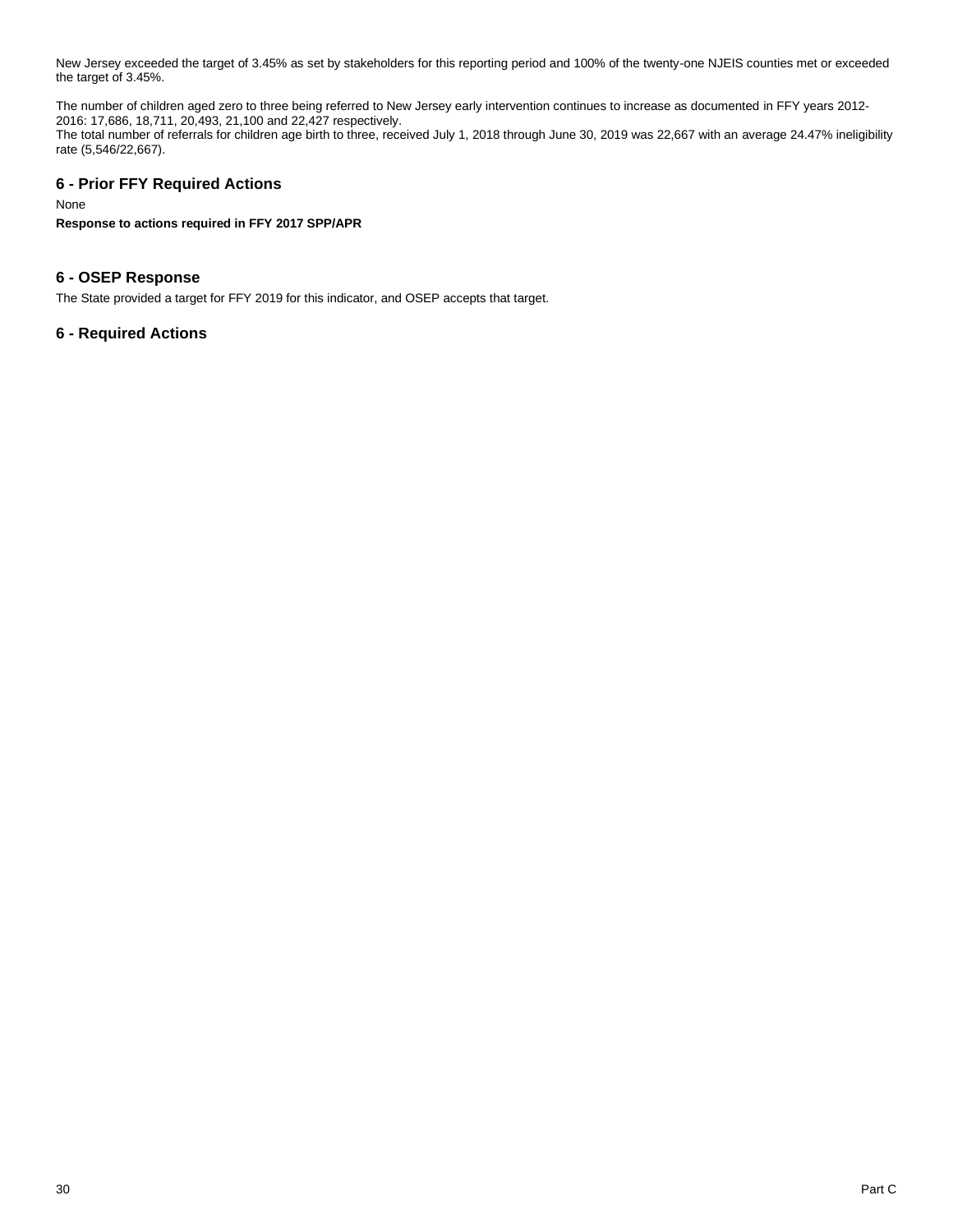## **Indicator 7: 45-Day Timeline**

## **Instructions and Measurement**

**Monitoring Priority:** Effective General Supervision Part C / Child Find

**Compliance indicator:** Percent of eligible infants and toddlers with IFSPs for whom an initial evaluation and initial assessment and an initial IFSP meeting were conducted within Part C's 45-day timeline. (20 U.S.C. 1416(a)(3)(B) and 1442)

#### **Data Source**

Data to be taken from monitoring or State data system and must address the timeline from point of referral to initial IFSP meeting based on actual, not an average, number of days.

#### **Measurement**

Percent =  $[(# of eligible infants and toldlers with IFSPs for whom an initial evaluation and initial assessment and an initial IFSP meeting were conducted$ within Part C's 45-day timeline) divided by the (# of eligible infants and toddlers evaluated and assessed for whom an initial IFSP meeting was required to be conducted)] times 100.

Account for untimely evaluations, assessments, and initial IFSP meetings, including the reasons for delays.

#### **Instructions**

If data are from State monitoring, describe the method used to select EIS programs for monitoring. If data are from a State database, describe the time period in which the data were collected (e.g., September through December, fourth quarter, selection from the full reporting period) and how the data accurately reflect data for infants and toddlers with IFSPs for the full reporting period.

#### Targets must be 100%

Describe the results of the calculations and compare the results to the target. Describe the method used to collect these data and if data are from the State's monitoring, describe the procedures used to collect these data. Provide actual numbers used in the calculation.

States are not required to report in their calculation the number of children for whom the State has identified the cause for the delay as exceptional family circumstances, as defined in 34 CFR §303.310(b), documented in the child's record. If a State chooses to report in its calculation children for whom the State has identified the cause for the delay as exceptional family circumstances documented in the child's record, the numbers of these children are to be included in the numerator and denominator. Include in the discussion of the data, the numbers the State used to determine its calculation under this indicator and report separately the number of documented delays attributable to exceptional family circumstances.

Provide detailed information about the timely correction of noncompliance as noted in OSEP's response table for the previous SPP/APR. If the State did not ensure timely correction of the previous noncompliance, provide information on the extent to which noncompliance was subsequently corrected (more than one year after identification). In addition, provide information regarding the nature of any continuing noncompliance, methods to ensure correction, and any enforcement actions that were taken.

If the State reported less than 100% compliance for the previous reporting period (e.g., for the FFY 2018 SPP/APR, the data for FFY 2017), and the State did not identify any findings of noncompliance, provide an explanation of why the State did not identify any findings of noncompliance.

## **7 - Indicator Data**

#### **Historical Data**

| <b>Baseline</b> | 2012   | 98.21% |        |        |        |
|-----------------|--------|--------|--------|--------|--------|
| <b>FFY</b>      | 2013   | 2014   | 2015   | 2016   | 2017   |
| Target          | 100%   | 100%   | 100%   | 100%   | 100%   |
| Data            | 98.85% | 96.26% | 98.61% | 99.76% | 99.71% |

### **Targets**

| <b>FFY</b> | 2018 | 2019 |
|------------|------|------|
| Target     | 100% | 100% |

### **FFY 2018 SPP/APR Data**

| Number of eligible infants and<br>toddlers with IFSPs for whom<br>an initial evaluation and<br>assessment and an initial<br><b>IFSP meeting was conducted</b><br>within Part C's 45-day<br>timeline | Number of eligible<br>infants and toddlers<br>evaluated and<br>assessed for whom<br>an initial IFSP<br>meeting was required<br>to be conducted | FFY 2017 Data | <b>FFY 2018</b><br><b>Target</b> | <b>FFY 2018</b><br>Data | <b>Status</b>          | Slippage       |
|-----------------------------------------------------------------------------------------------------------------------------------------------------------------------------------------------------|------------------------------------------------------------------------------------------------------------------------------------------------|---------------|----------------------------------|-------------------------|------------------------|----------------|
| 305                                                                                                                                                                                                 | 320                                                                                                                                            | 99.71%        | 100%                             | 99.69%                  | Did Not Meet<br>Target | No<br>Slippage |

**Provide reasons for slippage, if applicable**

XXX

**Number of documented delays attributable to exceptional family circumstances**

**This number will be added to the "Number of eligible infants and toddlers with IFSPs for whom an initial evaluation and assessment and an initial IFSP meeting was conducted within Part C's 45-day timeline" field above to calculate the numerator for this indicator.**

14

**What is the source of the data provided for this indicator?** 

State monitoring

**Describe the method used to select EIS programs for monitoring.**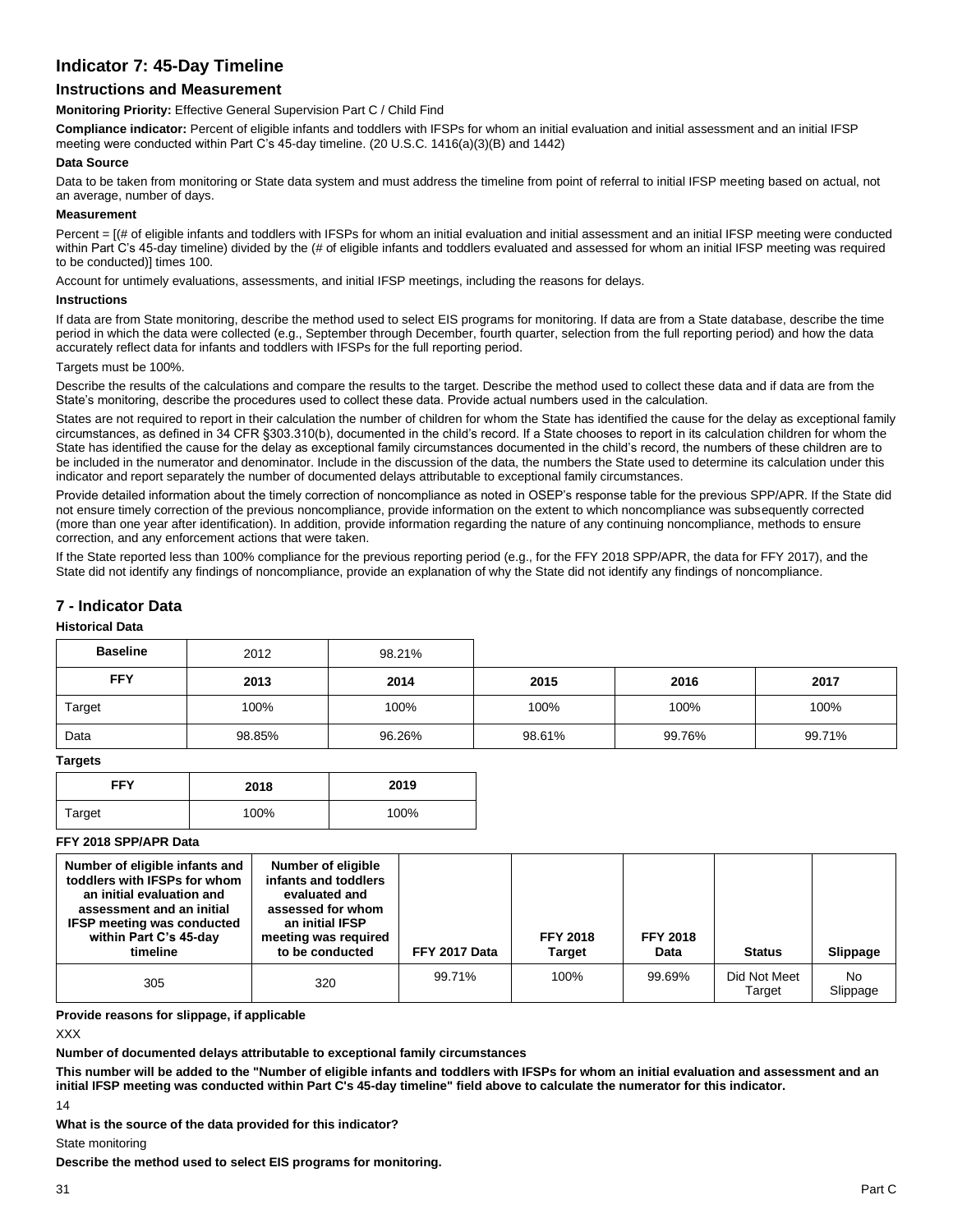#### Sampling Plan

Data reported for this indicator are from the NJEIS state data system and reflect actual days from the date of referral to the date of the initial IFSP meeting for every eligible child for whom an initial IFSP meeting was required to be conducted.

NJEIS uses a simple random sampling plan without replacement, and a 95% confidence level and +/-5 confidence interval, ensures that child records were chosen appropriately and represent the state population.

#### Data Desk Audit, Inquiry and Record Review

Monitoring begins with a data desk audit based on a simple random sample without replacement of the first quarter of FFY 2018 data (July, August and September 2018). This included inquiry where the monitoring team conducted a drill down to obtain child specific information, reasons for delays and verification of an initial IFSP meeting, although late.

The inquiry required the Service Coordination Units and Early Intervention Program (EIP) Targeted Evaluation Teams (TETs) to submit copies of child progress notes, and service encounter verification logs as verification of the data in the state wide database and claims submission. The Lead Agency monitoring team used all the information received and reviewed service claim data to determine where in the process the delay occurred and who was responsible.

#### **Provide the time period in which the data were collected (e.g., September through December, fourth quarter, selection from the full reporting period).**

XXX

#### **Describe how the data accurately reflect data for infants and toddlers with IFSPs for the full reporting period.**

XXX

#### **Provide additional information about this indicator (optional)**

Of the 3,685 children for whom an initial IFSP meeting was required to be conducted during the three months of inquiry, data from a random selections of 320 children were monitored. Of the 320 children, 319 of the IFSPs were in compliance with the 45 calendar day requirement, including 14 initial IFSP meetings that were delayed because of family reasons.

The 14 family-initiated reasons for delay were included in the calculations and documented in service coordination notes and the NJEIS data system. Family reasons include child illness or hospitalization, family response time, missed scheduled appointments and family requested delays related to the parent's schedule.

Indicator 7 Data Children Total IFSPs for Quarter of Data: July-September 2018= 3,685 Sample of the Quarter (Denominator) =320 Preliminary Timely Initial IFSPs (Dirty Data without Desk Inquiry) =305 Preliminary Untimely Initial IFSPs (Dirty Data without Desk Inquiry) =15 Desk Inquiry Verification of Family Reason & Extreme weather =14 Desk Inquiry Verification of Untimely IFSPs =1 Verified Corrected Numerator (Timely + Family Reasons + Extreme weather + corrected Timely) =305+14=319 State Compliance Percentage 319/320=99.69%

The one (1) initial IFSP meeting delayed for a systems reason was due to the Regional Early Intervention Collaborative (REIC) System Point of Entry Service Coordination Unit (SCU) in notifying the Evaluation team of the referral. This caused the family's IFSP to be two (2) days delayed. NJEIS verified the one (1) child's IFSP meeting was held although late. The meeting occurred and the IFSP was signed on day 47. The REIC involved was required to provide and review their current policies and procedures and conduct training with staff. NJEIS reviewed their existing procedures for compliance and reviewed additional subsequent data and found no systemic issues. Therefore, according to NJEIS procedures, the agency was not issued a finding as correction was verified for both prongs 1 and 2 as required.

#### **Correction of Findings of Noncompliance Identified in FFY 2017**

| <b>Findings of Noncompliance</b><br><b>Identified</b> | <b>Findings of Noncompliance</b><br>Verified as Corrected Within One<br>Year | <b>Findings of Noncompliance</b><br><b>Subsequently Corrected</b> | <b>Findings Not Yet Verified as</b><br>Corrected |
|-------------------------------------------------------|------------------------------------------------------------------------------|-------------------------------------------------------------------|--------------------------------------------------|
|                                                       |                                                                              |                                                                   |                                                  |

#### **FFY 2017 Findings of Noncompliance Verified as Corrected**

#### **Describe how the State verified that the source of noncompliance is correctly implementing the** *regulatory requirements*

The NJEIS verified there was one (1) initial IFSP meeting delayed for a systems reason which was due to the Service Coordination Unit (SCU) (0.29% of all Initial

IFSPs sampled).

NJEIS required the agency involved to provide their policies and procedures and conduct training with staff. NJEIS reviewed their existing procedures for compliance and reviewed additional subsequent data and found no systemic issues. NJEIS ensured that each agency with identified noncompliance was correctly implementing the specific regulatory requirements based on a review and verification of events (Prong 2).

#### **Describe how the State verified that each** *individual case* **of noncompliance was corrected**

The NJEIS verified there was one (1) initial IFSP meeting delayed for a systems reason which was due to the Service Coordination Unit (SCU) (0.29% of all Initial

IFSPs sampled).

NJEIS: 1) verified the one (1) child's IFSP meeting was held although late. The meeting was scheduled day 45 but was rescheduled and occurred on day 58 as verified by the monitoring team through claims data, service encounter verification sign-off, IFSP team pages and progress notes and consistent with OSEP memo 09-02 (Prong 1).

2) required the agency involved to provide their policies and procedures and conduct training with staff. NJEIS reviewed their existing procedures for compliance and reviewed additional subsequent data and found no systemic issues. NJEIS ensured that each agency with identified noncompliance was correctly implementing the specific regulatory requirements based on a review and verification of events (Prong 2).

3) No findings were issued if the agency met both prongs which was verified in accordance with federal requirements.

Therefore, according to NJEIS procedures, the agency was not issued a finding as correction was verified for both prongs 1 and 2 as required as per OSEP memo 09-02 which was documented in the FFY 2017 APR.

#### **FFY 2017 Findings of Noncompliance Not Yet Verified as Corrected**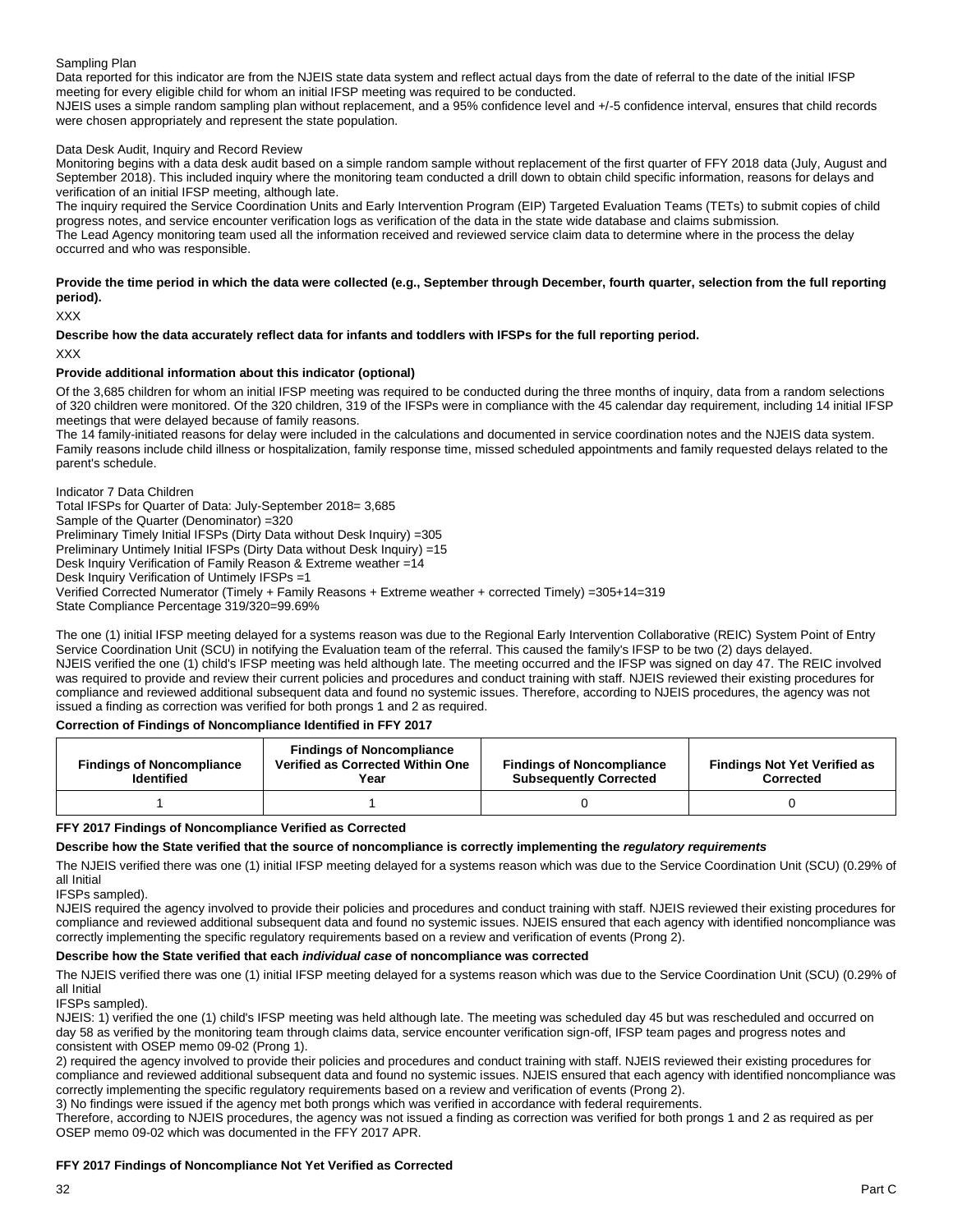**Correction of Findings of Noncompliance Identified Prior to FFY 2017**

| <b>Year Findings of</b><br><b>Noncompliance Were</b><br><b>Identified</b> | <b>Findings of Noncompliance Not Yet</b><br>Verified as Corrected as of FFY 2017<br><b>APR</b> | <b>Findings of Noncompliance Verified</b><br>as Corrected | <b>Findings Not Yet Verified as</b><br>Corrected |
|---------------------------------------------------------------------------|------------------------------------------------------------------------------------------------|-----------------------------------------------------------|--------------------------------------------------|
|                                                                           |                                                                                                |                                                           |                                                  |
|                                                                           |                                                                                                |                                                           |                                                  |
|                                                                           |                                                                                                |                                                           |                                                  |

**Findings of Noncompliance Verified as Corrected**

**Describe how the State verified that the source of noncompliance is correctly implementing the** *regulatory requirements* XXX

**Describe how the State verified that each** *individual case* **of noncompliance was corrected** XXX

**Findings of Noncompliance Not Yet Verified as Corrected Actions taken if noncompliance not corrected** XXX

**Findings of Noncompliance Verified as Corrected**

**Describe how the State verified that the source of noncompliance is correctly implementing the** *regulatory requirements* XXX

**Describe how the State verified that each** *individual case* **of noncompliance was corrected** XXX

**Findings of Noncompliance Not Yet Verified as Corrected**

**Actions taken if noncompliance not corrected** XXX

**Findings of Noncompliance Verified as Corrected**

**Describe how the State verified that the source of noncompliance is correctly implementing the** *regulatory requirements* XXX

**Describe how the State verified that each** *individual case* **of noncompliance was corrected** XXX

**Findings of Noncompliance Not Yet Verified as Corrected**

**Actions taken if noncompliance not corrected** XXX

## **7 - Prior FFY Required Actions**

The State did not report that it identified any findings of noncompliance in FFY 2016, although its FFY 2016 data reflect less than 100% compliance. In the FFY 2018 SPP/APR, the State must provide an explanation of why it did not identify any findings of noncompliance in FFY 2016.

### **Response to actions required in FFY 2017 SPP/APR**

As reported in the FFY 2016 APR, New Jersey had a compliance percentage of 99.76% (410/411) due to 1 initial IFSP meeting that was delayed due to a Service Coordination Unit. NJEIS performed an inquiry into the issue to determine the root cause of the issue and to verify the child and family received the IFSP although late.

The DOH reviewed the child/family documentation and verified that the child who was delayed for a system reason, received their initial IFSP meeting although late by 4 days. The DOH monitoring team confirmed an initial evaluation, initial assessment and an initial IFSP meeting were conducted by day 49 for this family, consistent with OSEP 09-02 (prong 1). In addition, the DOH reviewed the agency's policies and procedures along with subsequent data and determined no other issues contributed to the reason for delay as the agency was correctly implementing the specific regulatory requirements (prong 2).

As a result of the inquiry and the verification of both prongs as per OSEP 09-02, no finding was issued.

## **7 - OSEP Response**

Because the State reported less than 100% compliance for FFY 2018, the State must report on the status of correction of noncompliance identified in FFY 2018 for this indicator. When reporting on the correction of noncompliance, the State must report, in the FFY 2019 SPP/APR, that it has verified that each EIS program or provider with noncompliance identified in FFY 2018 for this indicator: (1) is correctly implementing the specific regulatory requirements (i.e., achieved 100% compliance) based on a review of updated data such as data subsequently collected through on-site monitoring or a State data system; and (2) has corrected each individual case of noncompliance, unless the child is no longer within the jurisdiction of the EIS program or provider, consistent with OSEP Memo 09-02. In the FFY 2019 SPP/APR, the State must describe the specific actions that were taken to verify the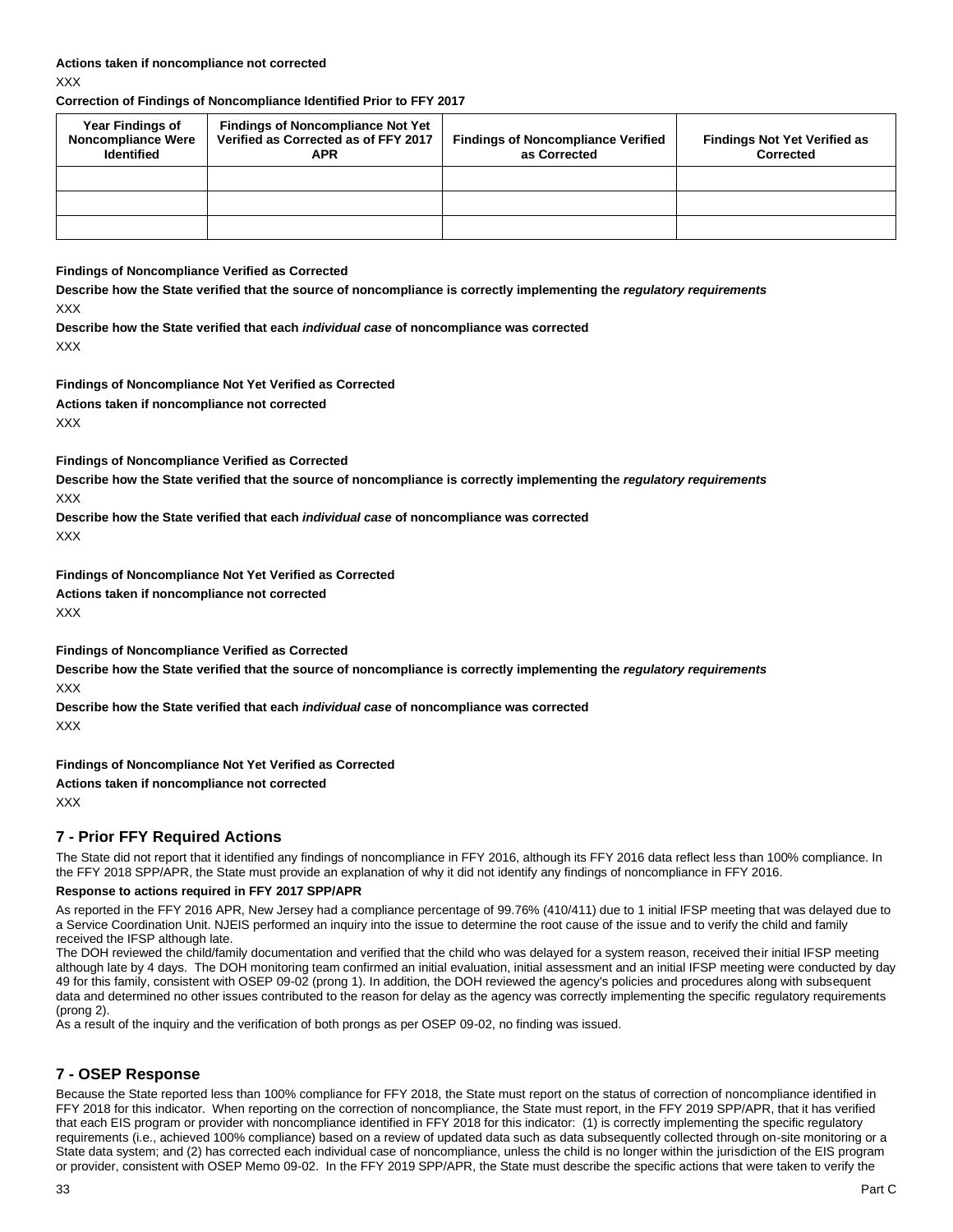correction.

If the State did not identify any findings of noncompliance in FFY 2018, although its FFY 2018 data reflect less than 100% compliance, provide an explanation of why the State did not identify any findings of noncompliance in FFY 2018.

## **7 - Required Actions**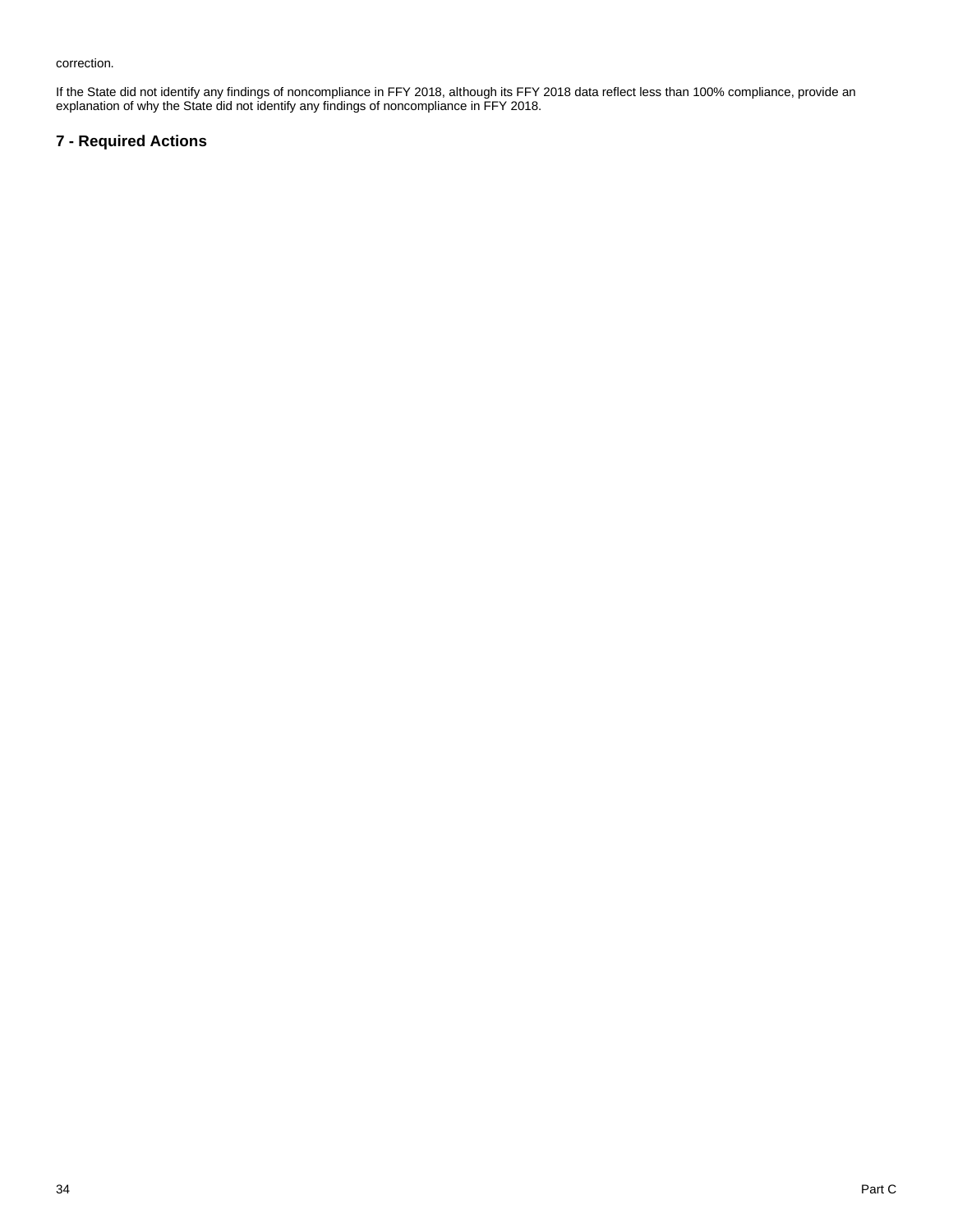## **Indicator 8A: Early Childhood Transition**

## **Instructions and Measurement**

**Monitoring Priority:** Effective General Supervision Part C / Effective Transition

**Compliance indicator:** The percentage of toddlers with disabilities exiting Part C with timely transition planning for whom the Lead Agency has:

A. Developed an IFSP with transition steps and services at least 90 days, and at the discretion of all parties, not more than nine months, prior to the toddler's third birthday;

B. Notified (consistent with any opt-out policy adopted by the State) the SEA and the LEA where the toddler resides at least 90 days prior to the toddler's third birthday for toddlers potentially eligible for Part B preschool services; and

C. Conducted the transition conference held with the approval of the family at least 90 days, and at the discretion of all parties, not more than nine months, prior to the toddler's third birthday for toddlers potentially eligible for Part B preschool services.

(20 U.S.C. 1416(a)(3)(B) and 1442)

#### **Data Source**

Data to be taken from monitoring or State data system.

#### **Measurement**

A. Percent = [(# of toddlers with disabilities exiting Part C who have an IFSP with transition steps and services at least 90 days, and at the discretion of all parties not more than nine months, prior to their third birthday) divided by the (# of toddlers with disabilities exiting Part C)] times 100.

B. Percent =  $I$  (# of toddlers with disabilities exiting Part C where notification (consistent with any opt-out policy adopted by the State) to the SEA and LEA occurred at least 90 days prior to their third birthday for toddlers potentially eligible for Part B preschool services) divided by the (# of toddlers with disabilities exiting Part C who were potentially eligible for Part B)] times 100.

C. Percent = [(# of toddlers with disabilities exiting Part C where the transition conference occurred at least 90 days, and at the discretion of all parties not more than nine months, prior to the toddler's third birthday for toddlers potentially eligible for Part B) divided by the (# of toddlers with disabilities exiting Part C who were potentially eligible for Part B)] times 100.

Account for untimely transition planning under 8A, 8B, and 8C, including the reasons for delays.

#### **Instructions**

Indicators 8A, 8B, and 8C: Targets must be 100%.

Describe the results of the calculations and compare the results to the target. Describe the method used to collect these data. Provide the actual numbers used in the calculation.

Indicators 8A and 8C: If data are from the State's monitoring, describe the procedures used to collect these data. If data are from State monitoring, also describe the method used to select EIS programs for monitoring. If data are from a State database, describe the time period in which the data were collected (e.g., September through December, fourth quarter, selection from the full reporting period) and how the data accurately reflect data for infants and toddlers with IFSPs for the full reporting period.

Indicators 8A and 8C: States are not required to report in their calculation the number of children for whom the State has identified the cause for the delay as exceptional family circumstances, as defined in 34 CFR §303.310(b), documented in the child's record. If a State chooses to report in its calculation children for whom the State has identified the cause for the delay as exceptional family circumstances documented in the child's record, the numbers of these children are to be included in the numerator and denominator. Include in the discussion of the data, the numbers the State used to determine its calculation under this indicator and report separately the number of documented delays attributable to exceptional family circumstances.

Indicator 8B: Under 34 CFR §303.401(e), the State may adopt a written policy that requires the lead agency to provide notice to the parent of an eligible child with an IFSP of the impending notification to the SEA and LEA under IDEA section 637(a)(9)(A)(ii)(I) and 34 CFR §303.209(b)(1) and (2) and permits the parent within a specified time period to "opt-out" of the referral. Under the State's opt-out policy, the State is not required to include in the calculation under 8B (in either the numerator or denominator) the number of children for whom the parents have opted out. However, the State must include in the discussion of data, the number of parents who opted out. In addition, any written opt-out policy must be on file with the Department of Education as part of the State's Part C application under IDEA section 637(a)(9)(A)(ii)(I) and 34 CFR §§303.209(b) and 303.401(d).

Indicator 8C: The measurement is intended to capture those children for whom a transition conference must be held within the required timeline and, as such, only children between 2 years 3 months and age 3 should be included in the denominator.

Indicator 8C: Do not include in the calculation, but provide a separate number for those toddlers for whom the parent did not provide approval for the transition conference.

Indicators 8A, 8B, and 8C: Provide detailed information about the timely correction of noncompliance as noted in OSEP's response table for the previous SPP/APR. If the State did not ensure timely correction of the previous noncompliance, provide information on the extent to which noncompliance was subsequently corrected (more than one year after identification). In addition, provide information regarding the nature of any continuing noncompliance, methods to ensure correction, and any enforcement actions that were taken.

If the State reported less than 100% compliance for the previous reporting period (e.g., for the FFY 2018 SPP/APR, the data for FFY 2017), and the State did not identify any findings of noncompliance, provide an explanation of why the State did not identify any findings of noncompliance.

## **8A - Indicator Data**

#### **Historical Data**

| <b>Baseline</b> | 2011    | 98.10%  |         |         |         |
|-----------------|---------|---------|---------|---------|---------|
| <b>FFY</b>      | 2013    | 2014    | 2015    | 2016    | 2017    |
| Target          | 100%    | 100%    | 100%    | 100%    | 100%    |
| Data            | 100.00% | 100.00% | 100.00% | 100.00% | 100.00% |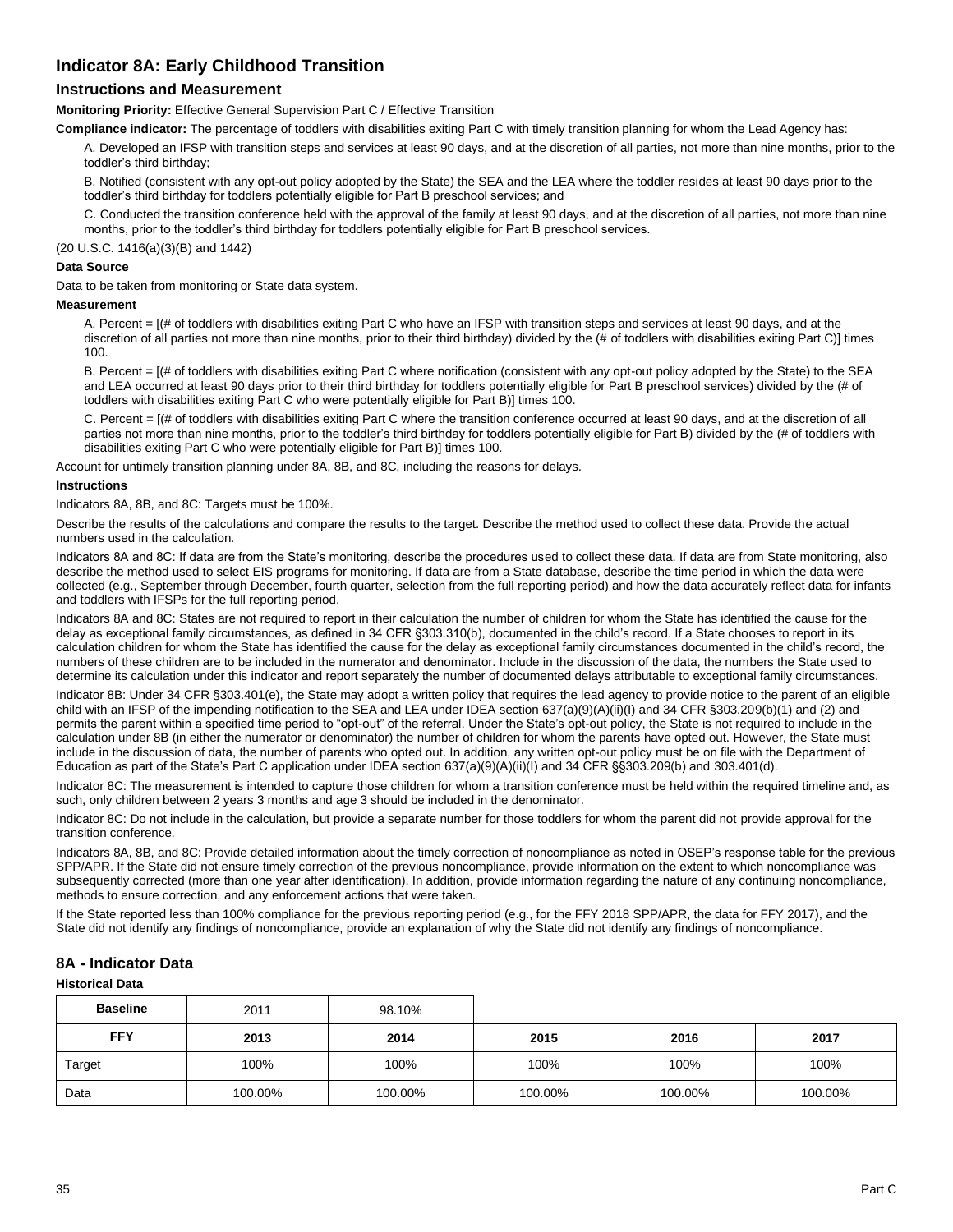#### **Targets**

| FFY    | 2018 | 2019 |
|--------|------|------|
| Target | 100% | 100% |

#### **FFY 2018 SPP/APR Data**

**Data include only those toddlers with disabilities exiting Part C with timely transition planning for whom the Lead Agency has developed an IFSP with transition steps and services at least 90 days, and at the discretion of all parties, not more than nine months, prior to the toddler's third birthday. (yes/no)**

YES

**If no, please explain.** 

| Number of children exiting Part C<br>who have an IFSP with transition<br>steps and services | Number of toddlers<br>with disabilities<br>exiting Part C | FFY 2017 Data | <b>FFY 2018</b><br>Target | <b>FFY 2018</b><br>Data | <b>Status</b> | Slippage    |
|---------------------------------------------------------------------------------------------|-----------------------------------------------------------|---------------|---------------------------|-------------------------|---------------|-------------|
| 254                                                                                         | 254                                                       | 100.00%       | 100%                      | 100.00%                 | Met Target    | No Slippage |

**Provide reasons for slippage, if applicable**

XXX

#### **Number of documented delays attributable to exceptional family circumstances**

**This number will be added to the "Number of children exiting Part C who have an IFSP with transition steps and services" field to calculate the numerator for this indicator.**

 $\Omega$ 

#### **What is the source of the data provided for this indicator?**

State monitoring

#### **Describe the method used to select EIS programs for monitoring.**

Sampling Plan

Data were reported for all twenty-one counties.

Data reported for 8A were collected through the annual desk audit record review process. Data reported on the desk audit is verified against what is in the child's record (e.g., NJEIS IFSP Review Transition Information Page).

The data desk audit was conducted on one quarter of FFY 18 for the months of February, March and April 2018 and identified 4,457 children that turned age three.

Sampling methodology was implemented to ensure that the NJEIS population is appropriately represented based on the population size of the state. Therefore, a simple random sampling plan without replacement with a 95% confidence level and +/- 5 confidence interval ensures that child records chosen appropriately represent the state population.

Of the 4,457 children who exited the program, a random selection of the 254 children were monitored.

#### Data Desk Audit, Inquiry and Record Review

The monitoring team first confirmed the child's date of birth was accurate in the NJEIS state database. Based on the child's date of birth, an inquiry was prepared for the county to identify possible non-compliance.

The monitoring team implemented inquiry which drilled down to obtain child specific information, reasons for delays and verification of transition steps, although late. The Service Coordination Units were required to submit copies of child progress notes, IFSPs and service encounter verification logs. The monitoring team used all the information received to determine where in the process the delay occurred and who was responsible.

#### **Provide the time period in which the data were collected (e.g., September through December, fourth quarter, selection from the full reporting period).**

XXX

**Describe how the data accurately reflect data for infants and toddlers with IFSPs for the full reporting period.**  XXX

#### **Provide additional information about this indicator (optional)**

Data Analysis and Results

Indicator 8A Data Children

Total of Children who turned 3 for Quarter of Data: February, March and April 2018= 4,457

Sample of the Quarter (Denominator)= 254

Developed IFSP Transition Steps and Services>= 90 days to <= 9 months prior to the third birthday= 254

State Compliance Percentage 254/254=100%

NJEIS achieved 100% compliance on 254/254 records.

NJEIS has continued 100% compliance on this indicator in FFY 12, FFY 13, FFY 14, FFY 15, FFY 16, FFY 17 and FFY 18.

#### **Correction of Findings of Noncompliance Identified in FFY 2017**

| <b>Findings of Noncompliance</b><br><b>Identified</b> | <b>Findings of Noncompliance</b><br>Verified as Corrected Within One<br>Year | <b>Findings of Noncompliance</b><br><b>Subsequently Corrected</b> | <b>Findings Not Yet Verified as</b><br>Corrected |
|-------------------------------------------------------|------------------------------------------------------------------------------|-------------------------------------------------------------------|--------------------------------------------------|
|                                                       |                                                                              |                                                                   |                                                  |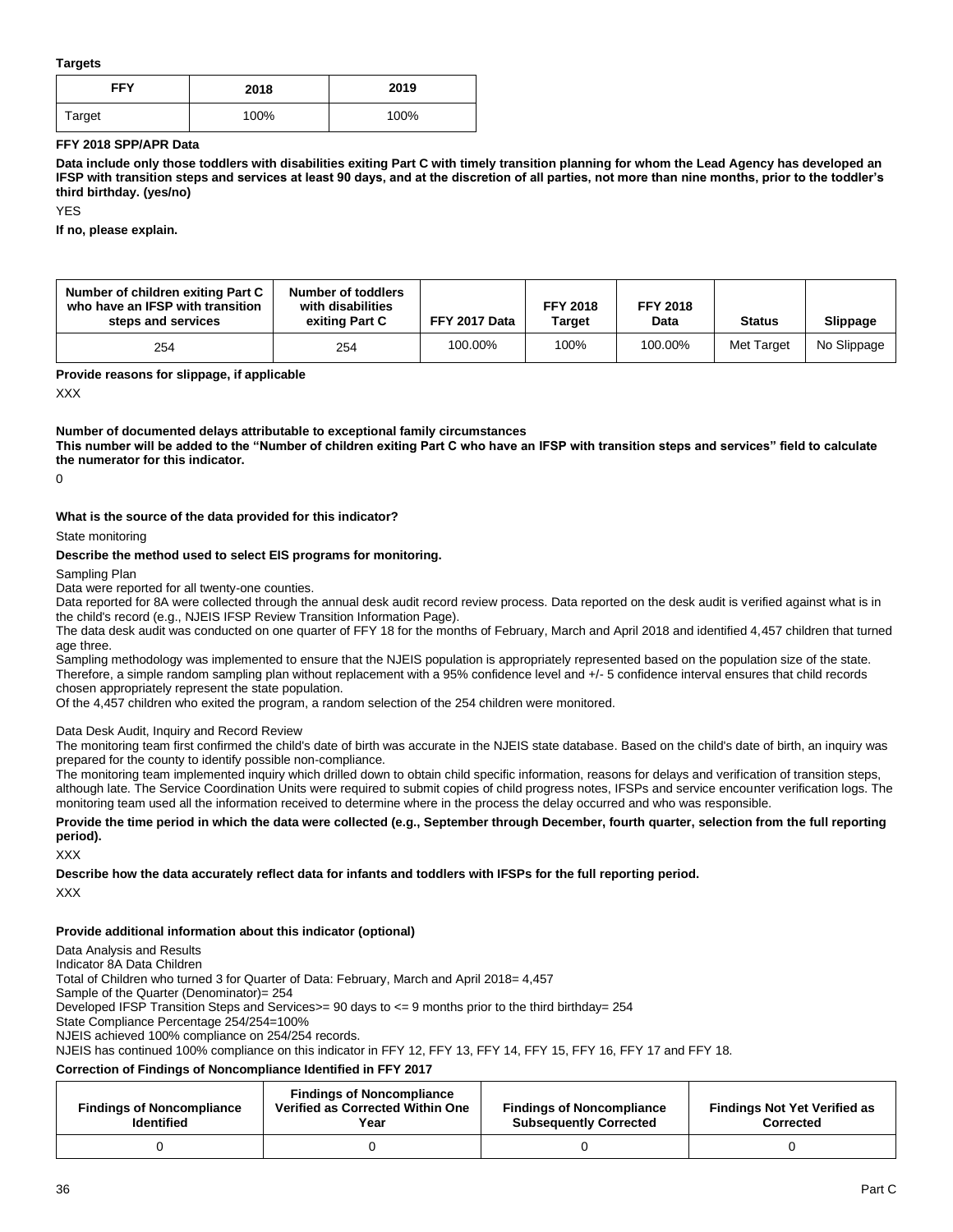#### **FFY 2017 Findings of Noncompliance Verified as Corrected**

**Describe how the State verified that the source of noncompliance is correctly implementing the** *regulatory requirements* XXX

**Describe how the State verified that each** *individual case* **of noncompliance was corrected**

XXX

**FFY 2017 Findings of Noncompliance Not Yet Verified as Corrected**

**Actions taken if noncompliance not corrected**

XXX

### **Correction of Findings of Noncompliance Identified Prior to FFY 2017**

| <b>Year Findings of</b><br><b>Noncompliance Were</b><br><b>Identified</b> | <b>Findings of Noncompliance Not Yet</b><br>Verified as Corrected as of FFY 2017<br>APR | <b>Findings of Noncompliance Verified</b><br>as Corrected | <b>Findings Not Yet Verified as</b><br>Corrected |
|---------------------------------------------------------------------------|-----------------------------------------------------------------------------------------|-----------------------------------------------------------|--------------------------------------------------|
|                                                                           |                                                                                         |                                                           |                                                  |
|                                                                           |                                                                                         |                                                           |                                                  |
|                                                                           |                                                                                         |                                                           |                                                  |

#### **Findings of Noncompliance Verified as Corrected**

**Describe how the State verified that the source of noncompliance is correctly implementing the** *regulatory requirements* XXX

**Describe how the State verified that each** *individual case* **of noncompliance was corrected** XXX

**Findings of Noncompliance Not Yet Verified as Corrected**

# **Actions taken if noncompliance not corrected**

XXX

**Findings of Noncompliance Verified as Corrected**

**Describe how the State verified that the source of noncompliance is correctly implementing the** *regulatory requirements* XXX

**Describe how the State verified that each** *individual case* **of noncompliance was corrected** XXX

**Findings of Noncompliance Not Yet Verified as Corrected Actions taken if noncompliance not corrected** XXX

**Findings of Noncompliance Verified as Corrected**

**Describe how the State verified that the source of noncompliance is correctly implementing the** *regulatory requirements* XXX

**Describe how the State verified that each** *individual case* **of noncompliance was corrected** XXX

**Findings of Noncompliance Not Yet Verified as Corrected Actions taken if noncompliance not corrected** XXX

## **8A - Prior FFY Required Actions**

None **Response to actions required in FFY 2017 SPP/APR**

**8A - OSEP Response**

## **8A - Required Actions**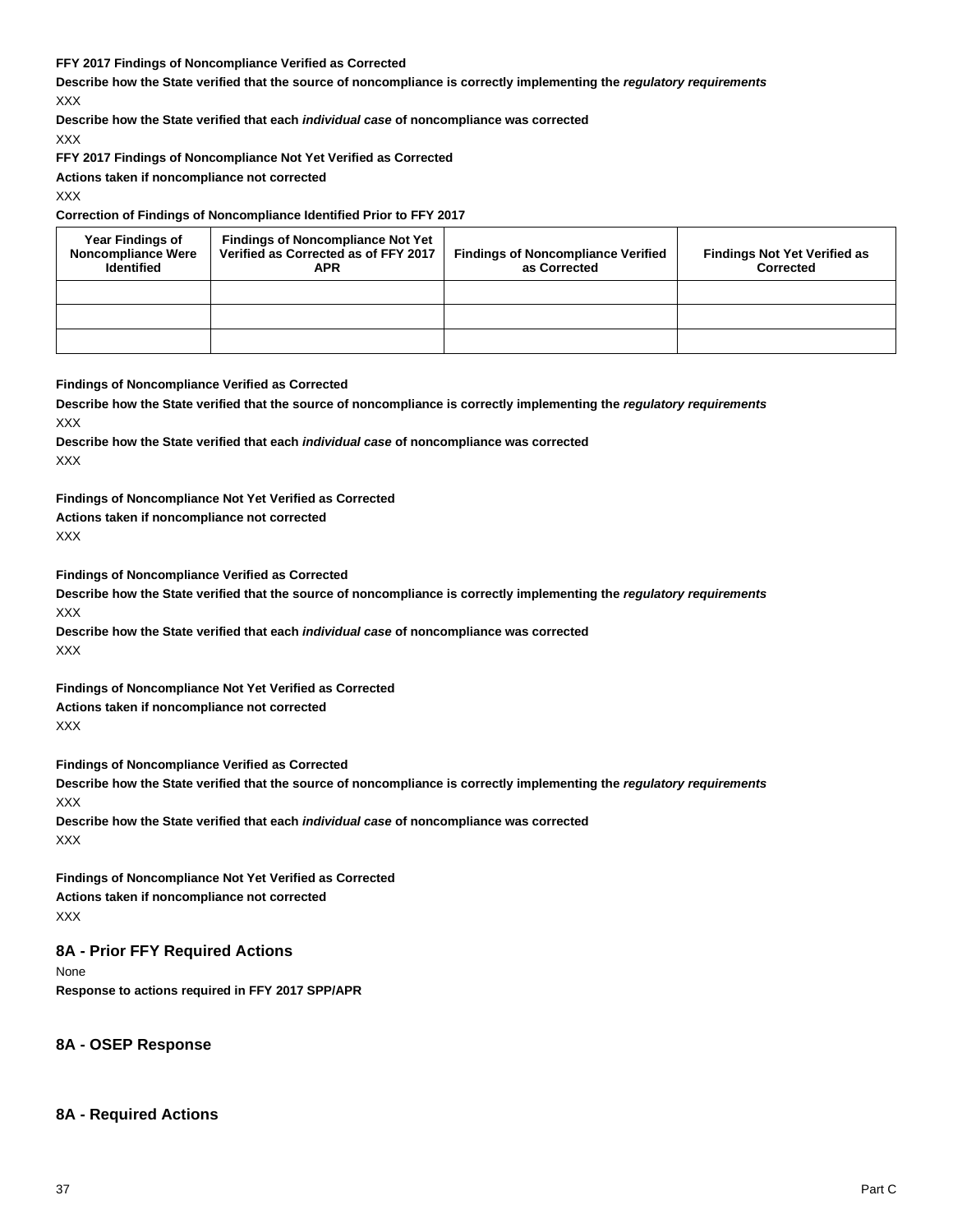## **Indicator 8B: Early Childhood Transition**

## **Instructions and Measurement**

**Monitoring Priority:** Effective General Supervision Part C / Effective Transition

**Compliance indicator:** The percentage of toddlers with disabilities exiting Part C with timely transition planning for whom the Lead Agency has:

A. Developed an IFSP with transition steps and services at least 90 days, and at the discretion of all parties, not more than nine months, prior to the toddler's third birthday;

B. Notified (consistent with any opt-out policy adopted by the State) the SEA and the LEA where the toddler resides at least 90 days prior to the toddler's third birthday for toddlers potentially eligible for Part B preschool services; and

C. Conducted the transition conference held with the approval of the family at least 90 days, and at the discretion of all parties, not more than nine months, prior to the toddler's third birthday for toddlers potentially eligible for Part B preschool services.

(20 U.S.C. 1416(a)(3)(B) and 1442)

#### **Data Source**

Data to be taken from monitoring or State data system.

#### **Measurement**

A. Percent = [(# of toddlers with disabilities exiting Part C who have an IFSP with transition steps and services at least 90 days, and at the discretion of all parties not more than nine months, prior to their third birthday) divided by the (# of toddlers with disabilities exiting Part C)] times 100.

B. Percent =  $I$  (# of toddlers with disabilities exiting Part C where notification (consistent with any opt-out policy adopted by the State) to the SEA and LEA occurred at least 90 days prior to their third birthday for toddlers potentially eligible for Part B preschool services) divided by the (# of toddlers with disabilities exiting Part C who were potentially eligible for Part B)] times 100.

C. Percent = [(# of toddlers with disabilities exiting Part C where the transition conference occurred at least 90 days, and at the discretion of all parties not more than nine months, prior to the toddler's third birthday for toddlers potentially eligible for Part B) divided by the (# of toddlers with disabilities exiting Part C who were potentially eligible for Part B)] times 100.

Account for untimely transition planning under 8A, 8B, and 8C, including the reasons for delays.

#### **Instructions**

Indicators 8A, 8B, and 8C: Targets must be 100%.

Describe the results of the calculations and compare the results to the target. Describe the method used to collect these data. Provide the actual numbers used in the calculation.

Indicators 8A and 8C: If data are from the State's monitoring, describe the procedures used to collect these data. If data are from State monitoring, also describe the method used to select EIS programs for monitoring. If data are from a State database, describe the time period in which the data were collected (e.g., September through December, fourth quarter, selection from the full reporting period) and how the data accurately reflect data for infants and toddlers with IFSPs for the full reporting period.

Indicators 8A and 8C: States are not required to report in their calculation the number of children for whom the State has identified the cause for the delay as exceptional family circumstances, as defined in 34 CFR §303.310(b), documented in the child's record. If a State chooses to report in its calculation children for whom the State has identified the cause for the delay as exceptional family circumstances documented in the child's record, the numbers of these children are to be included in the numerator and denominator. Include in the discussion of the data, the numbers the State used to determine its calculation under this indicator and report separately the number of documented delays attributable to exceptional family circumstances.

Indicator 8B: Under 34 CFR §303.401(e), the State may adopt a written policy that requires the lead agency to provide notice to the parent of an eligible child with an IFSP of the impending notification to the SEA and LEA under IDEA section 637(a)(9)(A)(ii)(I) and 34 CFR §303.209(b)(1) and (2) and permits the parent within a specified time period to "opt-out" of the referral. Under the State's opt-out policy, the State is not required to include in the calculation under 8B (in either the numerator or denominator) the number of children for whom the parents have opted out. However, the State must include in the discussion of data, the number of parents who opted out. In addition, any written opt-out policy must be on file with the Department of Education as part of the State's Part C application under IDEA section 637(a)(9)(A)(ii)(I) and 34 CFR §§303.209(b) and 303.401(d).

Indicator 8C: The measurement is intended to capture those children for whom a transition conference must be held within the required timeline and, as such, only children between 2 years 3 months and age 3 should be included in the denominator.

Indicator 8C: Do not include in the calculation, but provide a separate number for those toddlers for whom the parent did not provide approval for the transition conference.

Indicators 8A, 8B, and 8C: Provide detailed information about the timely correction of noncompliance as noted in OSEP's response table for the previous SPP/APR. If the State did not ensure timely correction of the previous noncompliance, provide information on the extent to which noncompliance was subsequently corrected (more than one year after identification). In addition, provide information regarding the nature of any continuing noncompliance, methods to ensure correction, and any enforcement actions that were taken.

If the State reported less than 100% compliance for the previous reporting period (e.g., for the FFY 2018 SPP/APR, the data for FFY 2017), and the State did not identify any findings of noncompliance, provide an explanation of why the State did not identify any findings of noncompliance.

## **8B - Indicator Data**

#### **Historical Data**

| <b>Baseline</b> | 2012   | 90.24% |        |        |        |
|-----------------|--------|--------|--------|--------|--------|
| <b>FFY</b>      | 2013   | 2014   | 2015   | 2016   | 2017   |
| Target          | 100%   | 100%   | 100%   | 100%   | 100%   |
| Data            | 92.40% | 95.74% | 96.84% | 97.30% | 95.55% |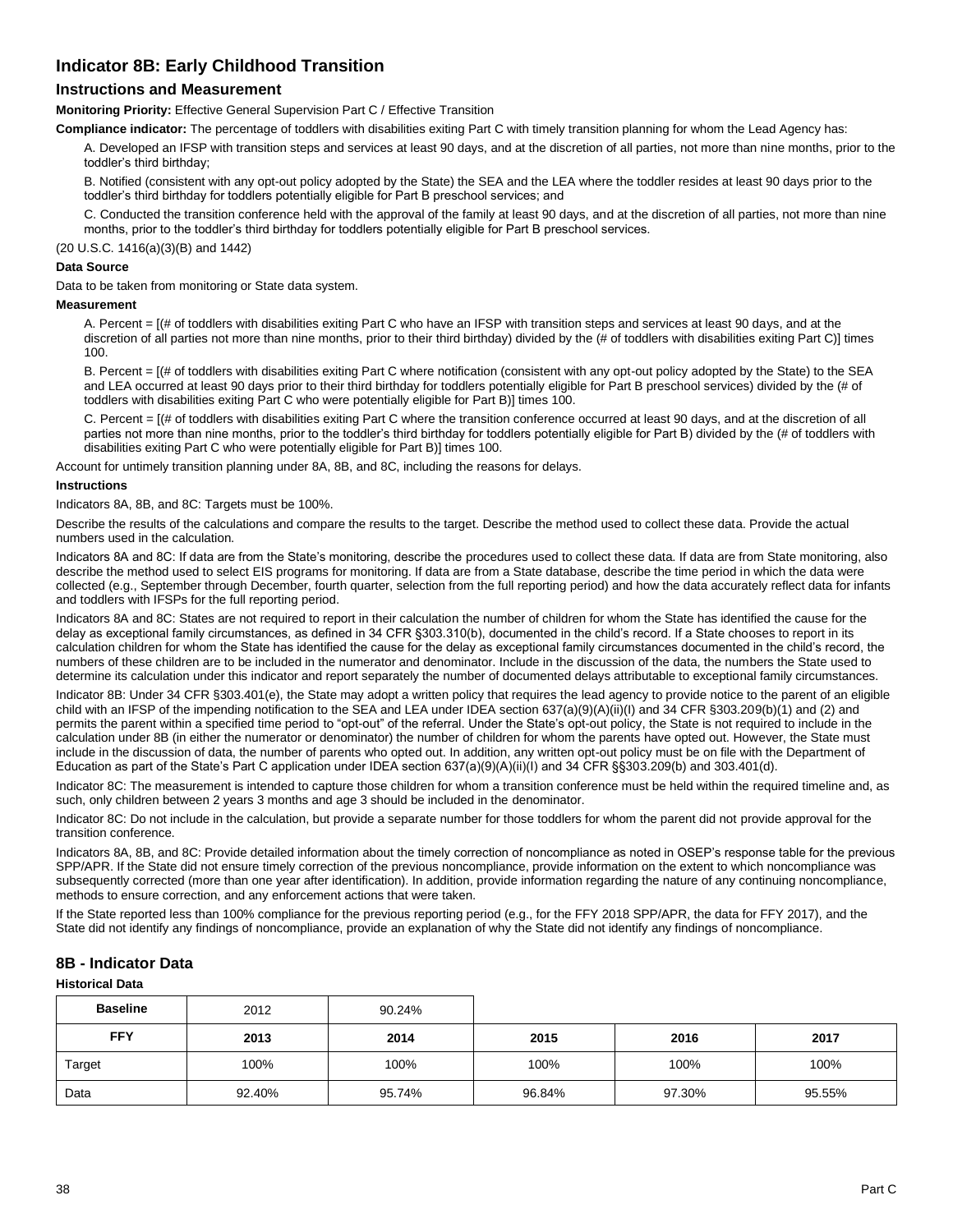#### **Targets**

| FFY    | 2018 | 2019 |
|--------|------|------|
| Target | 100% | 100% |

#### **FFY 2018 SPP/APR Data**

**Data include notification to both the SEA and LEA**

YES

**If no, please explain.**

| Number of toddlers with disabilities<br>exiting Part C where notification to<br>the SEA and LEA occurred at least<br>90 days prior to their third birthday<br>for toddlers potentially eligible for<br>Part B preschool services | Number of<br>toddlers with<br>disabilities exiting<br>Part C who were<br>potentially eligible<br>for Part B | FFY 2017 Data | <b>FFY 2018</b><br>Target | <b>FFY 2018</b><br>Data | <b>Status</b>          | Slippage    |
|----------------------------------------------------------------------------------------------------------------------------------------------------------------------------------------------------------------------------------|-------------------------------------------------------------------------------------------------------------|---------------|---------------------------|-------------------------|------------------------|-------------|
| 212                                                                                                                                                                                                                              | 254                                                                                                         | 95.55%        | 100%                      | 96.36%                  | Did Not Meet<br>Target | No Slippage |

**Provide reasons for slippage, if applicable**

XXX

### **Number of parents who opted out**

**This number will be subtracted from the "Number of toddlers with disabilities exiting Part C who were potentially eligible for Part B" field to calculate the denominator for this indicator.**

34

#### **Describe the method used to collect these data**

Data were reported for all twenty-one counties.

Data reported for 8B LEA notification monitoring were collected through the annual desk audit record review process. Data reported on the desk audit is verified against what was in the child's record (e.g., NJEIS IFSP Review Transition Information Page, progress notes, opt out letters and notification/identification letters).

A data desk audit was conducted on one quarter of FFY 2018 for the months of February, March and April 2019 that identified 4,457 children that turned age three.

The NJEIS implemented a sampling methodology for monitoring notification to the SEA and LEA to ensure that the NJEIS population is appropriately represented based on the population size of the state. Therefore, a simple random sampling plan without replacement with a 95% confidence level and +/- 5 confidence interval ensures that child records were appropriately represented.

Of the 4,457 children, a random selection of 254 children was monitored.

Of the 254 children, thirty-four (34) families opted out of SEA/LEA notification.

### Data Desk Audit, Inquiry and Record Review

The LEA notification is the responsibility of service coordination units. The Lead Agency submits the notification to the SEA.

The monitoring team first confirmed the child's date of birth was accurate in the NJEIS database. Based on the child's date of birth, an inquiry was prepared and forwarded to the appropriate county to address possible non-compliance.

The monitoring team implemented inquiry which drilled down to obtain child specific information, reasons for delays and verification of transition notice, although late.

The Service Coordination Units were required to submit copies of child progress notes, IFSPs, service encounter verification logs, signed opt out forms and LEA notification letters.

The monitoring team used all the information received to determine where in the process the delay occurred and who was responsible.

#### **Do you have a written opt-out policy? (yes/no)**

YES

#### **If yes, is the policy on file with the Department? (yes/no)**

YES

## **What is the source of the data provided for this indicator?**

State monitoring

## **Describe the method used to select EIS programs for monitoring.**

Data is selected from all twenty-one counties.

A data desk audit was conducted on one quarter of FFY 18 for the months of February, March and April 2019 that identified 4,457 children that turned age three representing all twenty-one counties.

The NJEIS implemented a sampling methodology for monitoring notification to the SEA and LEA to ensure that the NJEIS population is appropriately represented based on the population size of the state. Therefore, a simple random sampling plan without replacement with a 95% confidence level and +/- confidence interval ensures that child records were appropriately represented.

### **Provide the time period in which the data were collected (e.g., September through December, fourth quarter, selection from the full reporting period).**

XXX

**Describe how the data accurately reflect data for infants and toddlers with IFSPs for the full reporting period.** 

XXX

**Provide additional information about this indicator (optional)**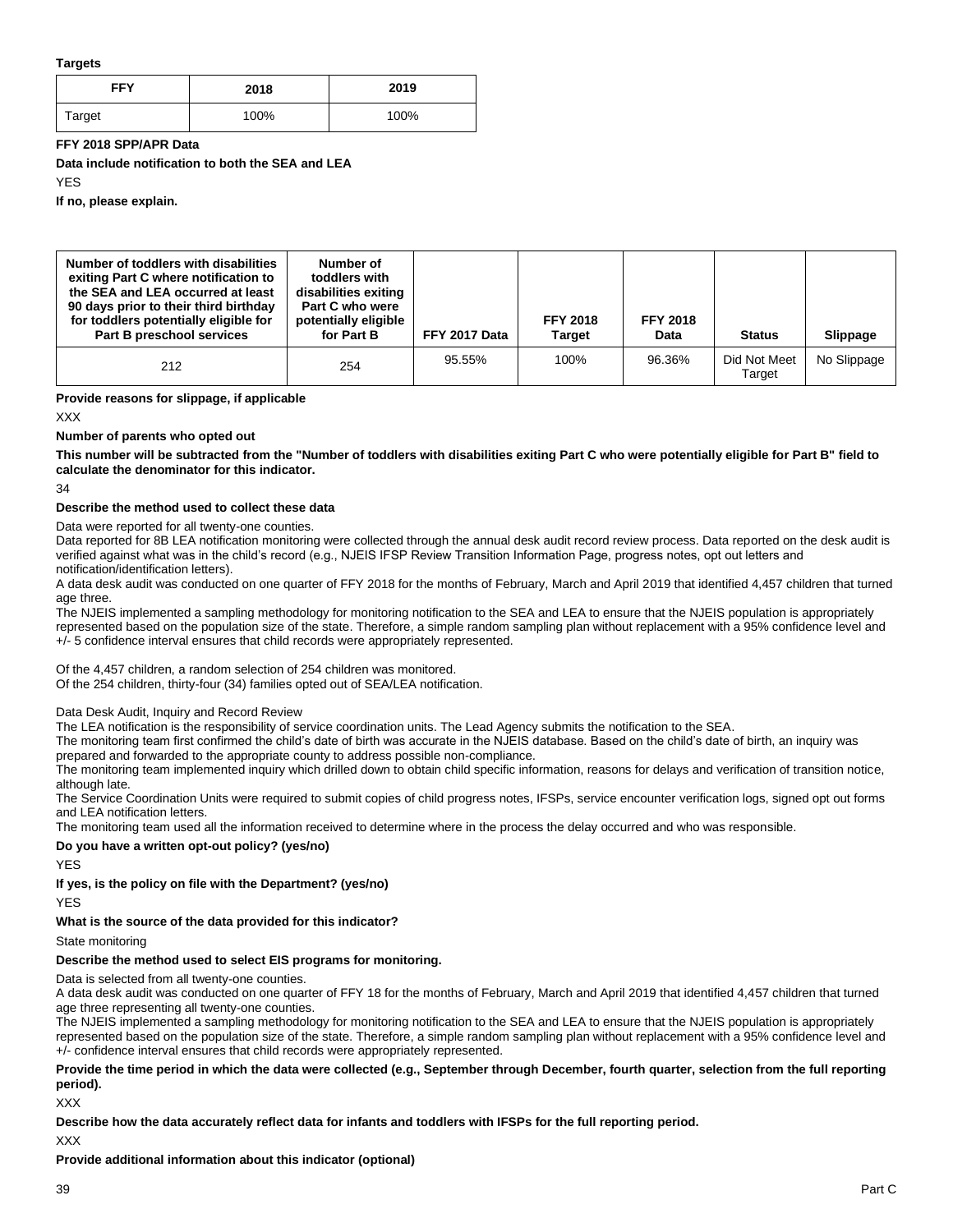Data Analysis and Results Indicator 8B Data Children Total of Children who turned 3 for Quarter of Data: February, March and April 2019= 4,457 Sample of the Quarter (Denominator) = 254 Notified the SEA at least 90 days prior to third birthday = 220 Notified to the LEA at least 90 days prior to third birthday = 212

Opt  $Out = 34$ 

Untimely Notification = 8 Potentially Eligible - Opt Out = 254-34= 220

State Compliance Percentage = 212/220=96.36%

The DOH sent 100% (220/220) of notifications that were required (consistent with any opt-out policy adopted by the state) directly to the SEA at least 90 days prior to toddlers with disabilities turning three in February, March and April 2019.

NJEIS achieved 96.36% compliance based on 212/220 records of notification that were required sent (consistent with any opt-out policy adopted by the state) to the LEA at least 90 days prior to toddlers with disabilities turning three (February-April 2019).

The eight (8) children who did not have timely notification:

Were from the following six (6) counties: Atlantic, Middlesex, Monmouth, Ocean, Passiac and Sussex SCUs;

Five counties had difficulty generating notifications due to late referrals between 45-86 days before turning three and did not have an opt out designation;

One county had several staff vacancies;

All eight (8) children were no longer in the jurisdiction of NJEIS (prong 1) at the time of the inquiry;

NJEIS ensures that each agency was correctly implementing the specific regulatory requirements (prong 2) and that each child received notification unless the child was no longer in the jurisdiction of NJEIS (prong 1).

Findings Issued:

As a result of the additional inquiry, six (6) findings were issued and the agencies were required to develop/revise procedures in regard to children who enter NJEIS less than 90 days but before 45 days prior to their third birthday. Additionally, one of the agencies needed a Corrective Action Plan to address concerns including: Infrastructure/Staffing; Provision of training; and the Provision of Technical Assistance in regards to LEA Notification and Opt-Out. NJEIS will review subsequent children who would be turning three to verify the agencies are implementing the correct policies and procedures (prong 2). The agencies have until October 1, 2020 to verify 100% correction.

Indicator 8B

6 Agencies received a finding on October 2, 2019: Atlantic SCU, Middlesex SCU, Monmouth SCU, Ocean SCU, Passaic SCU and Sussex SCU. Number of Findings Closed As of 2/1/20 =0

Number of Findings Not Verified as of 2/1/20 =0

Agencies have until October 1, 2020

#### **Correction of Findings of Noncompliance Identified in FFY 2017**

| <b>Findings of Noncompliance</b><br><b>Identified</b> | <b>Findings of Noncompliance</b><br>Verified as Corrected Within One<br>Year | <b>Findings of Noncompliance</b><br><b>Subsequently Corrected</b> | <b>Findings Not Yet Verified as</b><br>Corrected |
|-------------------------------------------------------|------------------------------------------------------------------------------|-------------------------------------------------------------------|--------------------------------------------------|
|                                                       |                                                                              |                                                                   |                                                  |

#### **FFY 2017 Findings of Noncompliance Verified as Corrected**

#### **Describe how the State verified that the source of noncompliance is correctly implementing the** *regulatory requirements*

Based on FFY 2017 data, four (4) agencies were found to have noncompliance for 8B. The four agencies were each given a finding issued on September 4, 2018 and one (1) of the agencies was also required to develop a Correction Action Plan (CAP). NJEIS reviewed subsequent data, tracked and verified correction of the noncompliance. All four (4) agencies corrected within one year of the finding.

NJEIS has accounted for all instances of noncompliance identified through the NJEIS database, desk inquiry, and record review. In addition, subsequent data were reviewed to verify timely notification which was used to track and verify correction of all non-compliance. Activities for documentation and verification of the correction include review of updated data from the database; review of progress notes and IFSPs from child records; verification of claims and service authorization data.

N.IFIS<sup>:</sup>

Identified the responsible agencies, their percentage of noncompliance in each county and determined reasons for delay (root causes). Determined if any policies, procedures and/or practices contributed to the reasons for delays. If yes, the corrective action plan required the agency to establish and/or revise appropriate policies, procedures and/or practices (Prong 2).

Ensured that each agency with identified noncompliance was correctly implementing the specific regulatory requirements based on a review and verification of timely transition notification events. These reviews continued until the agency was operating at 100% compliance for this indicator at which point the finding was closed (Prong 2). Based on FFY 2017 data, four (4) findings were issued on September 4, 2018 based on FFY 2017 noncompliance. These agencies revised/developed policies and procedures that were reviewed by NJEIS and one of the four agencies developed a Corrective Action Plan (CAP). NJEIS reviewed subsequent periodic data, tracked and verified correction of the non-compliance. All of the findings were closed timely between December 31, 2018 and May 31, 2019 after correction of both prongs was verified in accordance with federal requirements.

#### **Describe how the State verified that each** *individual case* **of noncompliance was corrected**

The process NJEIS used to verify correction was comprehensive with data drill down to the child specific level. In addition, subsequent data were reviewed to verify timely notification and used to track and verify correction of all noncompliance. Activities for documentation and verification of the correction include updated data from the database; review of progress notes and IFSPs from child records; verification of claims and service authorization data. Once the agency is operating at 100% compliance for this indicator, the finding is closed.

NJEIS has accounted for all instances of non-compliance identified through the NJEIS database, desk inquiry, and record review. The DOH confirmed that notification to the SEA and the LEA where the toddler resides, consistent with the NJEIS opt-out policy, was provided at least 90 days prior to the toddlers third birthday for toddler potentially eligible for Part B preschool services. For any child whose notification did not occur in a timely manner, notification was provided unless the child was no longer in the jurisdiction of NJEIS, consistent with OSEP memo 09-02 and as verified by the monitoring team through claims data, service encounter verification sign-off, IFSP team pages and progress notes (Prong 1).

#### **FFY 2017 Findings of Noncompliance Not Yet Verified as Corrected**

#### **Actions taken if noncompliance not corrected**

XXX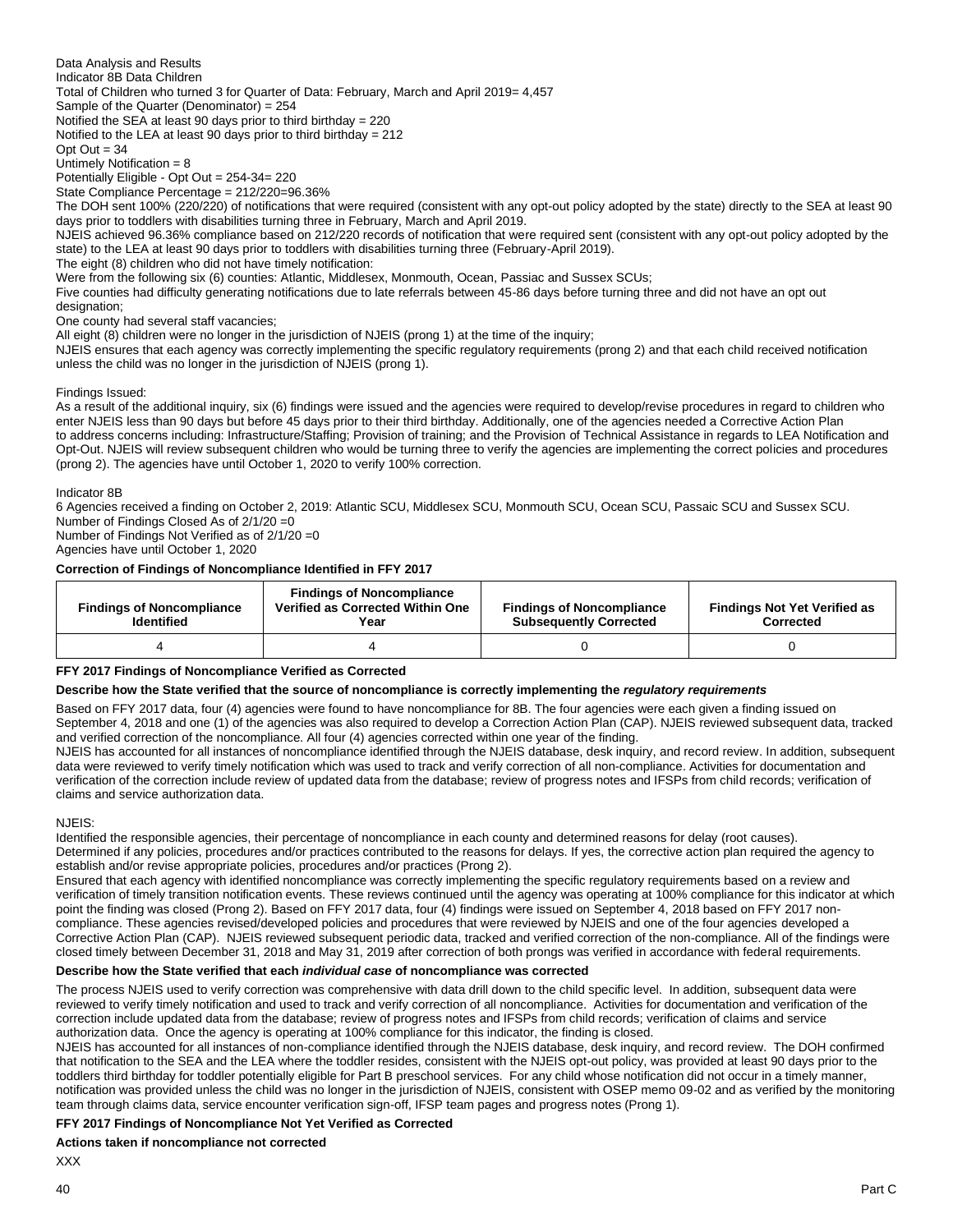#### **Correction of Findings of Noncompliance Identified Prior to FFY 2017**

| Year Findings of<br>Noncompliance<br><b>Were Identified</b> | <b>Findings of Noncompliance Not Yet</b><br>Verified as Corrected as of FFY 2017<br>APR | <b>Findings of Noncompliance</b><br><b>Verified as Corrected</b> | <b>Findings Not Yet Verified as</b><br>Corrected |
|-------------------------------------------------------------|-----------------------------------------------------------------------------------------|------------------------------------------------------------------|--------------------------------------------------|
|                                                             |                                                                                         |                                                                  |                                                  |
|                                                             |                                                                                         |                                                                  |                                                  |
|                                                             |                                                                                         |                                                                  |                                                  |

**Findings of Noncompliance Verified as Corrected**

**Describe how the State verified that the source of noncompliance is correctly implementing the** *regulatory requirements* XXX

**Describe how the State verified that each** *individual case* **of noncompliance was corrected** XXX

**Findings of Noncompliance Not Yet Verified as Corrected**

**Actions taken if noncompliance not corrected** XXX

**Findings of Noncompliance Verified as Corrected**

**Describe how the State verified that the source of noncompliance is correctly implementing the** *regulatory requirements* XXX

**Describe how the State verified that each** *individual case* **of noncompliance was corrected** XXX

**Findings of Noncompliance Not Yet Verified as Corrected**

**Actions taken if noncompliance not corrected**

XXX

**Findings of Noncompliance Verified as Corrected**

**Describe how the State verified that the source of noncompliance is correctly implementing the** *regulatory requirements* XXX

**Describe how the State verified that each** *individual case* **of noncompliance was corrected** XXX

**Findings of Noncompliance Not Yet Verified as Corrected Actions taken if noncompliance not corrected** XXX

## **8B - Prior FFY Required Actions**

None

**Response to actions required in FFY 2017 SPP/APR**

## **8B - OSEP Response**

Because the State reported less than 100% compliance for FFY 2018, the State must report on the status of correction of noncompliance identified in FFY 2018 for this indicator. When reporting on the correction of noncompliance, the State must report, in the FFY 2019 SPP/APR, that it has verified that each EIS program or provider with noncompliance identified in FFY 2018 for this indicator: (1) is correctly implementing the specific regulatory requirements (i.e., achieved 100% compliance) based on a review of updated data such as data subsequently collected through on-site monitoring or a State data system; and (2) has corrected each individual case of noncompliance, unless the child is no longer within the jurisdiction of the EIS program or provider, consistent with OSEP Memo 09-02. In the FFY 2019 SPP/APR, the State must describe the specific actions that were taken to verify the correction.

If the State did not identify any findings of noncompliance in FFY 2018, although its FFY 2018 data reflect less than 100% compliance, provide an explanation of why the State did not identify any findings of noncompliance in FFY 2018.

## **8B - Required Actions**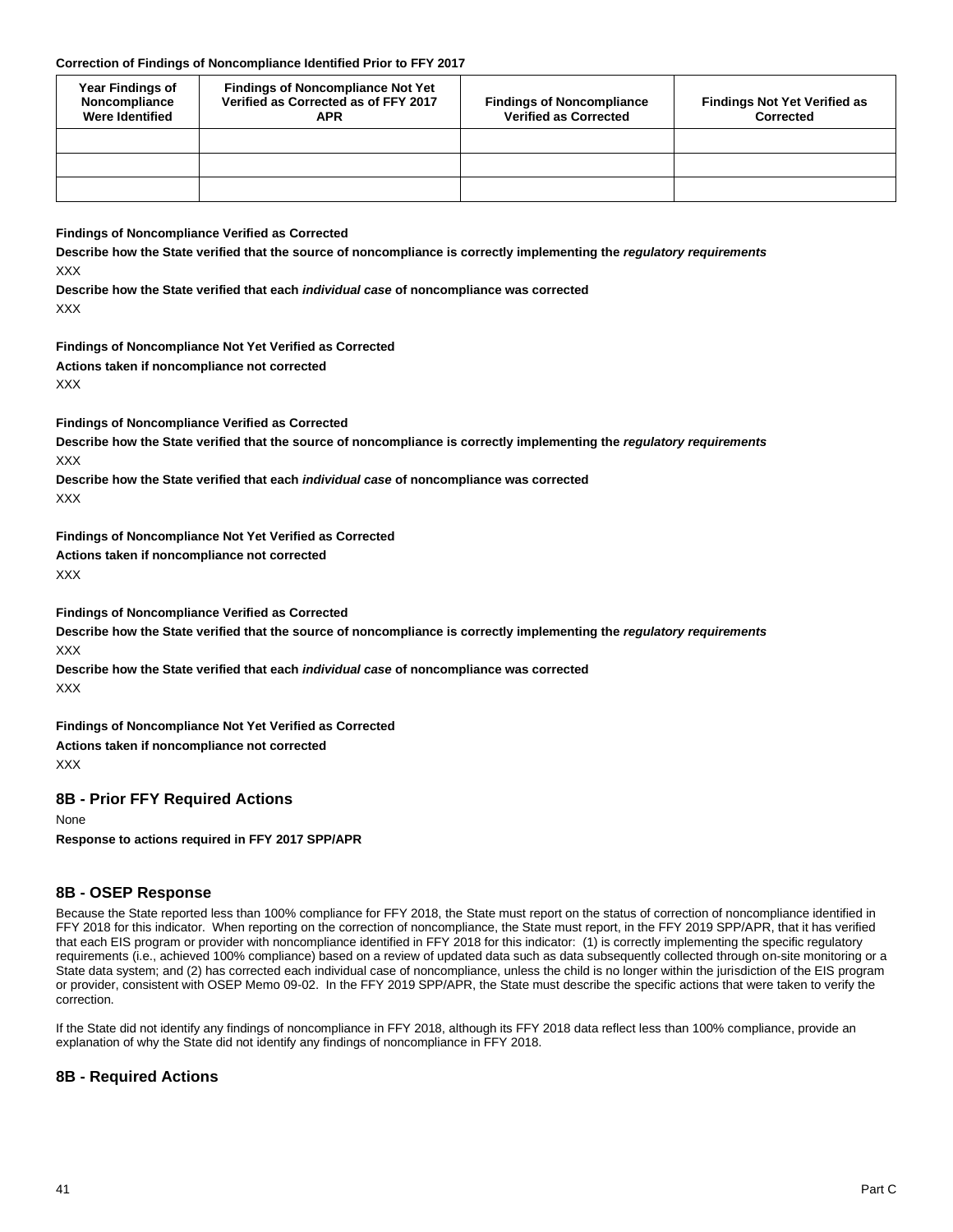## **Indicator 8C: Early Childhood Transition**

## **Instructions and Measurement**

**Monitoring Priority:** Effective General Supervision Part C / Effective Transition

**Compliance indicator:** The percentage of toddlers with disabilities exiting Part C with timely transition planning for whom the Lead Agency has:

A. Developed an IFSP with transition steps and services at least 90 days, and at the discretion of all parties, not more than nine months, prior to the toddler's third birthday;

B. Notified (consistent with any opt-out policy adopted by the State) the SEA and the LEA where the toddler resides at least 90 days prior to the toddler's third birthday for toddlers potentially eligible for Part B preschool services; and

C. Conducted the transition conference held with the approval of the family at least 90 days, and at the discretion of all parties, not more than nine months, prior to the toddler's third birthday for toddlers potentially eligible for Part B preschool services.

(20 U.S.C. 1416(a)(3)(B) and 1442)

#### **Data Source**

Data to be taken from monitoring or State data system.

#### **Measurement**

A. Percent = [(# of toddlers with disabilities exiting Part C who have an IFSP with transition steps and services at least 90 days, and at the discretion of all parties not more than nine months, prior to their third birthday) divided by the (# of toddlers with disabilities exiting Part C)] times 100.

B. Percent =  $I$  (# of toddlers with disabilities exiting Part C where notification (consistent with any opt-out policy adopted by the State) to the SEA and LEA occurred at least 90 days prior to their third birthday for toddlers potentially eligible for Part B preschool services) divided by the (# of toddlers with disabilities exiting Part C who were potentially eligible for Part B)] times 100.

C. Percent = [(# of toddlers with disabilities exiting Part C where the transition conference occurred at least 90 days, and at the discretion of all parties not more than nine months, prior to the toddler's third birthday for toddlers potentially eligible for Part B) divided by the (# of toddlers with disabilities exiting Part C who were potentially eligible for Part B)] times 100.

Account for untimely transition planning under 8A, 8B, and 8C, including the reasons for delays.

#### **Instructions**

Indicators 8A, 8B, and 8C: Targets must be 100%.

Describe the results of the calculations and compare the results to the target. Describe the method used to collect these data. Provide the actual numbers used in the calculation.

Indicators 8A and 8C: If data are from the State's monitoring, describe the procedures used to collect these data. If data are from State monitoring, also describe the method used to select EIS programs for monitoring. If data are from a State database, describe the time period in which the data were collected (e.g., September through December, fourth quarter, selection from the full reporting period) and how the data accurately reflect data for infants and toddlers with IFSPs for the full reporting period.

Indicators 8A and 8C: States are not required to report in their calculation the number of children for whom the State has identified the cause for the delay as exceptional family circumstances, as defined in 34 CFR §303.310(b), documented in the child's record. If a State chooses to report in its calculation children for whom the State has identified the cause for the delay as exceptional family circumstances documented in the child's record, the numbers of these children are to be included in the numerator and denominator. Include in the discussion of the data, the numbers the State used to determine its calculation under this indicator and report separately the number of documented delays attributable to exceptional family circumstances.

Indicator 8B: Under 34 CFR §303.401(e), the State may adopt a written policy that requires the lead agency to provide notice to the parent of an eligible child with an IFSP of the impending notification to the SEA and LEA under IDEA section 637(a)(9)(A)(ii)(I) and 34 CFR §303.209(b)(1) and (2) and permits the parent within a specified time period to "opt-out" of the referral. Under the State's opt-out policy, the State is not required to include in the calculation under 8B (in either the numerator or denominator) the number of children for whom the parents have opted out. However, the State must include in the discussion of data, the number of parents who opted out. In addition, any written opt-out policy must be on file with the Department of Education as part of the State's Part C application under IDEA section 637(a)(9)(A)(ii)(I) and 34 CFR §§303.209(b) and 303.401(d).

Indicator 8C: The measurement is intended to capture those children for whom a transition conference must be held within the required timeline and, as such, only children between 2 years 3 months and age 3 should be included in the denominator.

Indicator 8C: Do not include in the calculation, but provide a separate number for those toddlers for whom the parent did not provide approval for the transition conference.

Indicators 8A, 8B, and 8C: Provide detailed information about the timely correction of noncompliance as noted in OSEP's response table for the previous SPP/APR. If the State did not ensure timely correction of the previous noncompliance, provide information on the extent to which noncompliance was subsequently corrected (more than one year after identification). In addition, provide information regarding the nature of any continuing noncompliance, methods to ensure correction, and any enforcement actions that were taken.

If the State reported less than 100% compliance for the previous reporting period (e.g., for the FFY 2018 SPP/APR, the data for FFY 2017), and the State did not identify any findings of noncompliance, provide an explanation of why the State did not identify any findings of noncompliance.

## **8C - Indicator Data**

#### **Historical Data**

| <b>Baseline</b> | 2013   | 93.38% |        |        |         |
|-----------------|--------|--------|--------|--------|---------|
| <b>FFY</b>      | 2013   | 2014   | 2015   | 2016   | 2017    |
| Target          | 100%   | 100%   | 100%   | 100%   | 100%    |
| Data            | 93.38% | 95.94% | 99.27% | 99.66% | 100.00% |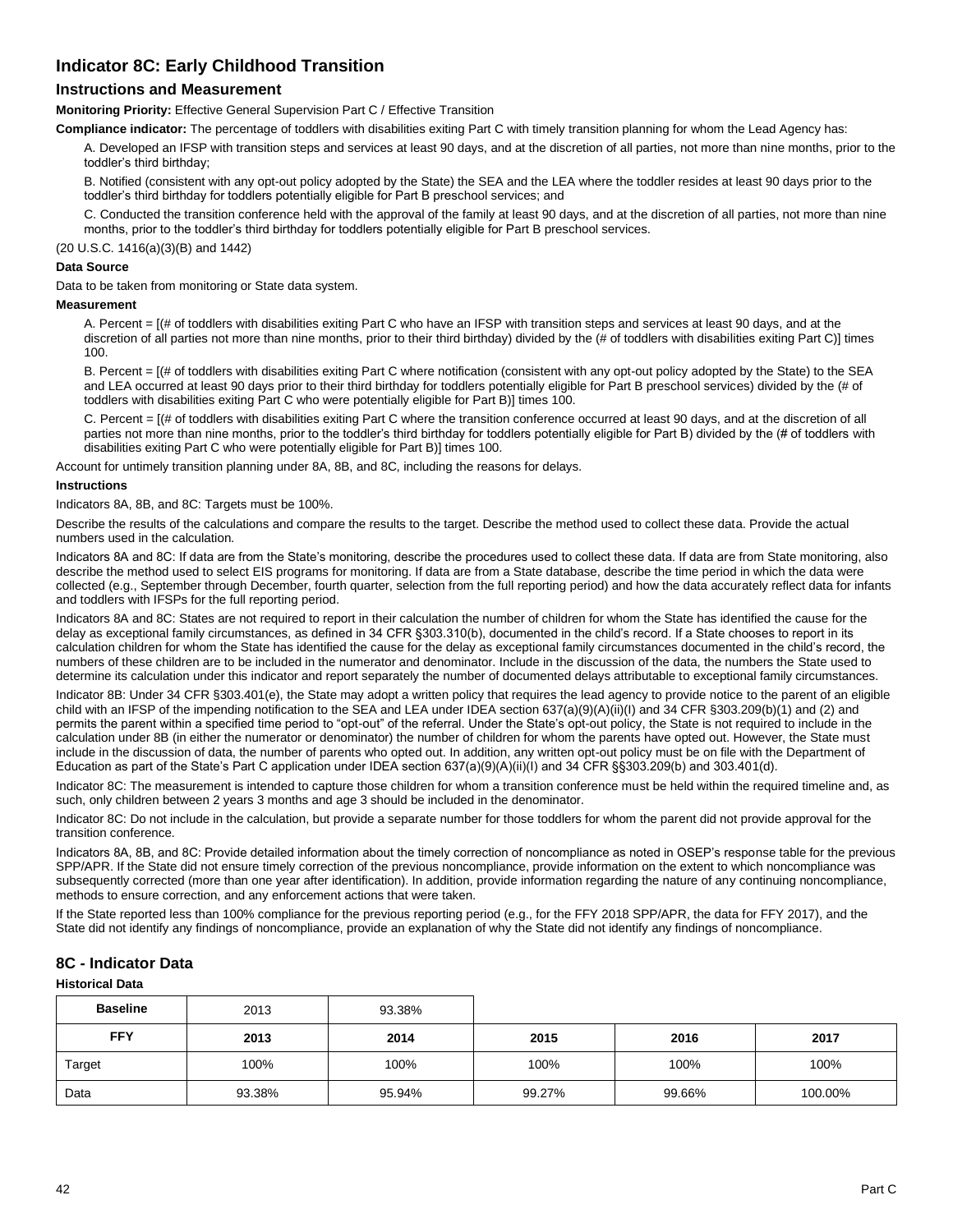**Targets**

| FFY    | 2018 | 2019 |
|--------|------|------|
| Target | 100% | 100% |

#### **FFY 2018 SPP/APR Data**

**Data reflect only those toddlers for whom the Lead Agency has conducted the transition conference held with the approval of the family at least 90 days, and at the discretion of all parties, not more than nine months, prior to the toddler's third birthday for toddlers potentially eligible for Part B preschool services (yes/no)**

YES

**If no, please explain.** 

| Number of toddlers with disabilities<br>exiting Part C where the transition<br>conference occurred at least 90 days,<br>and at the discretion of all parties not<br>more than nine months prior to the<br>toddler's third birthday for toddlers<br>potentially eligible for Part B | Number of<br>toddlers with<br>disabilities exiting<br>Part C who were<br>potentially eligible<br>for Part B | FFY 2017 Data | <b>FFY 2018</b><br><b>Target</b> | <b>FFY 2018</b><br>Data | <b>Status</b>          | Slippage    |
|------------------------------------------------------------------------------------------------------------------------------------------------------------------------------------------------------------------------------------------------------------------------------------|-------------------------------------------------------------------------------------------------------------|---------------|----------------------------------|-------------------------|------------------------|-------------|
| 174                                                                                                                                                                                                                                                                                | 254                                                                                                         | 100.00%       | 100%                             | 99.47%                  | Did Not Meet<br>Target | No Slippage |

**Provide reasons for slippage, if applicable**

XXX

#### **Number of toddlers for whom the parent did not provide approval for the transition conference**

**This number will be subtracted from the "Number of toddlers with disabilities exiting Part C who were potentially eligible for Part B" field to calculate the denominator for this indicator.**

 $64$ 

#### **Number of documented delays attributable to exceptional family circumstances**

**This number will be added to the "Number of toddlers with disabilities exiting Part C where the transition conference occurred at least 90 days, and at the discretion of all parties not more than nine months prior to the toddler's third birthday for toddlers potentially eligible for Part B" field to calculate the numerator for this indicator.**

15

### **What is the source of the data provided for this indicator?**

State monitoring

### **Describe the method used to select EIS programs for monitoring.**

Data were reported for all twenty-one counties.

Data reported for 8C Transition Planning Conference (TPC) monitoring was collected through the annual desk audit record review process. Data reported on the desk audit is verified against what is in the child's record (e.g. NJEIS IFSP Review Transition Information and Team pages, progress notes, service encounter verification; service authorizations and TPC invitation letter/emails).

A data desk audit was conducted on one quarter of FFY 2018 for the months of February, March and April 2019 that identified 4,457 children that turned age three.

Sampling methodology was implemented to ensure that the NJEIS population is appropriately represented based on the population size of the state. Therefore, a simple random sampling plan without replacement with a 95% confidence level and +/-5 confidence interval ensures that child records were appropriately represented.

Of the 4,457 children, a random selection of 254 children were monitored. Of the 254 children, 64 families declined the TPC, reducing the total number of records monitored to 190 children.

#### Data Desk Audit, Inquiry and Record Review

The NJEIS used two sources of data from the database: (1) date of the TPC obtained from the team page signed by the parent; and (2) date of the TPC recorded from the service coordinator verification log. The monitoring team confirmed this data through desk audit analysis using the state database. Based on these dates, and the child's date of birth, an inquiry was prepared and forwarded to the appropriate county to review possible non-compliance. The monitoring team conducted a drill down to obtain child specific information, reasons for delays and verification of a transition planning conference, although late. The Service Coordination Units were required to submit copies of child progress notes, TPC and LEA notification letters, IFSPs, and service encounter verification logs. The monitoring team used all the information received and reviewed service claim data to determine where in the process the delay occurred and who was responsible.

**Provide the time period in which the data were collected (e.g., September through December, fourth quarter, selection from the full reporting period).** 

XXX

# **Describe how the data accurately reflect data for infants and toddlers with IFSPs for the full reporting period.**

XXX

### **Provide additional information about this indicator (optional)**

Data Analysis and Results Indicator 8C Data Children Total of Children who turned 3 for Quarter of Data: February, March, April 2019 = 4,457 Sample of the Quarter (Denominator) = 254 Families who declined a  $TPC = 64$ Initial Timely TPCs (Dirty Data without Desk Inquiry) = 174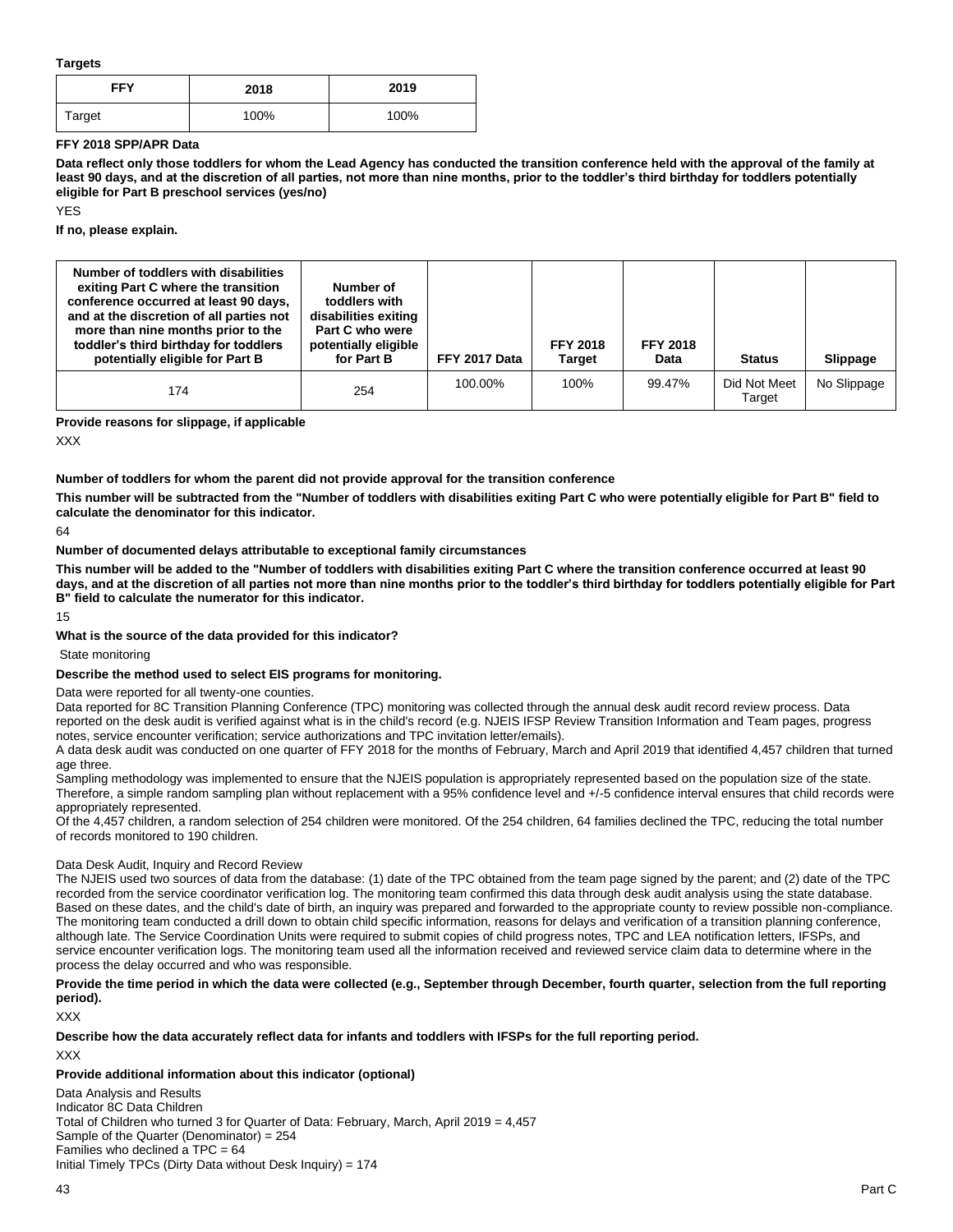Initial Untimely TPCs (Dirty Data without Desk Inquiry) = 16 Desk Inquiry Verification of Family Reason for delay or on time = 15 Desk Inquiry Verification of Untimely TPC = 1 Final Numerator (Timely + Family Reasons + corrected Timely) = 174+15=189 Final Denominator (Sample of the Quarter - Family Declines) = 254-64=190 State Compliance Percentage = 189/190=99.47%

99.47% (189/190) of all children exiting Part C, received timely transition planning to support their transition to preschool and other appropriate community services by their third birthday including a transition conference within the required timeline.

The numerator and denominator do not include the 64 families who did not provide approval to conduct a transition planning conference.

Of the 254 children, 174 were timely and 15 were delayed due to family reasons.

The 15 family-initiated reasons were included in the calculation and documented in service coordinator notes. Family reasons included: family vacations; child illness or hospitalization; family response time; family not keeping scheduled appointments and family requested delays.

NJEIS performance for this indicator showed minor slippage by 0.53% from 100% in FFY 2017 to 99.47% in FFY 2018. The slippage was due to one child who did not receive a timely TPC nor had documentation of declining the TPC.

As per the EDEN Submission System Updated SPP/APR Definition of Slippage and Additional Guidance email dated 12/11/19, since the 0.53% slippage was less than 10% compared to the previous year, OSEP does not consider this "a worsening from the previous data and failure to meet the target." as the worsening does not meet the 10% threshold to be considered slippage for a "large" percentage indicator.

#### **Correction of Findings of Noncompliance Identified in FFY 2017**

| <b>Findings of Noncompliance</b><br><b>Identified</b> | <b>Findings of Noncompliance</b><br>Verified as Corrected Within One<br>Year | <b>Findings of Noncompliance</b><br><b>Subsequently Corrected</b> | <b>Findings Not Yet Verified as</b><br><b>Corrected</b> |
|-------------------------------------------------------|------------------------------------------------------------------------------|-------------------------------------------------------------------|---------------------------------------------------------|
|                                                       |                                                                              |                                                                   |                                                         |

#### **FFY 2017 Findings of Noncompliance Verified as Corrected**

**Describe how the State verified that the source of noncompliance is correctly implementing the** *regulatory requirements* XXX

**Describe how the State verified that each** *individual case* **of noncompliance was corrected**

XXX

#### **FFY 2017 Findings of Noncompliance Not Yet Verified as Corrected**

**Actions taken if noncompliance not corrected**

XXX

#### **Correction of Findings of Noncompliance Identified Prior to FFY 2017**

| <b>Year Findings of</b><br><b>Noncompliance Were</b><br><b>Identified</b> | <b>Findings of Noncompliance Not Yet</b><br>Verified as Corrected as of FFY<br><b>2017 APR</b> | <b>Findings of Noncompliance Verified</b><br>as Corrected | <b>Findings Not Yet Verified as</b><br>Corrected |
|---------------------------------------------------------------------------|------------------------------------------------------------------------------------------------|-----------------------------------------------------------|--------------------------------------------------|
|                                                                           |                                                                                                |                                                           |                                                  |
|                                                                           |                                                                                                |                                                           |                                                  |
|                                                                           |                                                                                                |                                                           |                                                  |

#### **Findings of Noncompliance Verified as Corrected**

**Describe how the State verified that the source of noncompliance is correctly implementing the** *regulatory requirements* XXX

**Describe how the State verified that each** *individual case* **of noncompliance was corrected** XXX

**Findings of Noncompliance Not Yet Verified as Corrected Actions taken if noncompliance not corrected** XXX

**Findings of Noncompliance Verified as Corrected**

**Describe how the State verified that the source of noncompliance is correctly implementing the** *regulatory requirements* XXX

**Describe how the State verified that each** *individual case* **of noncompliance was corrected** XXX

**Findings of Noncompliance Not Yet Verified as Corrected**

**Actions taken if noncompliance not corrected** XXX

**Findings of Noncompliance Verified as Corrected Describe how the State verified that the source of noncompliance is correctly implementing the** *regulatory requirements*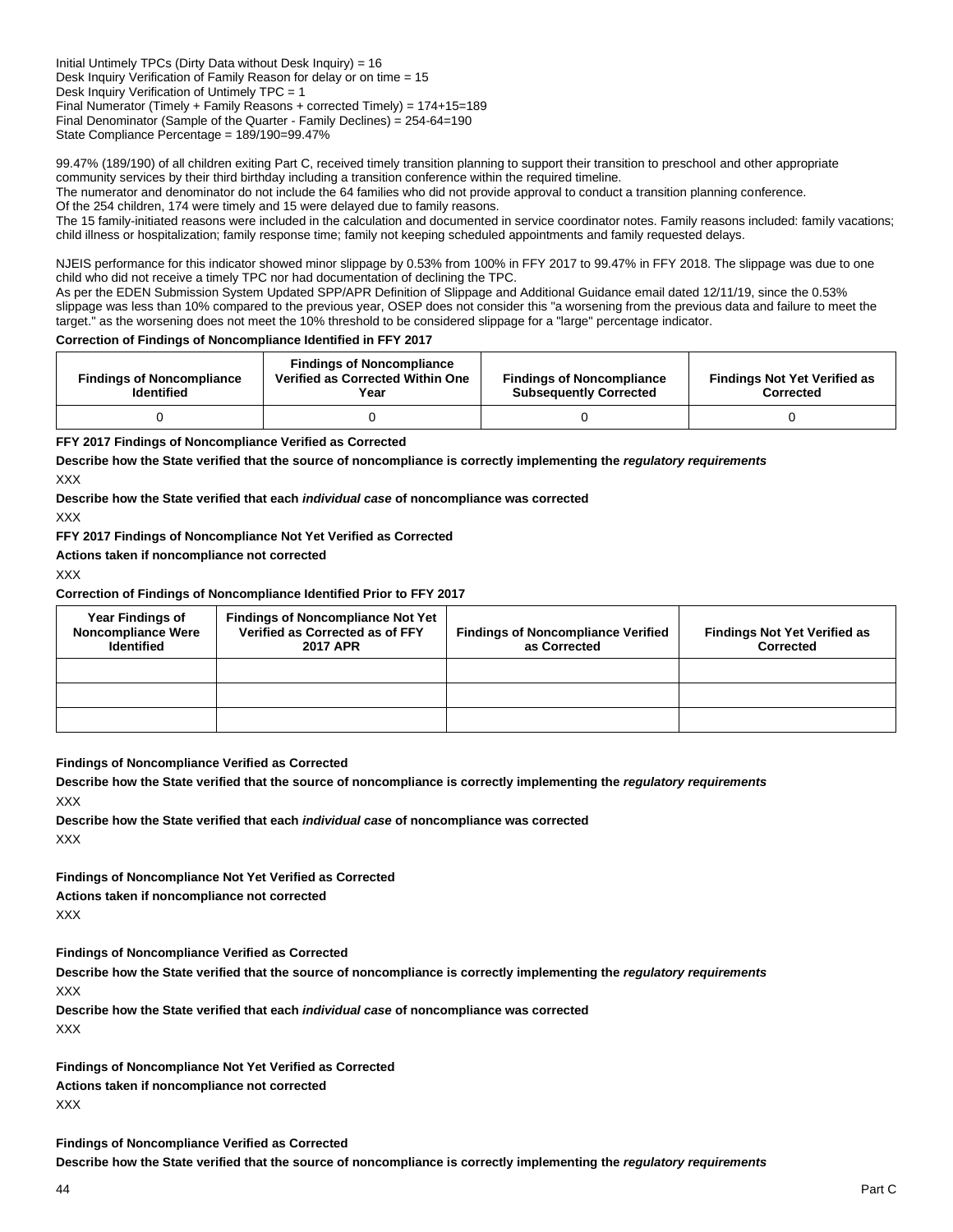XXX

**Describe how the State verified that each** *individual case* **of noncompliance was corrected** XXX

**Findings of Noncompliance Not Yet Verified as Corrected Actions taken if noncompliance not corrected** XXX

## **8C - Prior FFY Required Actions**

None

**Response to actions required in FFY 2017 SPP/APR**

## **8C - OSEP Response**

Because the State reported less than 100% compliance for FFY 2018, the State must report on the status of correction of noncompliance identified in FFY 2018 for this indicator. When reporting on the correction of noncompliance, the State must report, in the FFY 2019 SPP/APR, that it has verified that each EIS program or provider with noncompliance identified in FFY 2018 for this indicator: (1) is correctly implementing the specific regulatory requirements (i.e., achieved 100% compliance) based on a review of updated data such as data subsequently collected through on-site monitoring or a State data system; and (2) has corrected each individual case of noncompliance, unless the child is no longer within the jurisdiction of the EIS program or provider, consistent with OSEP Memo 09-02. In the FFY 2019 SPP/APR, the State must describe the specific actions that were taken to verify the correction.

If the State did not identify any findings of noncompliance in FFY 2018, although its FFY 2018 data reflect less than 100% compliance, provide an explanation of why the State did not identify any findings of noncompliance in FFY 2018.

## **8C - Required Actions**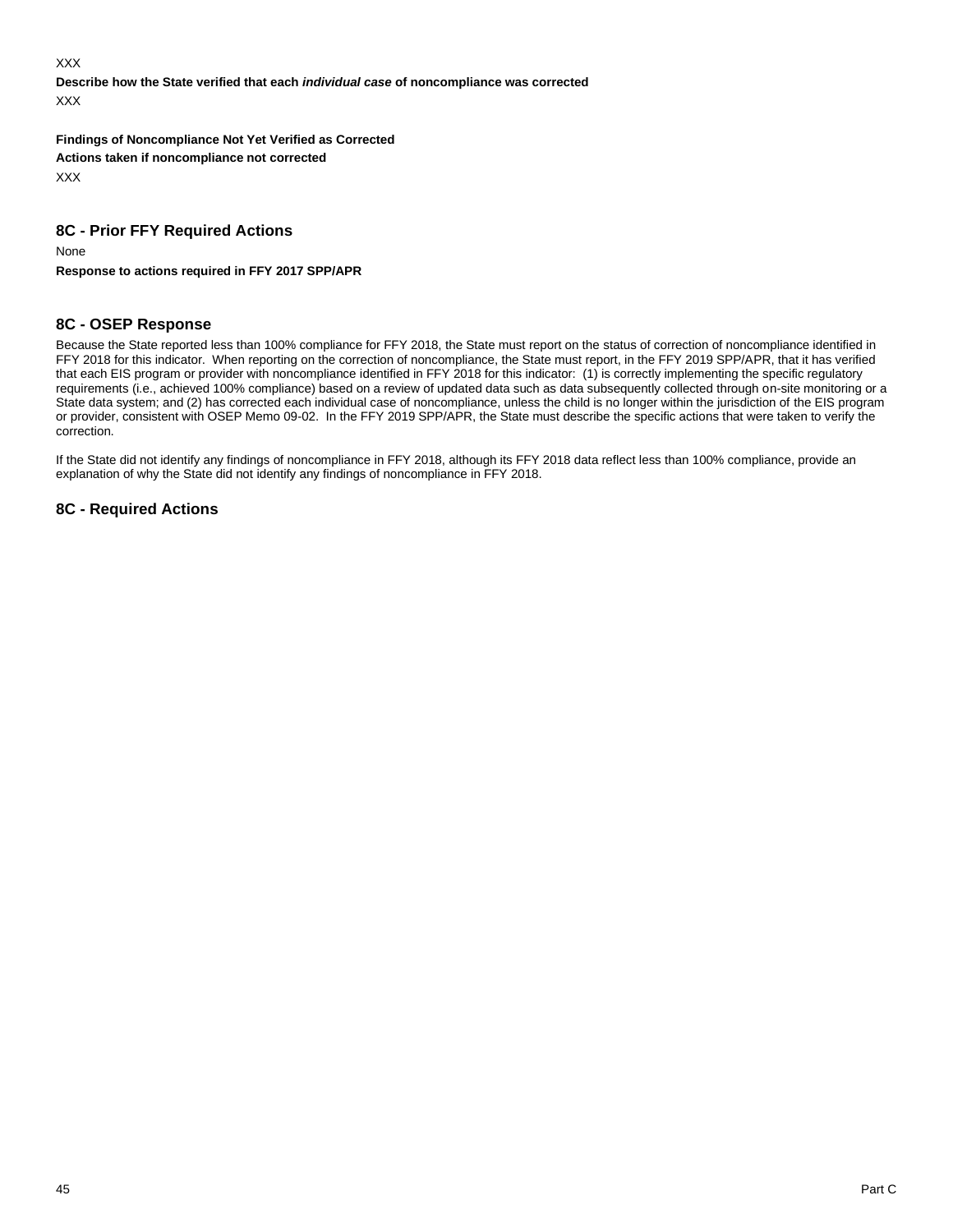## **Indicator 9: Resolution Sessions**

## **Instructions and Measurement**

**Monitoring Priority:** Effective General Supervision Part C / General Supervision

**Results indicator:** Percent of hearing requests that went to resolution sessions that were resolved through resolution session settlement agreements (applicable if Part B due process procedures are adopted). (20 U.S.C. 1416(a)(3)(B) and 1442)

#### **Data Source**

Data collected under section 618 of the IDEA (IDEA Part C Dispute Resolution Survey in the EDFacts Metadata and Process System (*EMAPS*)). **Measurement**

Percent =  $(3.1(a)$  divided by 3.1) times 100.

### **Instructions**

Sampling from the State's 618 data is not allowed.

This indicator is not applicable to a State that has adopted Part C due process procedures under section 639 of the IDEA.

Describe the results of the calculations and compare the results to the target.

States are not required to establish baseline or targets if the number of resolution sessions is less than 10. In a reporting period when the number of resolution sessions reaches 10 or greater, the State must develop baseline and targets and report them in the corresponding SPP/APR.

States may express their targets in a range (e.g., 75-85%).

If the data reported in this indicator are not the same as the State's 618 data, explain.

States are not required to report data at the EIS program level.

## **9 - Indicator Data**

## **Not Applicable**

**Select yes if this indicator is not applicable.** 

NA

#### **Provide an explanation of why it is not applicable below.**

NJEIS uses the Part C Due Process Hearing procedures in accordance to 34 CFR §303.435-§303.438. These procedures do not include resolution sessions.

#### **Select yes to use target ranges.**

NA

**Select yes if the data reported in this indicator are not the same as the State's data reported under section 618 of the IDEA.** NA

**Provide an explanation below.**

NA

#### **Prepopulated Data**

| <b>Source</b>                                                                                          | Date       | <b>Description</b>                                                             | Data      |
|--------------------------------------------------------------------------------------------------------|------------|--------------------------------------------------------------------------------|-----------|
| SY 2018-19 EMAPS IDEA Part C Dispute<br>Resolution Survey; Section C: Due<br><b>Process Complaints</b> | 11/11/2019 | 3.1 Number of resolution sessions                                              | <b>NA</b> |
| SY 2018-19 EMAPS IDEA Part C Dispute<br>Resolution Survey; Section C: Due<br><b>Process Complaints</b> | 11/11/2019 | 3.1(a) Number resolution sessions<br>resolved through settlement<br>agreements | <b>NA</b> |

#### **Targets: Description of Stakeholder Input**

NJEIS relies each year on a Part C Steering Committee which includes the State Interagency Coordinating Council to advise and assist in the development of NJEIS State Performance Plans/Annual Performance Reports (SPP/APR).

This FFY 2018 SPP/APR was developed with broad stakeholder input obtained at a January 7, 2020 Part C Steering Committee meeting. This included review of data for fiscal year 2018 (July 1, 2018 - June 30, 2019) and setting targets for FFY 2019. The stakeholders reviewed available data and analyzed the status of the state Part C system including local performance data and the current targets for FFY 2014-2019. This included discussion on progress and slippage as well as challenges and resources related to each indicator. Discussion included potential implications for the OSEP results driven accountability initiative and the current NJEIS work on the State Systemic Improvement Plan (SSIP). A final draft of the SPP/APR was reviewed and discussed at the January 24, 2020 SICC meeting at which time the SICC certified the FFY 2018 SPP/APR as their annual report.

#### NA

**Historical Data**

| <b>Baseline</b> | <b>NA</b> | <b>NA</b> |           |           |           |
|-----------------|-----------|-----------|-----------|-----------|-----------|
| <b>FFY</b>      | 2013      | 2014      | 2015      | 2016      | 2017      |
| Target>=        | <b>NA</b> | <b>NA</b> | <b>NA</b> | <b>NA</b> | <b>NA</b> |
| Data            | <b>NA</b> | <b>NA</b> | <b>NA</b> | <b>NA</b> | <b>NA</b> |

#### **Targets**

| EEV.<br>. .<br>- - - | 2018 | 2019 |
|----------------------|------|------|
|----------------------|------|------|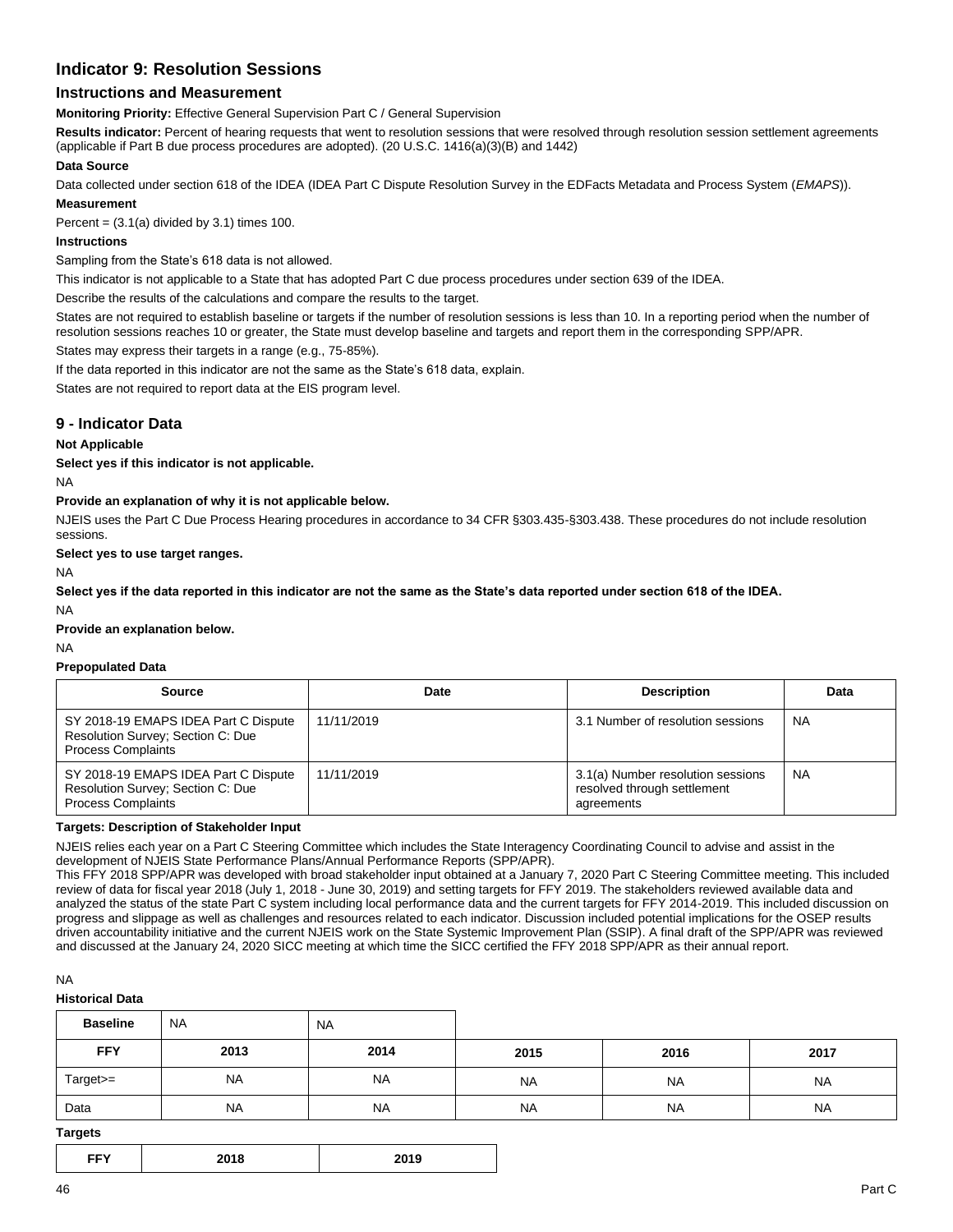| arget>= | ΝΔ<br>$\mathbf{v}$ | $\cdots$ |
|---------|--------------------|----------|
|---------|--------------------|----------|

## **FFY 2018 SPP/APR Data**

| 3.1(a) Number resolutions sessions<br>resolved through settlement<br>agreements | 3.1 Number of<br>resolutions<br>sessions | FFY 2017 Data | <b>FFY 2018</b><br><b>Target</b> | <b>FFY 2018</b><br>Data | <b>Status</b> | <b>Slippage</b> |
|---------------------------------------------------------------------------------|------------------------------------------|---------------|----------------------------------|-------------------------|---------------|-----------------|
| <b>NA</b>                                                                       | <b>NA</b>                                | <b>NA</b>     | <b>NA</b>                        | <b>NA</b>               | <b>NA</b>     | <b>NA</b>       |

#### **Targets**

| <b>FFY</b> | 2018 (low) | 2018 (high) | 2019 (low) | 2019 (high) |  |
|------------|------------|-------------|------------|-------------|--|
| Target     | <b>NA</b>  | <b>NA</b>   | <b>NA</b>  | <b>NA</b>   |  |

### **FFY 2018 SPP/APR Data**

| 3.1(a) Number resolutions<br>3.1 Number of<br>sessions resolved through<br>resolutions<br>settlement agreements<br>sessions |           | FFY 2017 Data | <b>FFY 2018</b><br>Target (low) | <b>FFY 2018</b><br><b>Target</b><br>(high) | <b>FFY 2018</b><br>Data | <b>Status</b> | Slippage  |
|-----------------------------------------------------------------------------------------------------------------------------|-----------|---------------|---------------------------------|--------------------------------------------|-------------------------|---------------|-----------|
| <b>NA</b>                                                                                                                   | <b>NA</b> | <b>NA</b>     | <b>NA</b>                       | <b>NA</b>                                  | <b>NA</b>               | NA            | <b>NA</b> |

## **Provide reasons for slippage, if applicable**

NA

**Provide additional information about this indicator (optional)** NA

## **9 - Prior FFY Required Actions**

### None

**Response to actions required in FFY 2017 SPP/APR**

## **9 - OSEP Response**

OSEP notes that this indicator is not applicable.

## **9 - Required Actions**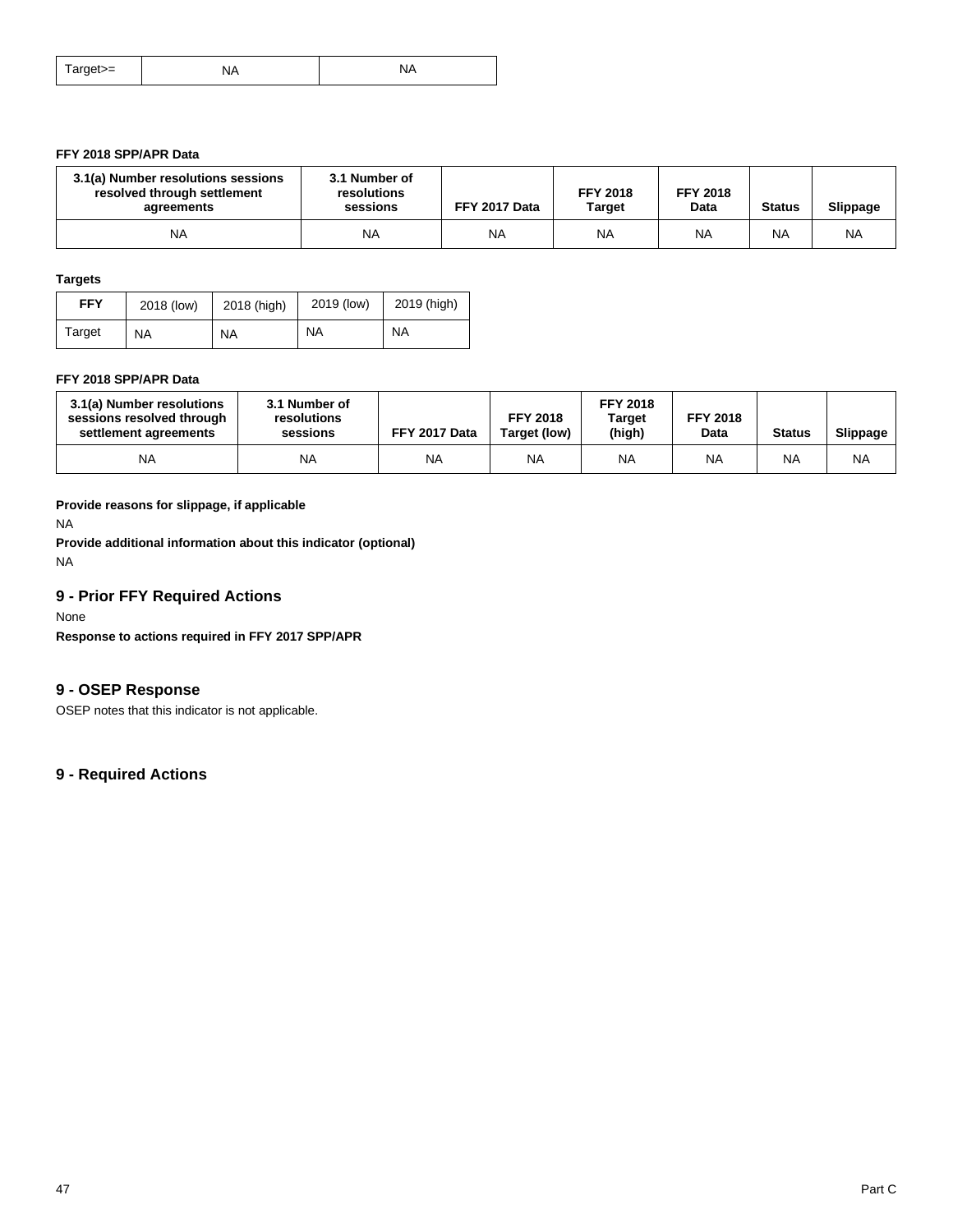## **Indicator 10: Mediation**

## **Instructions and Measurement**

**Monitoring Priority:** Effective General Supervision Part C / General Supervision

**Results indicator:** Percent of mediations held that resulted in mediation agreements. (20 U.S.C. 1416(a)(3)(B) and 1442)

#### **Data Source**

Data collected under section 618 of the IDEA (IDEA Part C Dispute Resolution Survey in the EDFacts Metadata and Process System (*EMAPS*)).

#### **Measurement**

Percent =  $((2.1(a)(i) + 2.1(b)(i))$  divided by 2.1) times 100.

#### **Instructions**

Sampling from the State's 618 data is not allowed.

Describe the results of the calculations and compare the results to the target.

States are not required to establish baseline or targets if the number of mediations is less than 10. In a reporting period when the number of mediations reaches 10 or greater, the State must develop baseline and targets and report them in the corresponding SPP/APR.

States may express their targets in a range (e.g., 75-85%).

If the data reported in this indicator are not the same as the State's 618 data, explain.

States are not required to report data at the EIS program level.

## **10 - Indicator Data**

**Select yes to use target ranges**

Target Range not used

**Select yes if the data reported in this indicator are not the same as the State's data reported under section 618 of the IDEA.** NO

**Provide an explanation below**

#### **Prepopulated Data**

| <b>Source</b>                                                                                      | Date       | <b>Description</b>                                                        | Data |
|----------------------------------------------------------------------------------------------------|------------|---------------------------------------------------------------------------|------|
| SY 2018-19 EMAPS IDEA Part C Dispute<br>Resolution Survey; Section B: Mediation<br>Requests        | 11/11/2019 | 2.1 Mediations held                                                       |      |
| SY 2018-19 EMAPS IDEA Part C Dispute<br>Resolution Survey; Section B: Mediation<br><b>Requests</b> | 11/11/2019 | 2.1.a.i Mediations<br>agreements related to due<br>process complaints     |      |
| SY 2018-19 EMAPS IDEA Part C Dispute<br>Resolution Survey; Section B: Mediation<br>Requests        | 11/11/2019 | 2.1.b.i Mediations<br>agreements not related to<br>due process complaints |      |

#### **Targets: Description of Stakeholder Input**

NJEIS relies each year on a Part C Steering Committee which includes the State Interagency Coordinating Council to advise and assist in the development of NJEIS State Performance Plans/Annual Performance Reports (SPP/APR).

This FFY 2018 SPP/APR was developed with broad stakeholder input obtained at a January 7, 2020 Part C Steering Committee meeting. This included review of data for fiscal year 2018 (July 1, 2018 - June 30, 2019) and setting targets for FFY 2019. The stakeholders reviewed available data and analyzed the status of the state Part C system including local performance data and the current targets for FFY 2014-2019. This included discussion on progress and slippage as well as challenges and resources related to each indicator. Discussion included potential implications for the OSEP results driven accountability initiative and the current NJEIS work on the State Systemic Improvement Plan (SSIP). A final draft of the SPP/APR was reviewed and discussed at the January 24, 2020 SICC meeting at which time the SICC certified the FFY 2018 SPP/APR as their annual report.

#### **Historical Data**

| <b>Baseline</b> | 2005 | 100.00% |         |         |         |
|-----------------|------|---------|---------|---------|---------|
| <b>FFY</b>      | 2013 | 2014    | 2015    | 2016    | 2017    |
| Target>=        |      |         |         |         |         |
| Data            |      |         | 100.00% | 100.00% | 100.00% |

## **Targets**

| <b>FFY</b> | 2018 | 2019 |
|------------|------|------|
| Target>=   |      |      |

#### **FFY 2018 SPP/APR Data**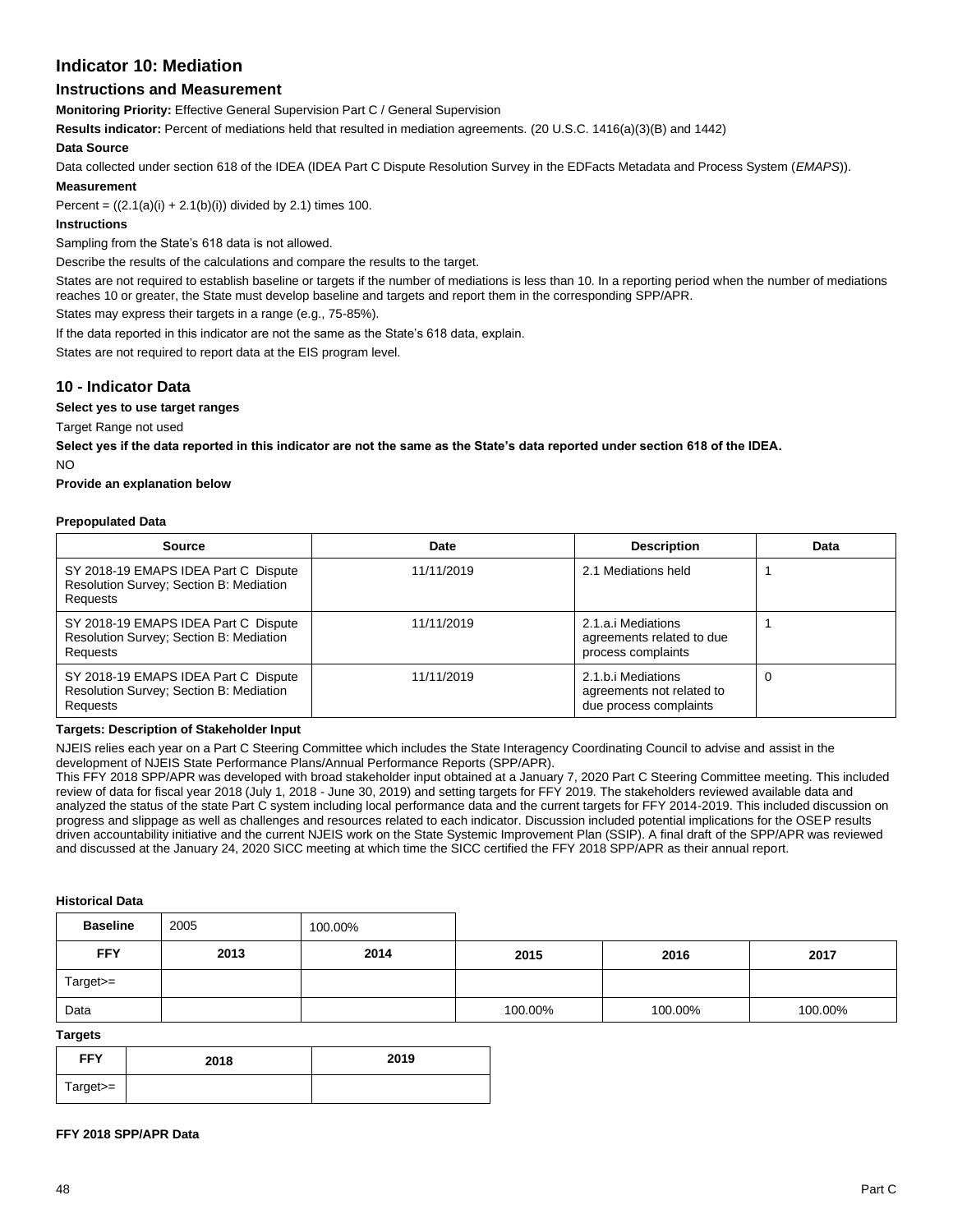| 2.1.a.i Mediation<br>agreements related<br>to due process<br>complaints | 2.1.b.i Mediation<br>agreements not<br>related to due<br>process complaints | 2.1 Number of<br>mediations<br>held | <b>FFY 2017</b><br>Data | <b>FFY</b><br>2018<br><b>Target</b> | <b>FFY 2018</b><br>Data | <b>Status</b> | <b>Slippage</b> |
|-------------------------------------------------------------------------|-----------------------------------------------------------------------------|-------------------------------------|-------------------------|-------------------------------------|-------------------------|---------------|-----------------|
|                                                                         |                                                                             |                                     | 100.00%                 |                                     |                         | N/A           | N/A             |

## **Targets**

| FFY    | 2018 (low) | 2018 (high) | 2019 (low) | 2019 (high) |
|--------|------------|-------------|------------|-------------|
| Target | XXX        | XXX         | XXX        | XXX         |

### **FFY 2018 SPP/APR Data**

| 2.1.a.i<br><b>Mediation</b><br>agreements<br>related to<br>due process<br>complaints | 2.1.b.i<br><b>Mediation</b><br>agreements<br>not related to<br>due process<br>complaints | 2.1 Number of<br>mediations<br>held | <b>FFY 2017</b><br>Data | <b>FFY 2018</b><br>Target (low) | <b>FFY 2018</b><br><b>Target</b><br>(high) | FFY 2018 Data | <b>Status</b> | <b>Slippage</b> |
|--------------------------------------------------------------------------------------|------------------------------------------------------------------------------------------|-------------------------------------|-------------------------|---------------------------------|--------------------------------------------|---------------|---------------|-----------------|
| XXX                                                                                  | <b>XXX</b>                                                                               | <b>XXX</b>                          | <b>XXX</b>              | XXX                             | XXX                                        | XXX           | XXX           | <b>XXX</b>      |

#### **Provide reasons for slippage, if applicable**

XXX

## **Provide additional information about this indicator (optional)**

Targets were not set for this indicator because the total number of mediations received in FFY 2018 (2018-2019) was one (1).

## **10 - Prior FFY Required Actions**

#### None

**Response to actions required in FFY 2017 SPP/APR**

## **10 - OSEP Response**

The State reported fewer than ten mediations held in FFY 2018. The State is not required to provide targets until any fiscal year in which ten or more mediations were held.

## **10 - Required Actions**